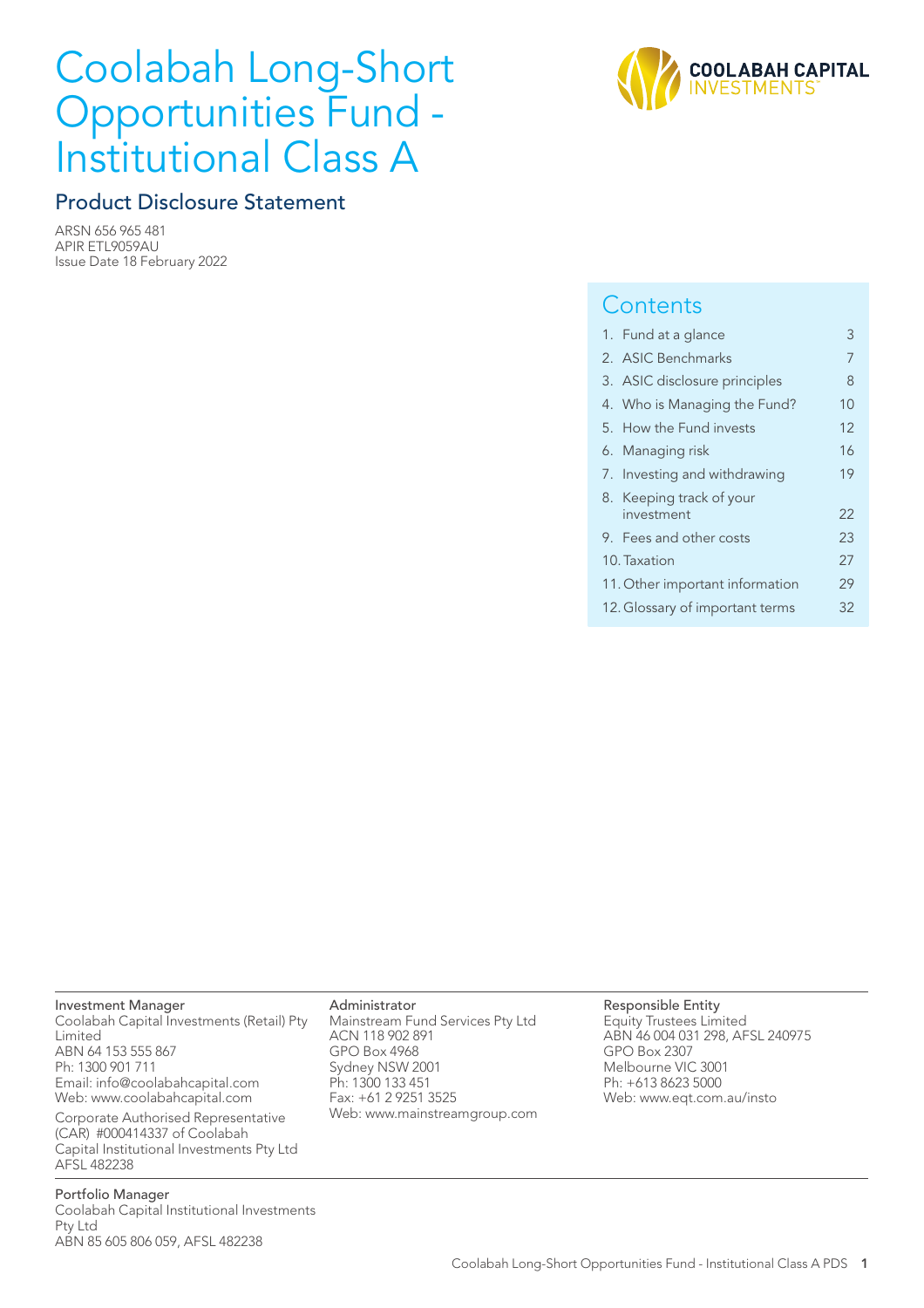This Product Disclosure Statement ("PDS") was issued on 18 February 2022. This PDS is for the offer of interests in the Coolabah Long-Short Opportunities Fund - Institutional Class A ARSN 656 965 481, APIR ETL9059AU (referred throughout this PDS as the "Fund").

The PDS has been prepared and issued by Equity Trustees Limited (ABN 46 004 031 298, Australian Financial Services Licence ("AFSL") No. 240975) in its capacity as the responsible entity of the Fund (referred throughout this PDS as the "Responsible Entity", "Equity Trustees", "us" or "we"). The investment manager is Coolabah Capital Investments (Retail) Pty Limited (referred to throughout this PDS as the "Investment Manager" or "CCIR"). Coolabah Capital Investments (Retail) Pty Ltd is a corporate authorised representative (#000414337) of Coolabah Capital Institutional Investments Pty Ltd (AFSL 482238). The portfolio manager of the Fund is Coolabah Capital Institutional Investments Pty Ltd ("CCII" or "Portfolio Manager"). Both the Investment Manager and Portfolio Manager are wholly owned subsidiaries of Coolabah Capital Investments Pty Ltd ("CCI" or "Coolabah").

The Responsible Entity has authorised the use of this PDS as disclosure to investors and prospective investors who invest directly in the Fund, as well as investors and prospective investors of an investor directed portfolio service, master trust, wrap account or an investor directed portfolio service-like scheme ("IDPS"). This PDS is available for use by persons applying for units through an IDPS ("Indirect Investors").

The operator of an IDPS is referred to in this PDS as the "IDPS Operator" and the disclosure document for an IDPS is referred to as the "IDPS Guide". If you invest through an IDPS, your rights and liabilities will be governed by the terms and conditions of the IDPS Guide. Indirect Investors should carefully read the IDPS Guide before investing in the Fund. Indirect Investors should note that they are directing the IDPS Operator to arrange for their money to be invested in the Fund on their behalf. Indirect Investors do not become unitholders in the Fund or have the rights of unitholders except in relation to access to Equity Trustee's complaints resolution process (see Section 8). The IDPS Operator becomes the unitholder in the Fund and acquires these rights. The IDPS Operator can exercise or decline to exercise the rights on an Indirect Investor's behalf according to the arrangement governing the IDPS. Indirect Investors should refer to their IDPS Guide for information relating to their rights and responsibilities as an Indirect Investor, including information on any fees and charges applicable to their investment. Information regarding how Indirect Investors can apply for units in the Fund (including an application form where applicable) will also be contained in the IDPS Guide. Equity Trustees accepts no responsibility for IDPS Operators or any failure by an IDPS Operator to provide Indirect Investors with a current version of this PDS as provided by Equity Trustees or to withdraw the PDS from circulation if required by Equity Trustees.

Please ask your adviser if you have any questions about investing in the Fund (either directly or indirectly through an IDPS).

This PDS is prepared for your general information only. It is not intended to be a recommendation by the Responsible Entity, Investment Manager and the Portfolio Manager, any associate, employee, agent or officer of the Responsible Entity, Investment Manager and the Portfolio Manager or any other person to invest in the Fund. This PDS does not take into account the investment objectives, financial situation or needs of any particular investor. You should not base your decision to invest in the Fund solely on the information in this PDS. You should consider whether the information in this PDS is appropriate for you, having regard to your objectives, financial situation and needs and you may want to seek professional financial advice before making an investment decision.

Equity Trustees, the Investment Manager, the Portfolio Manager and their employees, associates, agents or officers do not guarantee the success, repayment of capital or any rate of return on income or capital or the investment performance of the Fund. Past performance is no indication of future performance. An investment in the Fund does not represent a deposit with or a liability of Equity Trustees, the Investment Manager, the Portfolio Manager or any of their associates. An investment is subject to investment risk, including possible delays in repayment and loss of income or capital invested. Units in the Fund are offered and issued by the Responsible Entity on the terms and conditions described in this PDS. You should read this PDS in its entirety because you will become bound by it if you become an investor in the Fund.

The forward looking statements included in this PDS involve subjective judgment and analysis and are subject to significant uncertainties, risks and contingencies, many of which are outside the control of, and are unknown to, Equity Trustees, the Investment Manager and the Portfolio Manager and their officers, employees, agents and associates. Actual future events may vary materially from the forward looking statements and the assumptions on which those statements are based. Given these uncertainties, you are cautioned to not place undue reliance on such forward looking statements.

In considering whether to invest in the Fund, investors should consider the risk factors that could affect the financial performance of the Fund. The significant risk factors affecting the Fund are summarised in Section 6.

The offer to which this PDS relates is only available to persons receiving this PDS (electronically or otherwise) in Australia.

This PDS does not constitute a direct or indirect offer of securities in the US or to any US Person as defined in Regulation S under the US Securities Act of 1933 as amended ("US Securities Act"). Equity Trustees may vary its position and offers may be accepted on merit at Equity Trustees' discretion. The units in the Fund have not been, and will not be, registered under the US Securities Act unless otherwise determined by Equity Trustees and may not be offered or sold in the US to, or for, the account of any US Person (as defined) except in a transaction that is exempt from the registration requirements of the US Securities Act and applicable US state securities laws.

If you received this PDS electronically, you will need to print and read this document in its entirety. We will provide a paper copy free upon request during the life of this PDS.

Certain information in this PDS is subject to change. We may update this information. You can obtain a copy of the PDS and any updated information:

- by contacting CCIR on 1300 901 711; or
- by visiting the CCIR website at www.coolabahcapital.com

A paper copy of the updated information will be provided free of charge on request.

You may also contact Equity Trustees:

- by writing to GPO Box 2307 Melbourne VIC 3001; or
- by calling +613 8623 5000

Unless otherwise stated, all fees quoted in the PDS are inclusive of GST, after allowing for an estimate for Reduced Input Tax Credits ("RITC"). All amounts are in Australian Dollars (AUD) unless otherwise specified. All references to legislation are to Australian law unless otherwise specified.

Certain terms used in this PDS are defined in Section 12 of this PDS. To the extent permitted by law, Equity Trustees expressly disclaims all liability for any loss arising from omissions or errors contained in this PDS.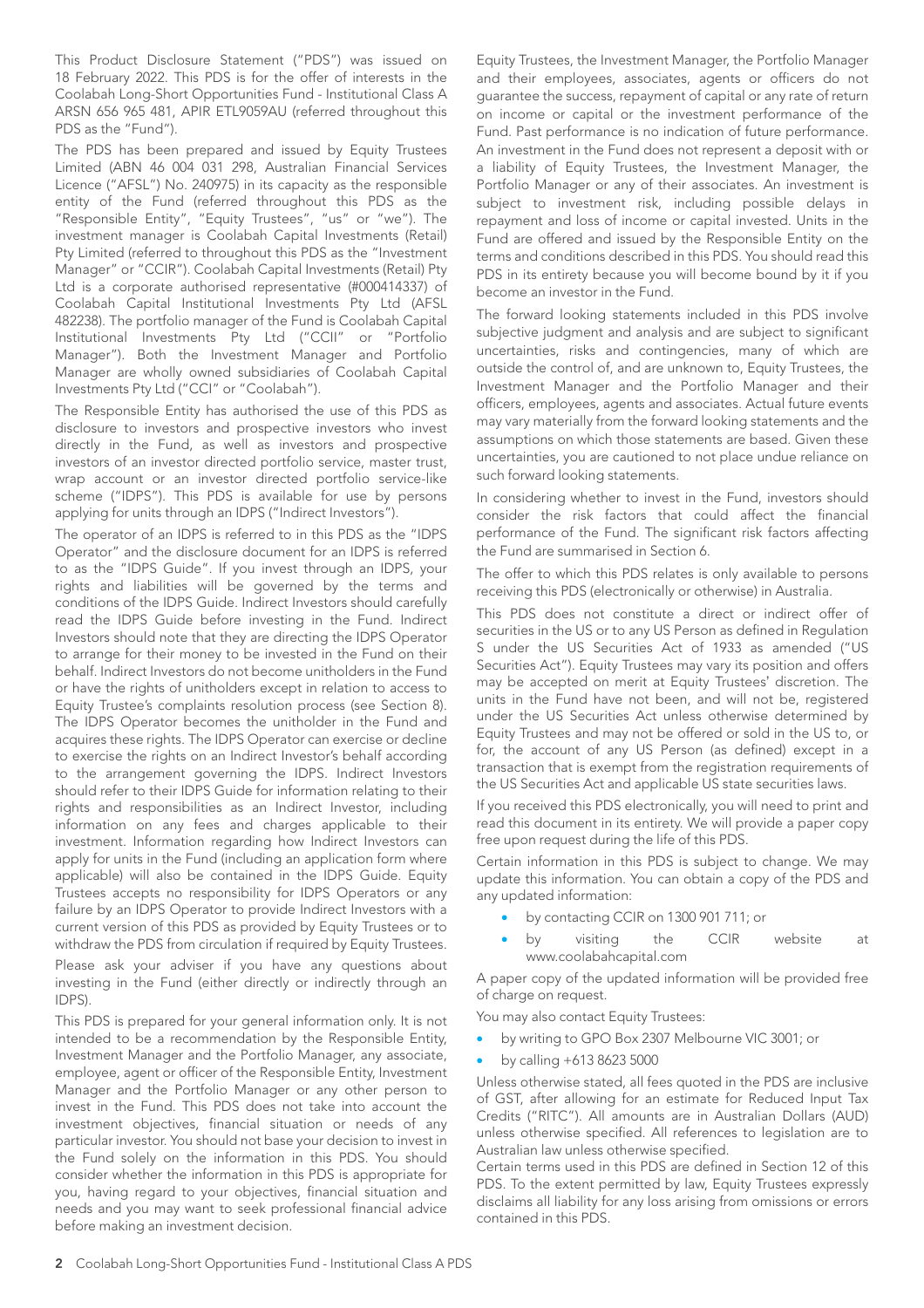## 1. Fund at a glance

|                      | Summary                                                                                                                                                                                                                                                                                                                                                                                                                                                  | For further information |
|----------------------|----------------------------------------------------------------------------------------------------------------------------------------------------------------------------------------------------------------------------------------------------------------------------------------------------------------------------------------------------------------------------------------------------------------------------------------------------------|-------------------------|
| Name of the fund     | Coolabah Long-Short Opportunities<br>Fund - Institutional Class A                                                                                                                                                                                                                                                                                                                                                                                        | N/A                     |
| <b>APIR Code</b>     | <b>ETL9059AU</b>                                                                                                                                                                                                                                                                                                                                                                                                                                         | N/A                     |
| <b>ARSN</b>          | 656 965 481                                                                                                                                                                                                                                                                                                                                                                                                                                              | N/A                     |
| Investment objective | The Fund targets returns in excess of the<br>Reserve Bank of Australia's (RBA's)<br>overnight cash rate by 8.0% per annum<br>after fees and expenses, over rolling<br>3-year periods.<br>The investment objective is not intended<br>to be a forecast. It is only an indication of<br>what the investment strategy aims to<br>achieve over a rolling 3 year period. The<br>Fund may not achieve its investment<br>objective. Returns are not guaranteed. | Section 5               |
| Fund Benchmark       | RBA overnight cash rate plus<br>management fees p.a.                                                                                                                                                                                                                                                                                                                                                                                                     | Section 5               |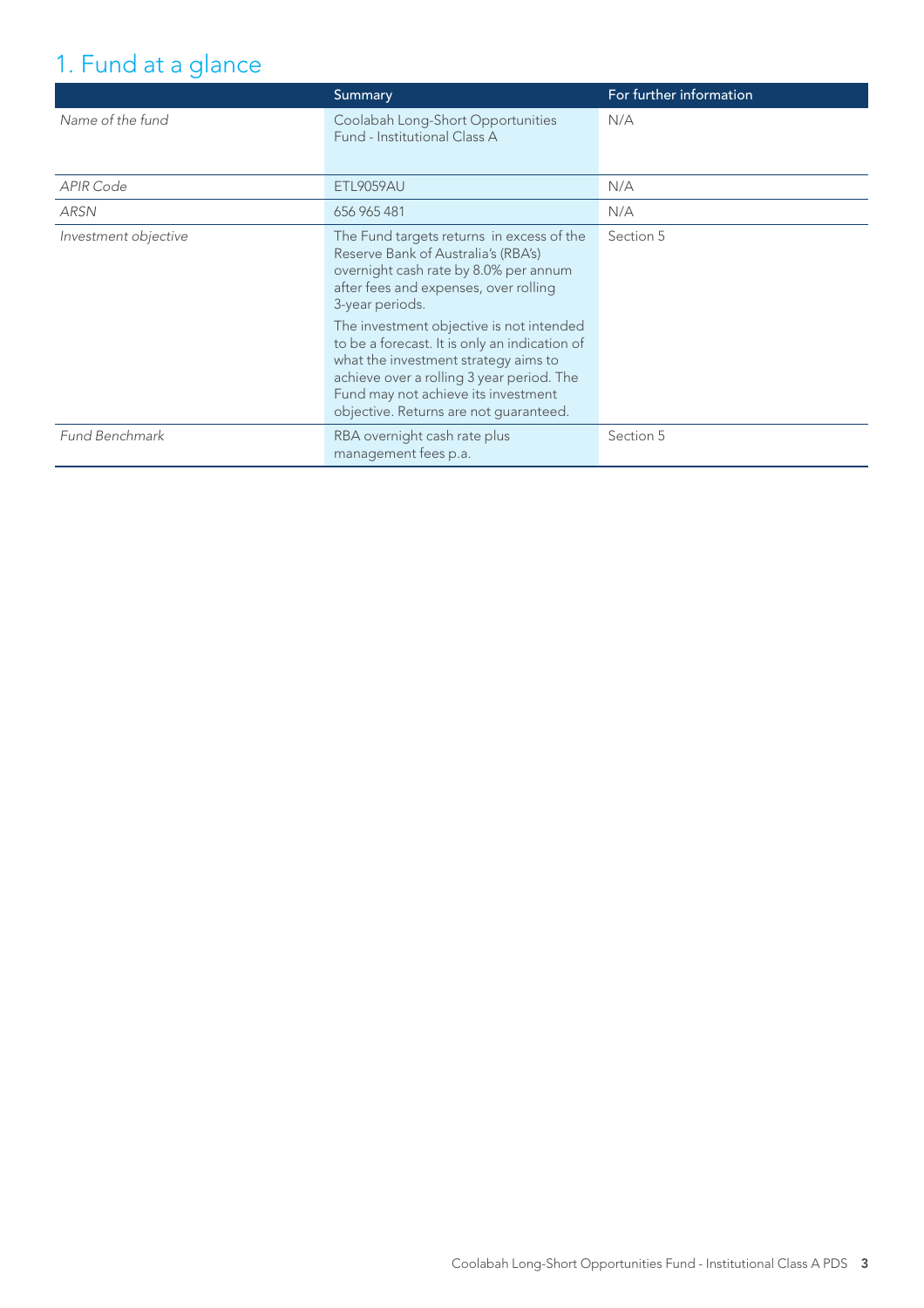*Investment strategy* This is an absolute return fixed-income strategy focused on exploiting long and short mispricings in credit and bank equity markets. The Fund invests primarily in debt securities, hybrids, Derivatives and bank equities.

> The Fund employs an "active" investment strategy, seeking to take 'long' and/or 'short' positions in relation to securities which are considered mispriced.

> The goal is to generate 'alpha', or risk-adjusted excess returns, through identifying and exploiting mispricings in the underlying assets and/or Derivatives related to them.

The Fund is permitted to invest in bonds, such as government and semi-government bonds, bank and corporate bonds, asset-backed securities, including residential-mortgage-backed securities, hybrid securities, listed common equity and loans to or notes issued by warehouse securitisation providers issued in Australian dollars or in G10 Currencies hedged to Australian dollars, as well as cash and cash equivalents.

In addition to an active investment, the Fund also employs active asset-allocation between cash and debt securities. The Fund retains the agility to switch between cash and debt securities based on the portfolio managers' valuation views of each sector and may invest 100% in cash as a defensive measure.

The Fund may also invest in over-the-counter ("OTC") or exchange traded Derivatives for risk management purposes.

The Fund's investment strategy may involve borrowing, using repurchase agreements or taking long or short positions to achieve "leverage". Any use of leverage is aimed to increase the Fund's exposure to mispriced bonds that can provide capital gains as their price appreciates in addition to the income they pay.

If the Fund uses leverage, this can be expected to magnify both the investment gains and losses, and consequently significant variations in the value of the Fund's investments can be expected. The Fund may therefore involve risks that are not present in un-leveraged fixed income funds.

#### Summary **For further information**

Section 5.2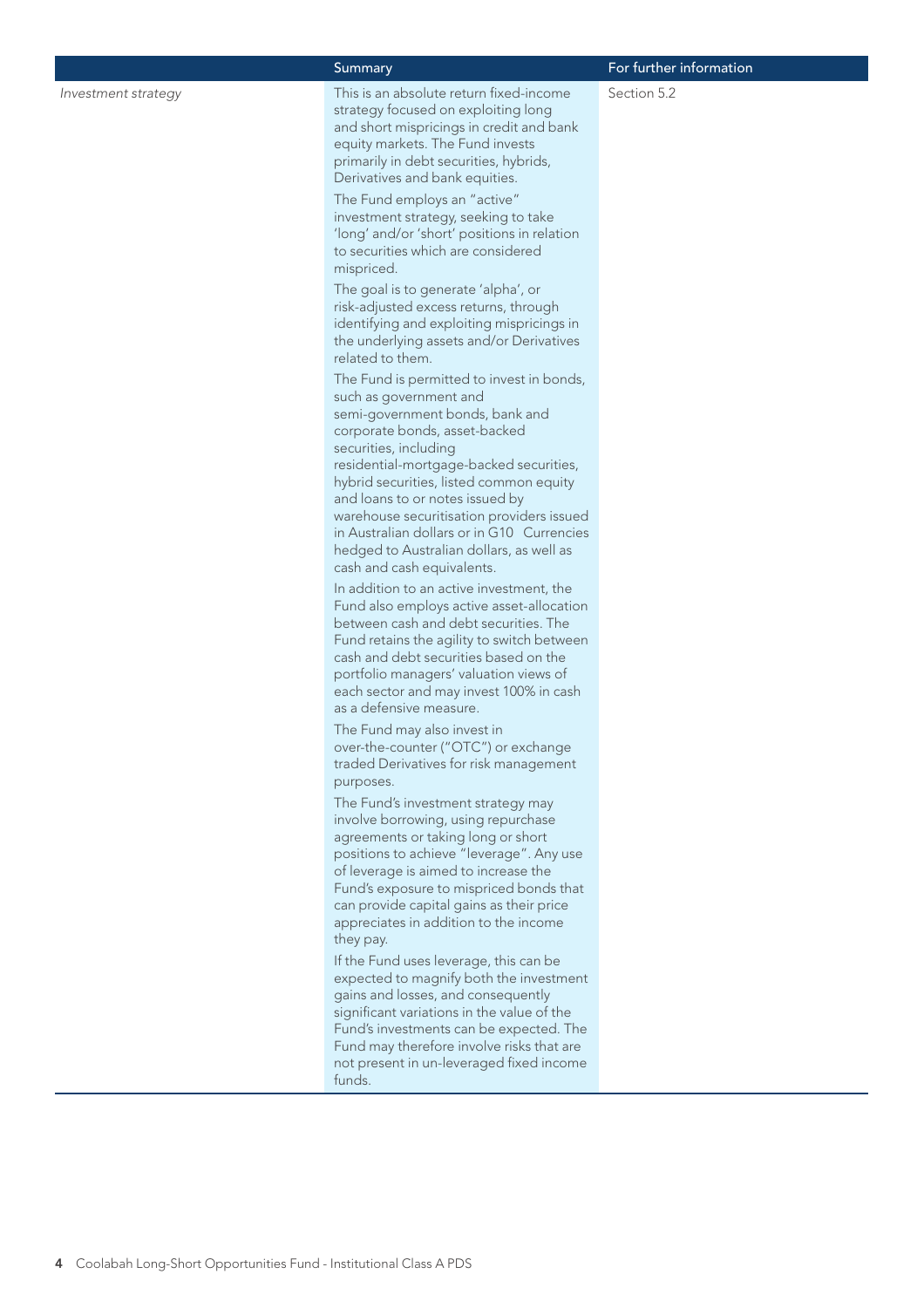|                                                                   | Summary                                                                                                                                                                                                                                                                                                                                                                                                                                                                                                                        | For further information |
|-------------------------------------------------------------------|--------------------------------------------------------------------------------------------------------------------------------------------------------------------------------------------------------------------------------------------------------------------------------------------------------------------------------------------------------------------------------------------------------------------------------------------------------------------------------------------------------------------------------|-------------------------|
| The type(s) of investor(s) for whom the<br>Fund would be suitable | An investment in the Fund may be<br>suitable for investors seeking:                                                                                                                                                                                                                                                                                                                                                                                                                                                            | Section 5               |
|                                                                   | relatively high absolute returns,                                                                                                                                                                                                                                                                                                                                                                                                                                                                                              |                         |
|                                                                   | medium risk as defined by the<br>Standard Risk Measure,                                                                                                                                                                                                                                                                                                                                                                                                                                                                        |                         |
|                                                                   | a suggested minimum investment<br>$\bullet$<br>timeframe of 3 years or more,                                                                                                                                                                                                                                                                                                                                                                                                                                                   |                         |
|                                                                   | an actively managed portfolio of<br>fixed income securities and bank<br>equities, or                                                                                                                                                                                                                                                                                                                                                                                                                                           |                         |
|                                                                   | exposure to the full capital structure<br>of Australian and overseas banking<br>groups.                                                                                                                                                                                                                                                                                                                                                                                                                                        |                         |
|                                                                   | The Fund aims to reliably distribute<br>strong quarterly income. It offers daily<br>investment applications and withdrawal<br>requests.                                                                                                                                                                                                                                                                                                                                                                                        |                         |
|                                                                   | It is not recommended that the Fund be<br>used for short-term investments.                                                                                                                                                                                                                                                                                                                                                                                                                                                     |                         |
|                                                                   | The Fund carries certain investment risks.<br>For more information on the risks<br>applicable to the Fund see section 7.                                                                                                                                                                                                                                                                                                                                                                                                       |                         |
|                                                                   | The Fund's use of Derivatives and<br>leverage may make the investment<br>strategy of the Fund riskier than some<br>other fixed income funds available in the<br>Australian market. Potential investors<br>should consider their tolerance for risk<br>and their particular investment objectives<br>and circumstances, in consultation with a<br>professional adviser before making an<br>investment decision. An investment in<br>the Fund should only be considered as a<br>component of an investor's overall<br>portfolio. |                         |
| Recommended investment timeframe                                  | A suggested investment timeframe of<br>3 years or more.                                                                                                                                                                                                                                                                                                                                                                                                                                                                        | Section 5               |
| Minimum initial investment                                        | \$1,000                                                                                                                                                                                                                                                                                                                                                                                                                                                                                                                        | Section 7               |
| Minimum additional investment                                     | \$1,000                                                                                                                                                                                                                                                                                                                                                                                                                                                                                                                        | Section 7               |
| Minimum withdrawal amount                                         | \$1,000                                                                                                                                                                                                                                                                                                                                                                                                                                                                                                                        | Section 7               |
| Minimum balance                                                   | \$1,000                                                                                                                                                                                                                                                                                                                                                                                                                                                                                                                        | Section 7               |
| Cut off time for applications and<br>withdrawals                  | 3pm (Sydney time) on a Business Day.                                                                                                                                                                                                                                                                                                                                                                                                                                                                                           | Section 7               |
| Valuation frequency                                               | The Fund's assets are normally valued<br>each Business Day.                                                                                                                                                                                                                                                                                                                                                                                                                                                                    | Section 7               |
| Applications                                                      | Accepted each Business Day.                                                                                                                                                                                                                                                                                                                                                                                                                                                                                                    | Section 7               |
| Withdrawals                                                       | Accepted each Business Day. Withdrawal<br>requests are generally processed and<br>paid within 4 Business Days although a<br>longer period of time is permitted under<br>the Constitution.                                                                                                                                                                                                                                                                                                                                      | Section 7               |
| Income distribution                                               | The Fund usually distributes income<br>quarterly at the end of June, September,<br>December and March.                                                                                                                                                                                                                                                                                                                                                                                                                         | Section 7               |
| Management fees and costs                                         | 1.00% p.a. of the Net Asset Value<br>referable to the Fund ("NAV") (including<br><b>GST less RITCs)</b>                                                                                                                                                                                                                                                                                                                                                                                                                        | Section 9               |
| Entry fee/exit fee                                                | Nil                                                                                                                                                                                                                                                                                                                                                                                                                                                                                                                            | Section 9               |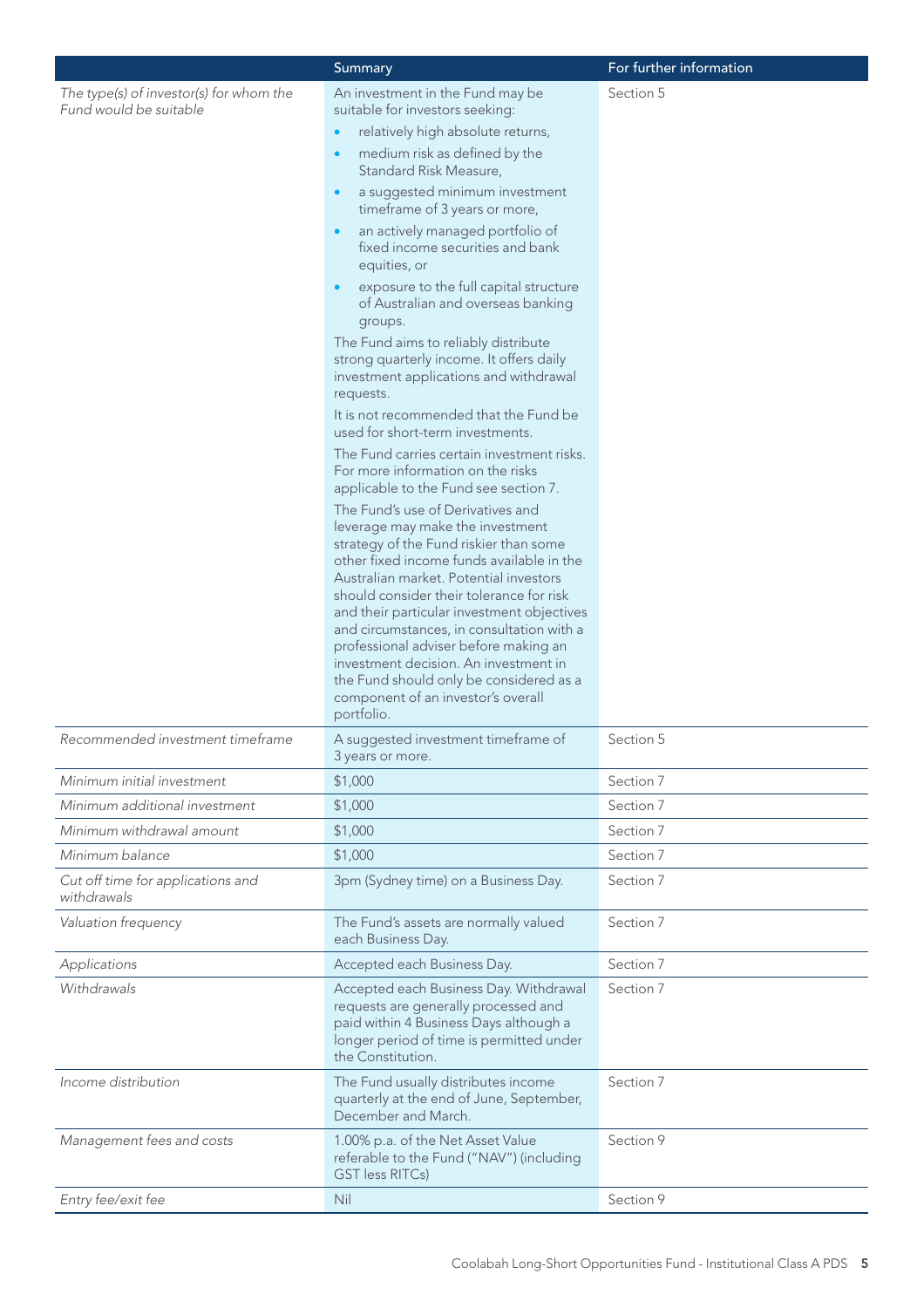|                 | Summary                                                                                                                                                                                                                           | For further information |
|-----------------|-----------------------------------------------------------------------------------------------------------------------------------------------------------------------------------------------------------------------------------|-------------------------|
| Buy/Sell spread | Nil on applications into the Fund, and<br>0.05% on withdrawals out of the Fund.                                                                                                                                                   | Section 9               |
| Performance fee | The performance fee is 20.5% (inclusive<br>of the net impact of GST and RITC) by<br>which the Fund outperforms the RBA<br>overnight cash rate plus management<br>fees of 1.25% p.a. (Benchmark), subject to<br>a high water mark. | Section 9               |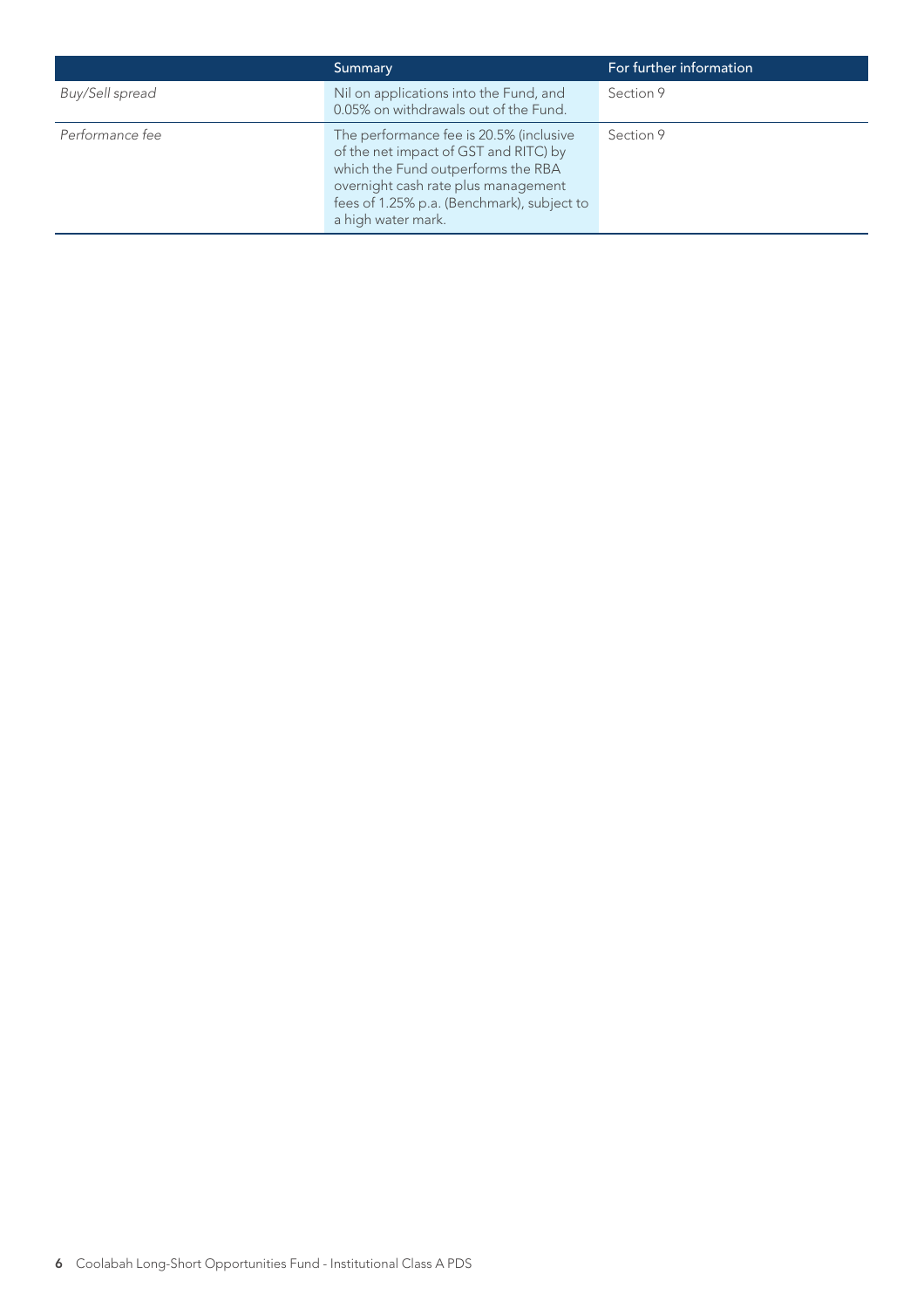## 2. ASIC Benchmarks

The Fund is a 'hedge fund' for the purposes of Australian Securities and Investments Commission ("ASIC") Regulatory Guide 240 ("RG 240"). The following table and the tables in Sections 1 and 3 set out a summary of the disclosure ASIC requires for hedge funds, the key features of the Fund and a guide to where more detailed information can be found in this PDS. A copy of RG 240 dated October 2013 (as may be amended, supplemented or replaced from time to time) is available from www.asic.gov.au.

The information summarised in the relevant tables and explained in detail in the identified section reference is intended to assist investors with analysing the risks of investing in the Fund. Investors should consider this information together with the detailed explanation of various benchmarks and principles referenced throughout this PDS and the key risks of investing in the Fund highlighted in Section 6 of this PDS.

| <b>ASIC Benchmark</b>                                                                                                                                                                               | Is the<br>benchmark<br>satisfied? | <b>Summary</b>                                                                                                                                                                                                                                                                                                                                   | For further<br>information |
|-----------------------------------------------------------------------------------------------------------------------------------------------------------------------------------------------------|-----------------------------------|--------------------------------------------------------------------------------------------------------------------------------------------------------------------------------------------------------------------------------------------------------------------------------------------------------------------------------------------------|----------------------------|
| Benchmark 1: Valuation of assets                                                                                                                                                                    |                                   |                                                                                                                                                                                                                                                                                                                                                  |                            |
| This benchmark addresses<br>whether valuations of the<br>Fund's non-exchange traded                                                                                                                 | Yes                               | Equity Trustees has appointed an independent administrator,<br>Mainstream Fund Services Pty Ltd, to provide administration<br>services for the Fund, including valuation services.                                                                                                                                                               | 5.4                        |
| assets are provided by an<br>independent administrator or<br>an independent valuation<br>service provider.                                                                                          |                                   | The Fund satisfies Benchmark 1 by having its non-exchange<br>traded assets independently valued by the Administrator in<br>accordance with its pricing policy and by having<br>over-the-counter ("OTC") Derivatives generally valued by<br>reference to the counterparty settlement price which is based<br>upon broad financial market indices. |                            |
| Benchmark 2: Periodic reporting                                                                                                                                                                     |                                   |                                                                                                                                                                                                                                                                                                                                                  |                            |
| This benchmark addresses<br>whether the Responsible<br>Entity of the Fund will provide<br>periodic disclosure of certain<br>key information specified by<br>ASIC on an annual and<br>monthly basis. | Yes                               | The Responsible Entity will provide periodic disclosure of<br>certain key information on an annual and monthly basis.                                                                                                                                                                                                                            | 8                          |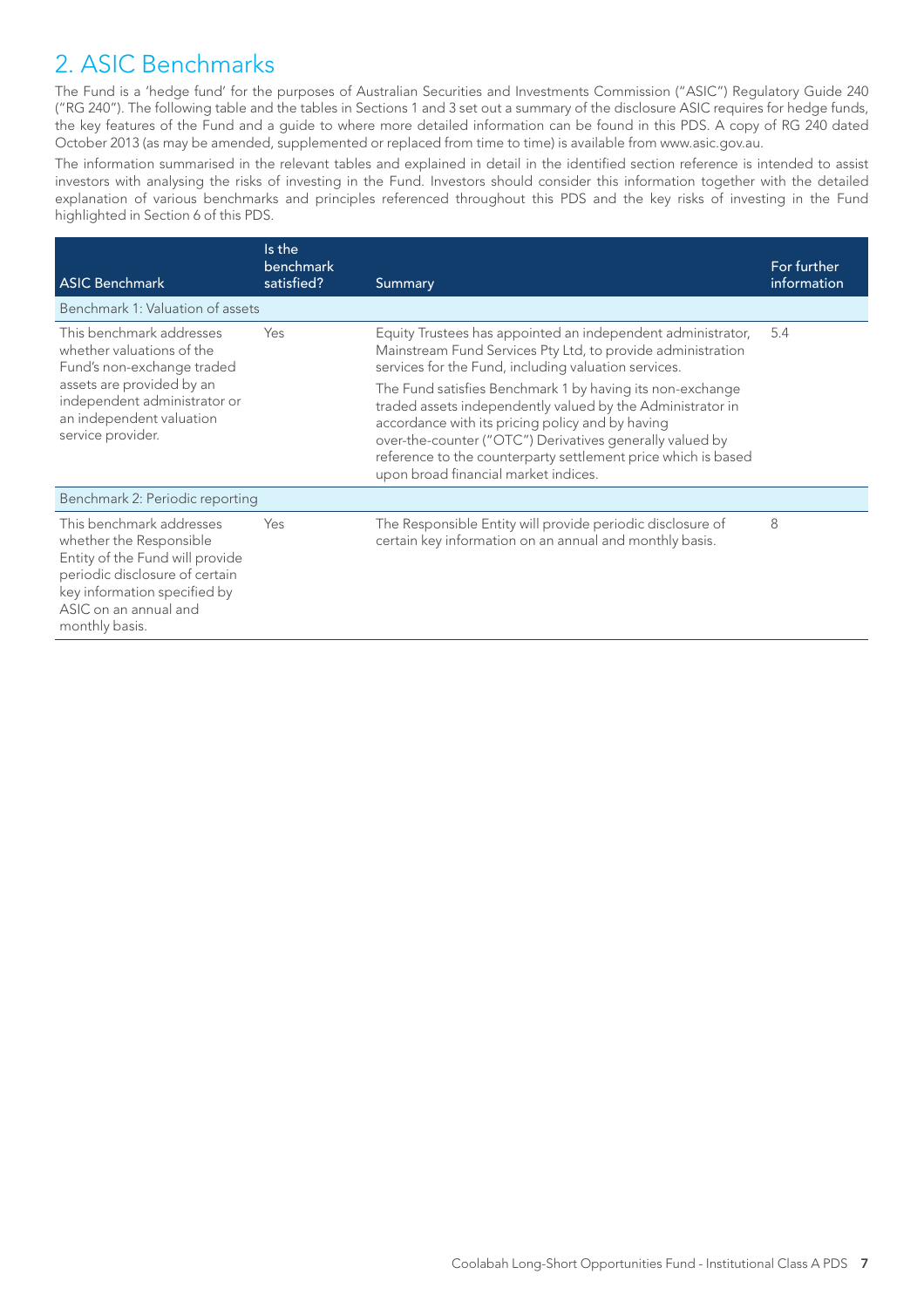## 3. ASIC disclosure principles

|                     | Summary                                                                                                                                                                                                                                                                                                                                                                                                | Section (for further<br>information) |
|---------------------|--------------------------------------------------------------------------------------------------------------------------------------------------------------------------------------------------------------------------------------------------------------------------------------------------------------------------------------------------------------------------------------------------------|--------------------------------------|
| Investment strategy | The Fund is an absolute return fixed-income strategy focused on<br>exploiting long and short mispricings in credit and bank equity markets.<br>The Fund invests primarily in debt securities, hybrids, Derivatives and bank<br>equities.                                                                                                                                                               | Section 5.2                          |
|                     | Assets will be held in custody in Australia and held in Australian dollars or<br>hedged to Australian dollars. Any overseas bonds will be held by an<br>offshore custodian under a sub-custody agreement with the Custodian.                                                                                                                                                                           |                                      |
|                     | The Investment Manager and Portfolio Manager may use leverage through<br>the use of repurchase agreements or as a result of short selling. If it is used,<br>leverage can magnify both investment gains and losses, and consequently<br>significant variations in the value of the Fund's investments can be<br>expected. See "Leverage" below.                                                        |                                      |
|                     | The Investment Manager and Portfolio Manager intend to use Derivatives<br>in implementing the investment strategy. See "Derivatives" below.<br>The Investment Manager and Portfolio Manager may use short selling<br>strategies with the Fund's underlying investment products to generate<br>returns in declining markets. See "Short Selling" below.                                                 |                                      |
|                     | The investors will receive distributions (generally quarterly) consisting of<br>returns from (1) fixed income (coupons) paid to investors, normally<br>quarterly; (2) changes in the value of the Fund's bond and Derivative<br>portfolio holdings magnified by the effect of leverage, which will be<br>reflected in the Fund's NAV per Unit and (3) profits derived from short<br>selling positions. |                                      |
|                     | The Fund's ability to produce investment returns is partially dependent on<br>general bond market conditions, adverse price fluctuations on bond<br>prices, prevailing interest rates, the price of a Derivative's underlying<br>financial product value and the availability of acceptable finance for<br>gearing.                                                                                    |                                      |
|                     | Specific risks associated with the Fund's investment strategy are described<br>in section 6, and include market risk, gearing risk and counterparty risk.                                                                                                                                                                                                                                              |                                      |
|                     | The Responsible Entity's risk management strategy comprises:<br>(1) monitoring the Fund's gearing ratio; (2) ensuring counterparties have<br>been previously approved and monitoring counterparty positions in<br>relation to repurchase agreements; (3) monitoring the price fluctuations of<br>Derivatives and bonds involved in short positions.                                                    |                                      |
| Investment manager  | Equity Trustees Limited, as Responsible Entity of the Fund, has appointed<br>Coolabah Capital Investments (Retail) Pty Limited as the Investment<br>Manager of the Fund, which has in turn appointed Coolabah Capital<br>Institutional Investments Pty Ltd as the Portfolio Manager of the Fund.                                                                                                       | Section 4                            |
|                     | See Section 4 in relation to the expertise of the Investment Manager and<br>the Investment Management Agreement ("IMA") under which the<br>Investment Manager has been appointed.                                                                                                                                                                                                                      |                                      |
| Fund structure      | The Fund is an Australian unit trust registered under the Corporations Act<br>as a managed investment scheme.                                                                                                                                                                                                                                                                                          | Sections 4 & 5.3                     |
|                     | The responsible entity of the Fund is Equity Trustees Limited. Equity<br>Trustees Limited may appoint service providers to assist in the ongoing<br>operation, management and administration of the Fund.                                                                                                                                                                                              |                                      |
|                     | The key service providers to the Fund are:                                                                                                                                                                                                                                                                                                                                                             |                                      |
|                     | Coolabah Capital Investments (Retail) Pty Limited, the Investment<br>$\bullet$<br>Manager of the Fund;                                                                                                                                                                                                                                                                                                 |                                      |
|                     | Coolabah Capital Institutional Investments Pty Ltd, the Portfolio<br>$\bullet$<br>Manager of the Fund; and                                                                                                                                                                                                                                                                                             |                                      |
|                     | Mainstream Fund Services Pty Ltd, the administrator and custodian of<br>the assets of the Fund;                                                                                                                                                                                                                                                                                                        |                                      |
|                     | See Sections 4 and 5.3 for further information on other key service<br>providers, Equity Trustees' role in monitoring the performance of service<br>providers and a diagram of the flow of funds through the Fund.                                                                                                                                                                                     |                                      |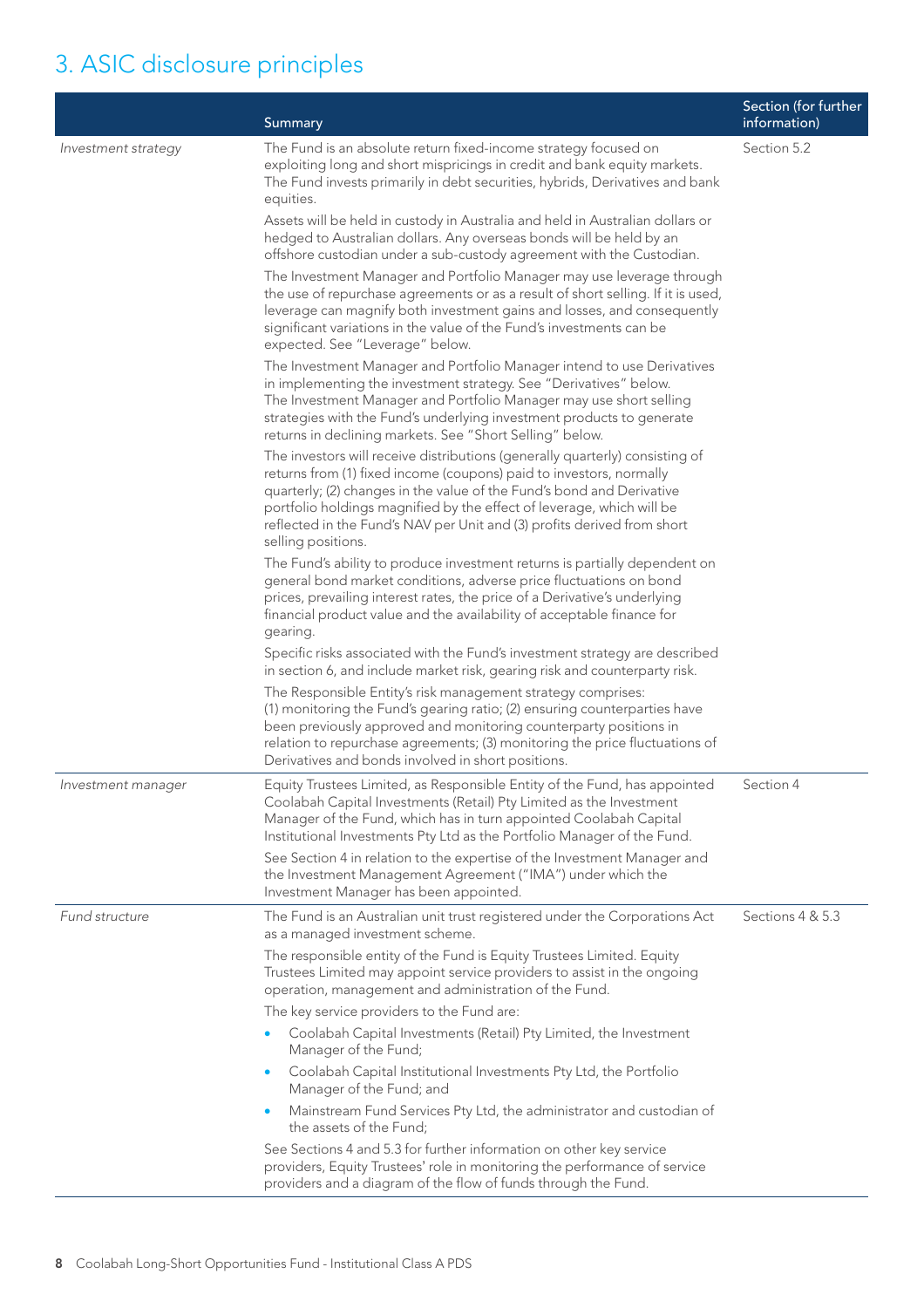|                                              | Summary                                                                                                                                                                                                                                                                                              | Section (for further<br>information) |
|----------------------------------------------|------------------------------------------------------------------------------------------------------------------------------------------------------------------------------------------------------------------------------------------------------------------------------------------------------|--------------------------------------|
| Valuation, location and<br>custody of assets | Mainstream Fund Services Pty Ltd is the administrator of the Fund and<br>provides administrative, fund accounting, registry and transfer agency<br>services. The Administrator is responsible for calculating the Fund's NAV.<br>Mainstream Fund Services Pty Ltd is also the custodian and provides | Section 5.4                          |
|                                              | custodial services.<br>See section 5.4 for further information on the custodial arrangements and<br>the geographical location of the Fund's assets.                                                                                                                                                  |                                      |
| Liquidity                                    | Withdrawal requests are usually processed daily. Some underlying<br>investments can be illiquid. The portfolio is managed to target appropriate<br>liquidity with withdrawals generally available in your bank account after 3<br>Business Days.                                                     | Section 5.5                          |
| Leverage                                     | The Fund may use leverage through its use of borrowing, repurchase<br>agreements, Derivatives and as a result of any short selling it undertakes<br>for the purposes of generating alpha as part of the investment strategy.                                                                         | Section 5.6                          |
|                                              | The counterparties to the repurchase agreements will typically be large<br>Australian and international trading banks. The counterparties to derivative<br>contracts will include large banks with superior credit ratings of at least<br>"A-".                                                      |                                      |
|                                              | The Fund may also secure borrowing arrangements with prime brokerage<br>providers.                                                                                                                                                                                                                   |                                      |
|                                              | The Fund does not target a specific level of leverage, and does not use<br>leverage simply to increase Fund yield. Leverage can be used to obtain<br>additional exposure to mispriced assets which the Investment Manager<br>believe will generate capital gains for the Fund.                       |                                      |
|                                              | A worked example showing the impact of leverage on investment returns<br>and losses, assuming the maximum anticipated level of leverage (including<br>leverage embedded in assets, excluding leverage in listed bonds) is<br>provided at section 5.6.                                                |                                      |
| Derivatives                                  | Derivatives are used to manage risk and/or gain exposure to investments.                                                                                                                                                                                                                             | Section 5.7                          |
|                                              | The use of Derivatives may amplify losses or returns on capital. The<br>Investment Manager and Portfolio Manager intend to include exchange<br>traded and OTC Derivatives in the Fund's investment strategy.                                                                                         |                                      |
|                                              | The counterparty to the Fund's OTC Derivatives will typically be large<br>banks with superior credit ratings of at least "A-", and the Investment<br>Manager selects counterparties based on selection criteria in its Trade<br>Management Policy.                                                   |                                      |
|                                              | For key risks to the Fund associated with the collateral requirements of the<br>Derivative counterparties, please see Section 6.3.                                                                                                                                                                   |                                      |
| Short selling                                | Short selling is used to manage risk and/or gain exposure to investments.                                                                                                                                                                                                                            | Sections 5.8 and 6                   |
|                                              | The risks associated with short selling and the ways in which the Investment<br>Manager seeks to mitigate those risks are set out in Sections 5.8 and 6.                                                                                                                                             |                                      |
| Withdrawals                                  | Daily.                                                                                                                                                                                                                                                                                               | Section 7                            |
|                                              | Withdrawal requests must be received by 3pm on any Business Day to<br>receive that day's unit price.                                                                                                                                                                                                 |                                      |
|                                              | See Section 7 for more information on making a withdrawal.                                                                                                                                                                                                                                           |                                      |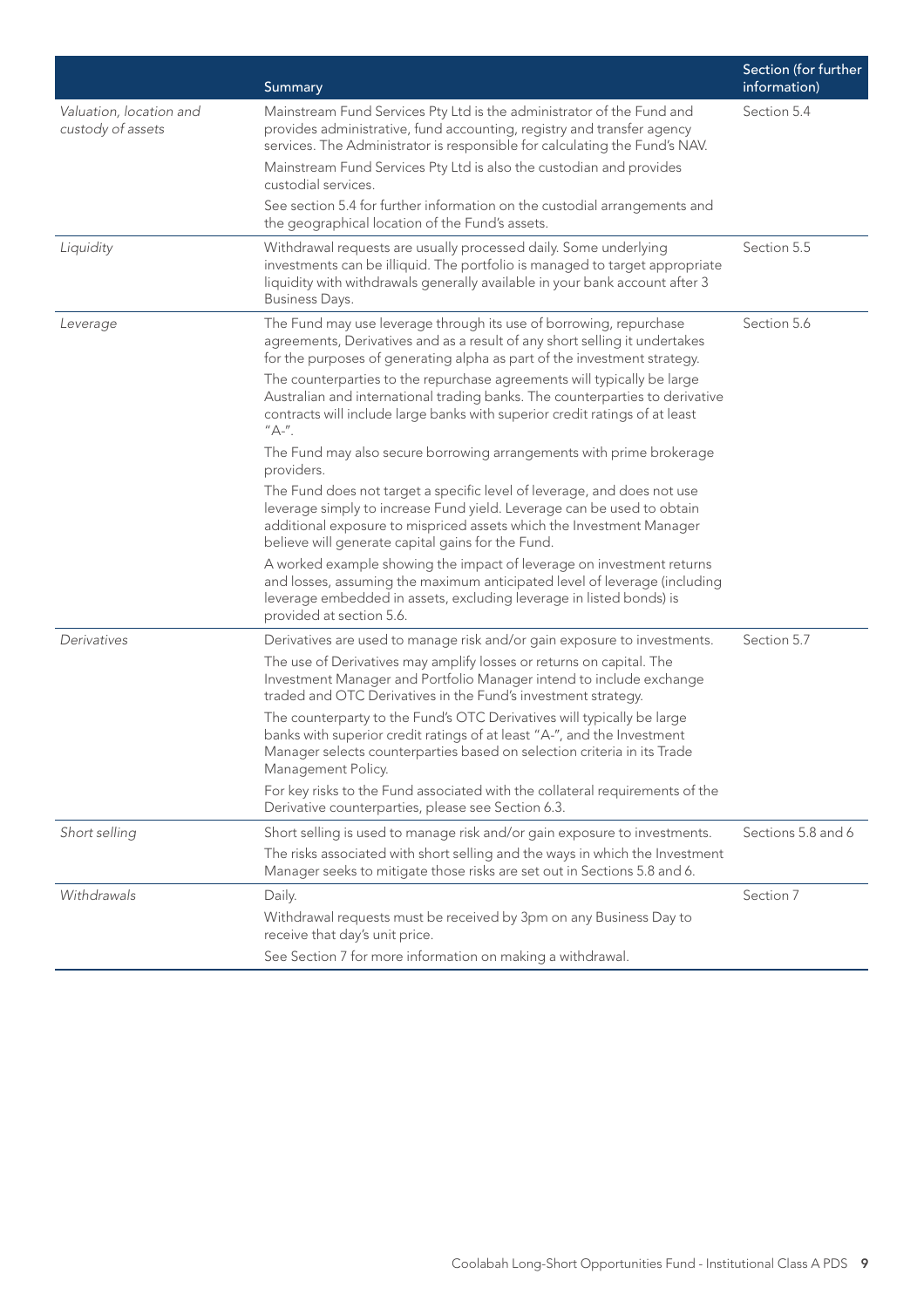## 4. Who is Managing the Fund?

## The Responsible Entity

#### Equity Trustees Limited

Equity Trustees Limited ABN 46 004 031 298 AFSL 240975, a subsidiary of EQT Holdings Limited ABN 22 607 797 615, which is a public company listed on the Australian Securities Exchange (ASX: EQT), is the Fund's responsible entity and issuer of this PDS. Established as a trustee and executorial service provider by a special Act of the Victorian Parliament in 1888, today Equity Trustees is a dynamic financial services institution which continues to grow the breadth and quality of products and services on offer.

Equity Trustees' responsibilities and obligations as the Fund's responsible entity are governed by the Fund's constitution ("Constitution"), the Corporations Act and general trust law. Equity Trustees has appointed Coolabah Capital Investments (Retail) Pty Limited as the investment manager of the Fund. Equity Trustees has appointed a custodian to hold the assets of the Fund. The custodian has no supervisory role in relation to the operation of the Fund and is not responsible for protecting your interests.

## The Investment Manager

#### Coolabah Capital Investments (Retail) Pty Limited

The Investment Manager is Coolabah Capital Investments (Retail) Pty Ltd (CCIR), which is a corporate authorised representative (#000414337) of Coolabah Capital Institutional Investments Pty Ltd (AFSL 482238).

CCIR has appointed its related entity, Coolabah Capital Institutional Investments Pty Ltd (CCII), as the Portfolio Manager to which it sub-delegates all portfolio management responsibilities for the Fund and its other fixed-income products. Both the Investment Manager and Portfolio Manager are wholly owned subsidiaries of Coolabah Capital Investments Pty Ltd (CCI). CCI is 65% owned by its portfolio management team, and 35% owned by Pinnacle Investment Management Group Limited, a leading Australian-based multi-affiliate investment firm.

Established in 2011, the CCI's goals are to develop and deliver low risk savings and retirement solutions that outperform traditional cash and fixed-income products through active portfolio management. As at 31 December 2021, it managed approximately \$8 billion in assets.

These savings solutions, which include this Fund, have been created to satisfy demand for lower risk investment products that can:

- provide investors with cash and fixed-income opportunities that add value generally beyond deposits,
- outperform conventional fixed-income investments without taking significant interest rate duration risk,
- offer investors diversification opportunities away from the volatility of the share market, and
- supply retirees with regular quarterly income.

Under the IMA between the Investment Manager and Equity Trustees, Equity Trustees can terminate the Investment Manager's appointment where the Investment Manager becomes insolvent, materially breaches the agreement, ceases to carry on its business or in certain other circumstances. In the event that Equity Trustees terminates the Investment Manager following one of these events, the Investment Manager's appointment would cease upon any termination date specified in the notice, and the Investment Manager would be entitled to receive fees in accordance with the agreement until the effective date of termination.

## The Portfolio Manager

#### Coolabah Capital Institutional Investments Pty Ltd

The Investment Manager has appointed CCII, as the Portfolio Manager of the Fund.

The Portfolio Manager's experienced investment team at the date of issue of this PDS comprises eight full-time portfolio managers and fifteen full-time analysts who apply intensive quantitative and qualitative valuation analysis to identify mispriced securities that can be profitably translated into active returns, as they have consistently done since 2012. This team is augmented by an experienced independent chair and an independent compliance committee specialist, as well as distribution, performance and compliance oversight by the Investment Manager and ultimately Equity Trustees as the Responsible Entity.

#### Key professionals

The Portfolio Manager's investment team includes the following key professionals:

Christopher Joye, Chief Investment Officer & Portfolio Manager

Christopher co-founded Coolabah Capital in 2011 with Darren Harvey, for which he serves as an Executive Director, Chief Investment Officer and Portfolio Manager of the Fund. He is responsible for investment decisioning, portfolio management, all research and asset pricing, and general business management. He is also a Contributing Editor with The Australian Financial Review and well-known as one of Australia's leading economists, policy advisors and fund managers. Christopher previously worked for Goldman Sachs in London and Sydney, the RBA, and was the founder of an awardwinning research and investment group, Rismark International. Christopher served as a Director of The Menzies Research Centre, which is a leading Australian thinktank, from 2003 to 2007. Christopher received Joint 1st Class Honours (Economics & Finance) and the University Medal in Economics & Finance from the University of Sydney, where he was a Credit Suisse First Boston Scholar, SIRCA and University Honours Scholar. He studied in the PhD program at Cambridge University in 2002 and 2003, where he was a Commonwealth Trust scholarship recipient.

Darren Harvey, Chair of Investment Committee & Portfolio Manager

Darren co-founded Coolabah Capital Investments in 2011 with Christopher Joye, for which he serves as the Chair of the Investment Committee and Portfolio Manager of the Fund. Darren contributes to investment decisioning, portfolio management and risk management. He started his career at McIntosh Hamson Hoare and Fay Richwhite. In 1992 Deutsche Bank recruited Darren as an Associate Director and Head of Exchange Traded Options to replicate the market making business he had established inside Fay Richwhite. In 1994 Deutsche Bank promoted Darren to Director and Head of Exchange Traded and OTC Options, which included a team of six market makers reporting to the Head of Trading. In 1998 Darren moved to London with Deutsche Bank as a Director of Deutsche Bank Global Proprietary Trading in London where he traded interest rate derivatives, currencies and stock index securities, and reported to the Head of Deutsche Bank Global Proprietary Trading, Steve Kennedy. Darren resigned from Deutsche Bank in 2001 and established his family office, Bower Capital.

Ashley Kabel, Portfolio Manager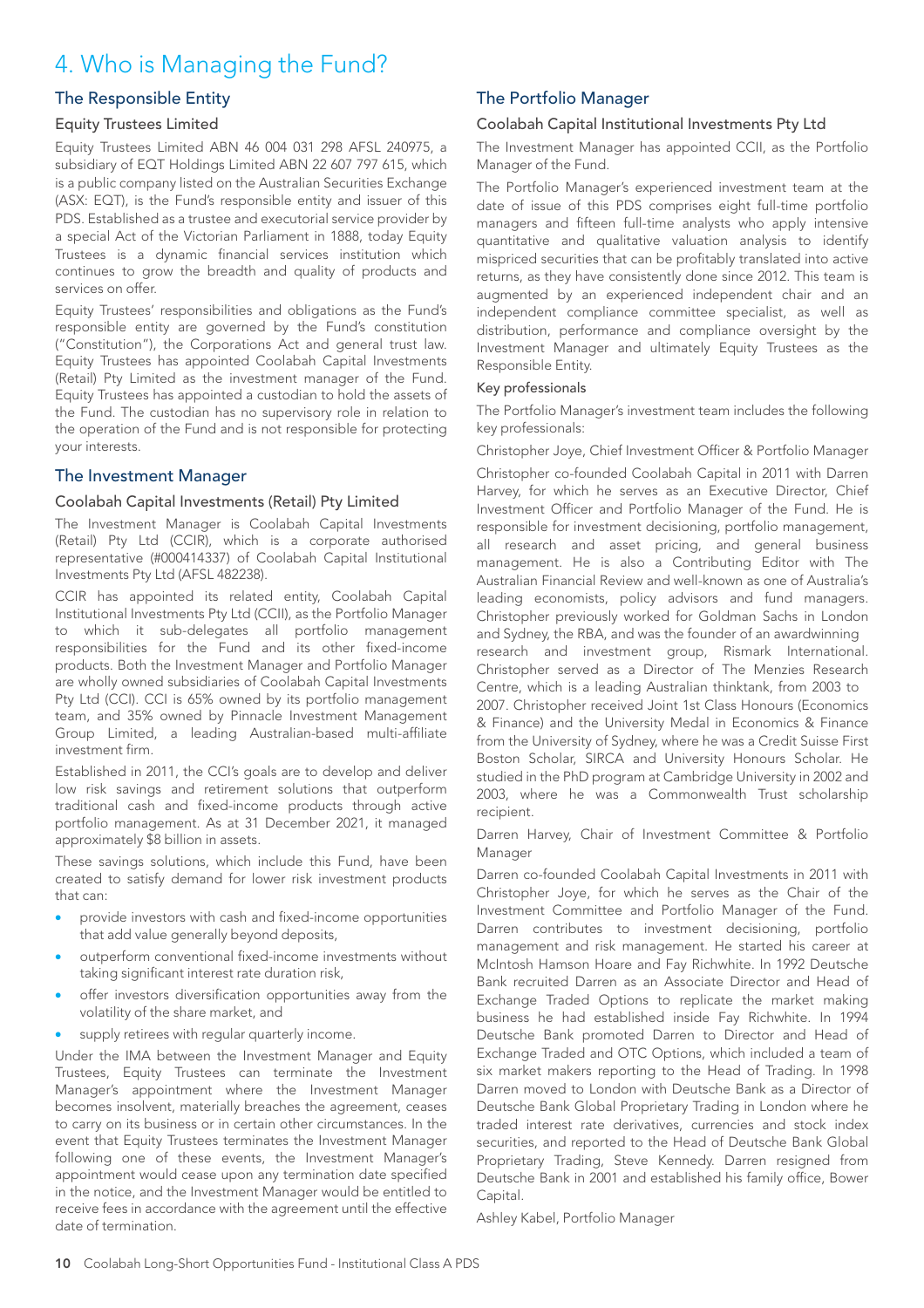Ashley Kabel joined Coolabah Capital in 2017 in a full-time role as a quantitative analyst and junior portfolio manager. Ashley was Director of Quantitative Strategies at the award-winning and strongly performing FX hedge fund, The Cambridge Strategy, between 2012 and 2016, based in London. At Cambridge Ashley managed US\$250m (and a small team) in medium-term, quant-based FX strategies spanning 2012-2016 with an average audited annual return of 13.4% and volatility of 8.2%, outperforming FX beta indices and FX and Macro Hedge Fund indices. Prior to Cambridge, Ashley served as an investment analyst with portfolio management responsibilities covering FX, equities and fixed-income at the \$800bn fund manager, Invesco between 2005 and 2012, based in Sydney. At Invesco he helped develop, analyse and manage multiple quant strategies including direct execution of fixed-income portfolios. Ashley graduated with honours degrees in Law and Engineering (Software) from Melbourne University, has extensive quant analytical and programming skills, and in his youth was awarded Australian government prizes for mathematics.

#### Dr. Stephen Parker, Portfolio Manager

Dr. Stephen Parker joined Coolabah Capital in September 2016 in a full-time role as a quantitative risk analyst and junior portfolio manager. Dr Parker was previously a futures trader at Star Beta focusing on Australian and US government bonds and the formulation of quantitative trading strategies and risk management models for these markets. In 2013 Dr. Parker completed a PhD in Astrophysics from the University of New South Wales that involved developing automated reduction, analysis and simulation routines relating to the mass distribution of very cold brown dwarf stars' host clusters.

#### Dr Nick Campregher, Portfolio Manager

Based in London, Dr Nick Campregher joined Coolabah Capital in 2020 in a full-time role as a portfolio manager and quant analyst, and helps lead Coolabah's offshore trading, investments, execution and research processes. Nick previously worked as a Senior Trader in the Credit Exotics and Complex Structured Products group at UBS in London between 2013 and 2019 where he was responsible for the trading and risk management of a large portfolio of credit exotic derivatives and corporate and structured credit securities, in both developed and emerging markets. Prior to this Nick was a Trader in 2012 on the Structured Credit and ABS Trading desk at UBS, focusing on credit hybrid SPVs and CLNs, and from 2009 to 2012 worked as an Associate in the Structured Product Market Risk team at UBS managing portfolio risk, capital and stress scenario analysis covering all aspects of structured credit trading, with a heavy focus on credit tranches and bespoke SPV transactions. Before joining UBS in 2009, Nick worked as a Risk Management Consultant at d-fine Ltd (2006 to 2008) and as a Derivatives and Fixed Income Analyst at Standard Bank (2008 to 2009). Nick graduated with a PhD in Electronics from Imperial College, London, where he also completed a BEng in Information Systems Engineering with honours. Originally born in Italy, he is fluent in both English and Italian. Nick represented Italy at junior rowing world and European championships and co-founded the London Brewing Company Ltd.

#### Matt Johnson, Portfolio Manager

Matt joined Coolabah in 2021 as a Portfolio Manager & Quant Analyst focussing on interest rate and sovereign bond strategies, amongst other things, based in Sydney. Most of his prior career was spent at UBS where he was a Managing Director and the Global Head of Rates Strategy. Other roles at UBS included the Head of AUD/NZD Rates Strategy in Sydney and the head of the Asia Pacific Knowledge Network in Singapore. Outside of UBS, Matt has worked for MLP (a hedge fund), ICAP (an inter-dealer broker), 4CAST (now Continuum Economics), the Australian Productivity Commission (Microeconomic Policy), and founded an economics consultancy, Signal Macro.

The investment team devotes all of their business time to the Portfolio Manager's business, which includes managing and executing the investment strategy of the Fund.

There have been no adverse findings (significant or otherwise) against the Responsible Entity or the Investment Manager or the Portfolio Manager, or any of the senior investment professionals at these organisations.

### The Custodian and Administrator

#### Mainstream Fund Services Pty Limited

The Responsible Entity has appointed Mainstream Fund Services Pty Limited (Mainstream) to act as administrator for the Fund (Administrator). In such capacity, the Administrator performs all general administrative tasks for the Fund, including keeping financial books and records and calculating the Net Asset Value of the Fund. The Responsible Entity has entered into an Administration Agreement with the Administrator, which governs the services that will be provided by the Administrator to the Fund. The Investment Manager may at any time, in consultation with the Responsible Entity, select any other administrator to serve as administrator to the Fund.

The Responsible Entity has also appointed Mainstream as an independent custodian to hold the assets of the Fund (Custodian). In such capacity, the Custodian will hold the assets of the Fund in its name and act on the direction of the Responsible Entity to effect cash and investment transactions. The Responsible Entity has entered into a custodian agreement, which governs the services that will be provided by the Custodian to the Fund. Certain assets may also be held in safe custody at the Responsible Entity or Equity Trustees Ltd as its delegate.

#### Fund Auditor

Ernst & Young ABN 75 288 172 749. Ernst & Young has been appointed as the independent auditor of the Fund's financial statements and Compliance Plan. Ernst & Young is not responsible for the operation or the investment management of the Fund and has not caused the issue of this PDS.

#### *Process*

We have processes for selecting, monitoring and reviewing the performance of all of our service providers. There are no unusual or materially onerous provisions in service provider agreements from an investor's perspective.

We are not aware of any related party relationships between any of the service providers above other than as disclosed in this PDS, nor between any of the key service providers and any underlying funds or counterparties. We are not aware of any material arrangements in connection with the Fund that are not on at least arm's length terms.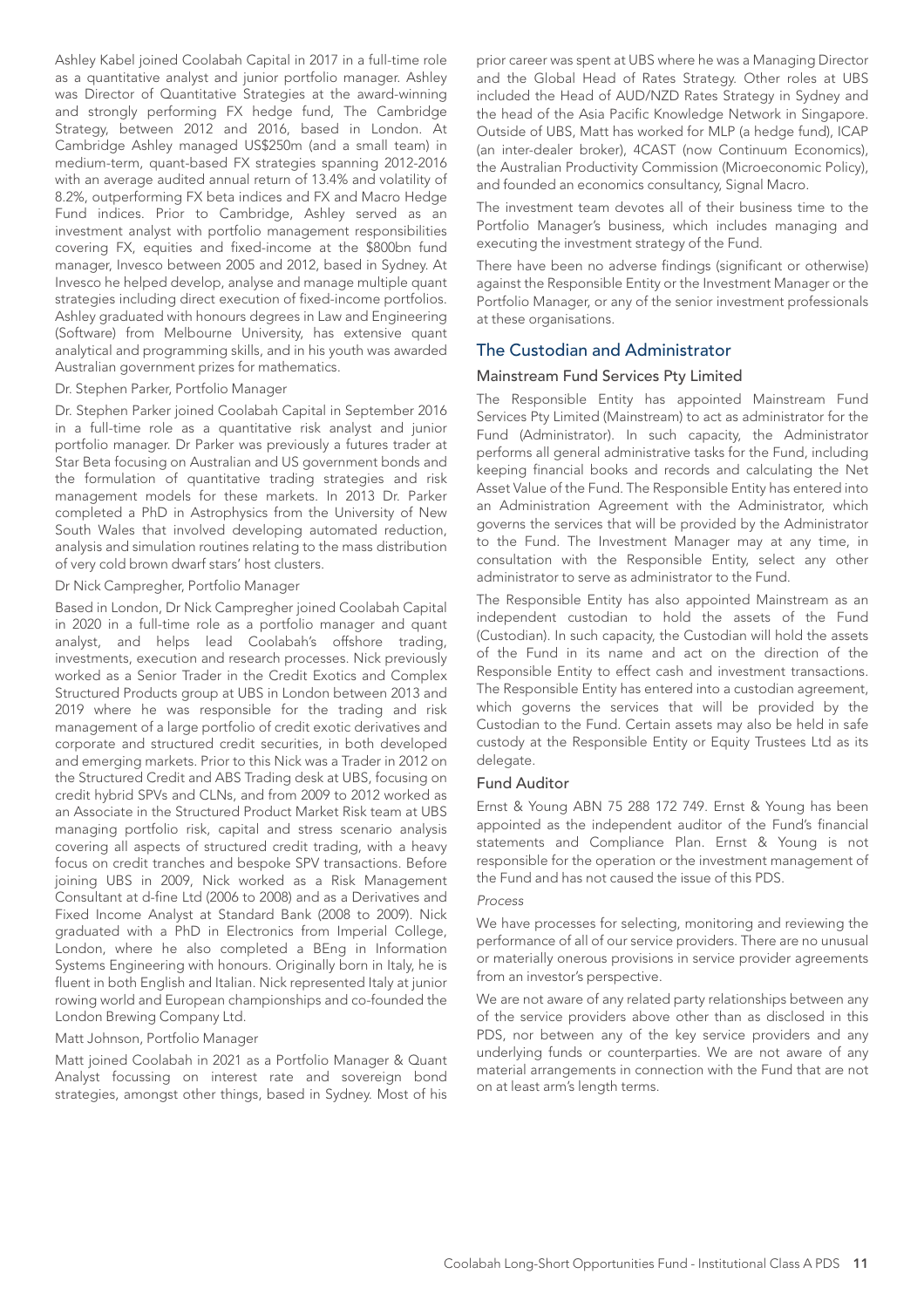## 5. How the Fund invests

## 5.1 Investment Objective

The Fund targets returns in excess of the Reserve Bank of Australia's (RBA's) overnight cash rate by 8.0% per annum after fees and expenses, over rolling 3-year periods.

The Fund targets a volatility of less than the ASX All Ordinaries Index over rolling 3-year periods.

Volatility is a measure of how the return of an investment fluctuates around its average level over time. If an investment is more volatile than, say, cash, this means its returns tend to move up and down around their average level more sharply and/or regularly than a cash investment does.

The investment objective is not intended to be a forecast. It is only an indication of what the investment strategy aims to achieve over a rolling 3-year period. The Fund may not achieve its investment objective. Neither returns nor the money you invest in the Fund is guaranteed and you may lose some or all of your money.

## 5.2. Investment Strategy

The Investment Manager is an active manager. This entails applying bottom-up fundamental analysis and quantitative analysis of both issuers of the securities and the credit quality and structural features of the securities themselves to build a diversified portfolio of Australian cash and debt investments that offer attractive returns relative to the Benchmark whilst minimising the risk of capital loss. Active managers seek to exploit mispricing of assets and/or find undervalued securities in order to produce superior performance.

The Fund offers an active fixed-income strategy focused on mispricing in government and corporate bond markets and exposure to the full capital structure of Australian and overseas banking groups. The Fund also offers relatively low interest rate duration risk with a target of less than 12 months by investing in cash and floating-rate notes, which generally track the returns of the RBA cash rate plus a spread or margin, and limiting the maximum term of any fixed-rate securities to 24 months unless the interest rate has been hedged to floating.

In addition to an active investment philosophy that seeks to profit from mispriced assets, the Fund also employs active asset-allocation between cash and debt securities. The Fund retains the ability to switch between cash and debt securities based on the portfolio managers' valuation views of each sector. When credit spreads are wide and the risk-return payoff on debt securities may be higher than cash, the exposure to these debt securities may increase. Equally when credit spreads compress the portfolio weight to cash may rise.

The ability to invest 100% in cash is a defensive attribute of the Fund.

Although the Fund is not the same as a bank account, the Fund does have a considered and diversified investment approach, which includes:

the Fund is permitted to invest in bonds, such as government and semi-government bonds, bank and corporate bonds, asset-backed securities, including residential-mortgage-backed securities, and hybrid securities issued in Australian dollars or in G10 Currencies hedged to Australian dollars;

- the Fund is also permitted to invest in cash and cash-equivalent securities, listed common equity, exchange traded fund (ETFs) that invest into permitted underlying assets, loans to or notes issued by warehouse securitisation providers, repurchase agreements, and both exchange traded and over-the-counter Derivatives;
- all the Fund's investments are Australian dollar-denominated or fully hedged into Australian dollars (so the Fund has minimal direct exposure to foreign exchange risk);
- the Fund can use Derivatives to hedge risks such as interest rate, credit, currency & macro risks;
- the Fund's use of repurchase agreements, Derivatives and shorting may result in the Fund being geared; and
- the Fund has a Medium risk rating under the "standard risk measure".

The Fund also has access to liquidity facilities that allow assets that are classified as "eligible securities" for repurchase by the RBA to be swapped with major Australian and international trading banks in exchange for cash, subject to these banks accepting these assets as part of their own repurchase operations.

Due to movements in the market or similar events, the guidelines set out above may not be adhered to from time to time. In these circumstances, the Investment Manager will seek to bring the Fund's investments within the guidelines within a reasonable period of time. Where there is a material change to the investment strategy of the Fund we will give not less than 30 days prior notice to investors of the Fund. A material change in the investment strategy may occur after consultation between the Investment Manager and Responsible Entity, where it is determined that the current strategy is inappropriate to deliver the Fund's objective as a result of a substantial change to economic and/or investment conditions.

## 5.3. Fund Structure

The Fund is an unlisted registered managed investment scheme. In general, each Unit in the Fund represents an individual's interest in the assets as a whole subject to liabilities; however, it does not give the investor an interest in any particular asset of the Fund. The Responsible Entity is responsible for the operation of the Fund, and the key service providers to the Fund are outlined in Section 4.

See Section 6 "Managing risks" for details on the risks associated with the Fund's structure.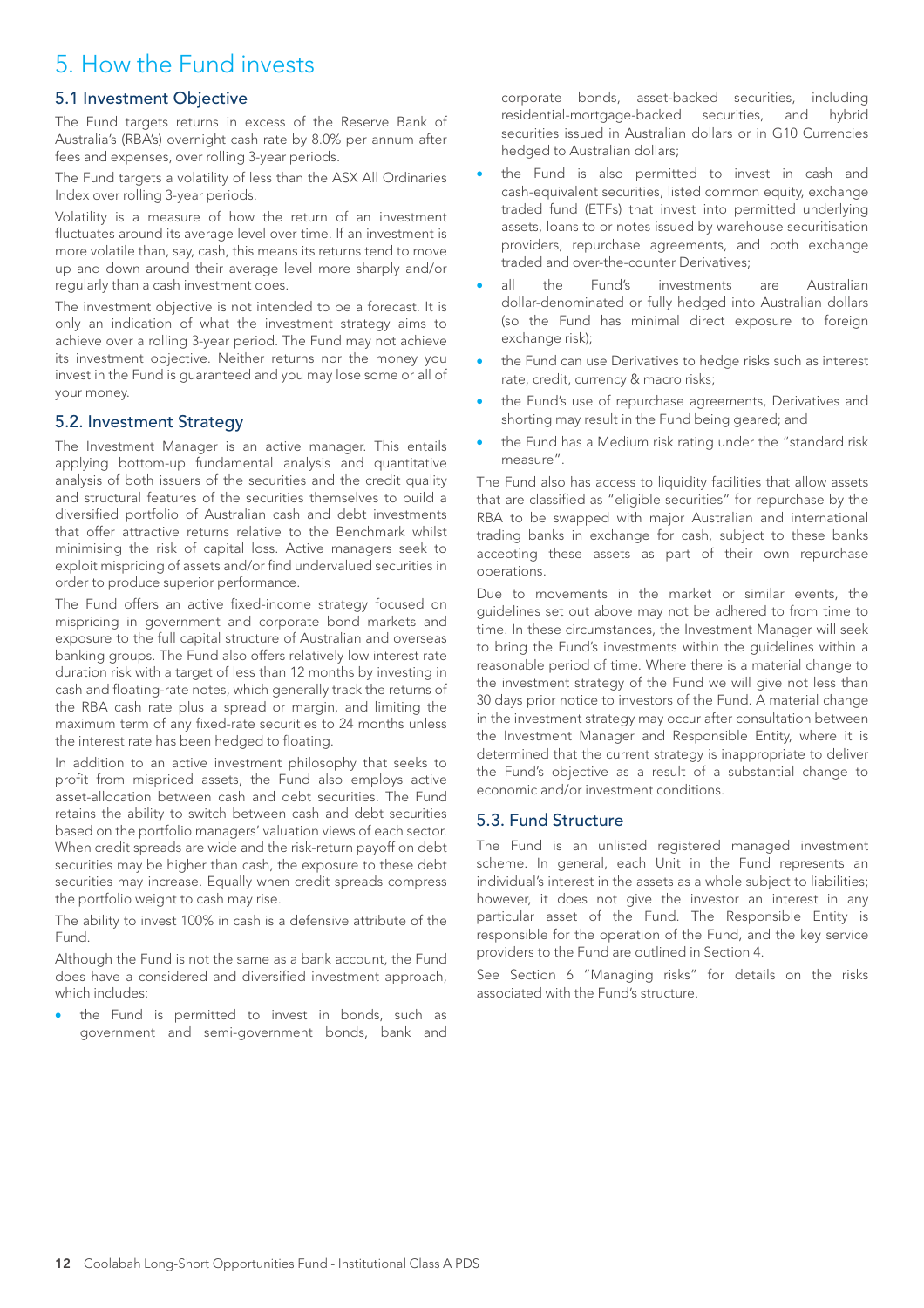

#### 5.4. Valuation, location and custody of assets

The Fund's assets are valued on a daily basis and provided to the Fund's independent administrator, who then calculates the daily unit prices for the Fund.

Assets of the Fund are primarily expected to be located in Australia. Foreign denominated bonds, which will be settled via Euroclear, will be held by an offshore custodian under a sub-custody agreement with the Custodian.

The value of the investments of the Fund is generally determined daily. The value of a Unit is determined by the NAV per Unit. This is calculated by deducting from the gross value of the assets of the Fund the value of the liabilities of the Fund (not including any investor liability). Generally, investments will be valued on each Business Day at their market value but other valuation methods and policies may be applied by the Administrator if appropriate or if otherwise required by law or applicable accounting standards.

The Fund offers investors exposure to assets that are traditionally defined as defensive, including:

- cash and cash equivalents,
- senior and subordinated bonds,
- hybrid securities, and
- asset-backed securities.

The Fund may also invest in listed common equity, repurchase agreements and loans to or notes issued by warehouse securitisation providers.

In addition to these physical assets, the Fund may also invest in a range of Derivatives to express its strategy, including:

- interest rate Derivatives,
- credit Derivatives.
- foreign exchange Derivatives,
- equity Derivatives, and
- other related swaps.

The majority of the Fund's portfolio will be invested in assets of investment-grade quality, which means assets with at least a BBB- credit rating from a recognised rating agency.

The Fund does not expect to assume significant interest rate duration risk, which is limited to 24 months. This means the Fund expects to be mainly invested in floating-rate securities and/or fixed-rate securities that have had their interest rate risk hedged.

The Fund does not have a maximum or minimum exposure to cash, debt/hybrid securities or equities. It may be fully invested in either depending on the magnitude of the potential mispricings the Portfolio Manager has identified.

#### 5.5. Liquidity

This Fund offers daily liquidity in normal circumstances. The constitution for the Fund as well as the law sometimes restricts withdrawals.

Investors will be notified of any material changes to withdrawals (e.g. if withdrawals need to be restricted).

#### 5.6. Leverage

The Fund can take long and short positions, use repurchase agreements, borrow and use Derivatives and this can mean the Fund is geared (or leveraged). Leverage can amplify gains and also amplify losses. At the core of the Portfolio Manager's use of leverage is that it is applied against liquid, investment-grade debt securities, which rank ahead of equities and hybrids in the corporate capital structure. The Portfolio Manager has set leverage limits and other exposure limits to assist with risk management, which is overseen by the Portfolio Manager's independent compliance committee.

The Fund does not target a specific level of leverage, and does not use leverage simply to increase Fund yield. Leverage may be used to obtain additional exposure to mispriced assets that the Manager believes will generate capital gains for the Fund. The Fund will typically have gearing of 3.0x to 4x, and may have gearing of up to 7x subject to the opportunity set and the magnitude of the mispricings available to it.

The Fund may enter into repurchase agreements with large bank counterparties that have credit ratings of at least A-. The Fund may also enter into other secured borrowing arrangements with various prime brokerage providers.

Leverage may also be used for the purpose of certain risk mitigation strategies, such as short-selling bonds in the event that the Portfolio Manager believes the values of these bonds will decline.

The following example illustrates the way in which gearing can affect investment gains and losses in comparison to a fund that is not geared.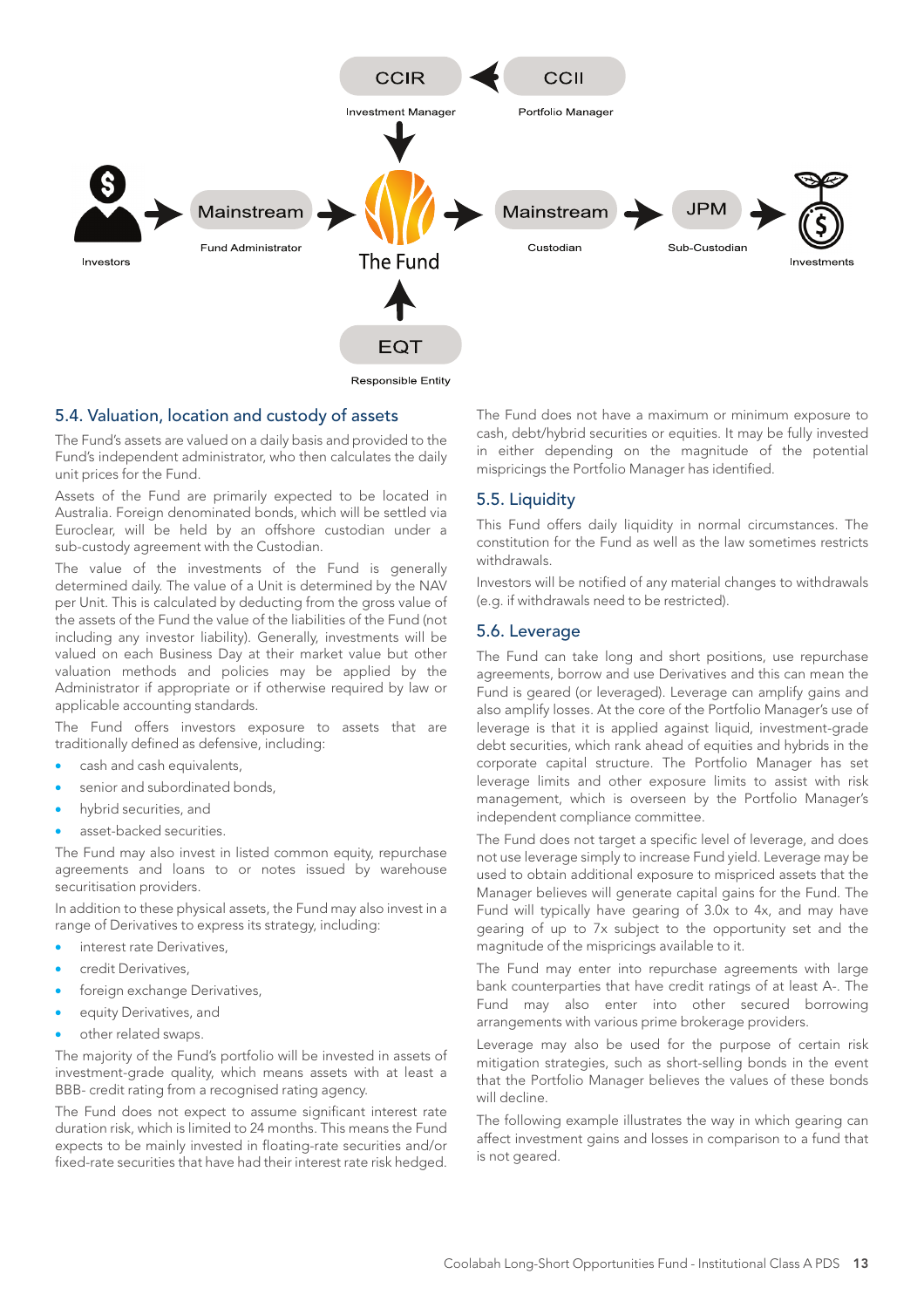|                                             | Geared    | Ungeared |
|---------------------------------------------|-----------|----------|
| Initial investment                          | \$4,000   | \$4,000  |
| Fund gearing level                          | 85.71%    | 0.00%    |
| Amount borrowed by Fund                     | \$24,000  | \$0      |
| Amount invested in market                   | \$28,000  | \$4,000  |
|                                             |           |          |
| If the value of the Fund's assets rises by: | 2.0%      | 2.0%     |
| Rise in value of Fund's assets              | \$560     | \$80     |
| Value of Fund assets                        | \$28,560  | \$4,080  |
| Outstanding loan                            | \$24,000  | \$0      |
| Value of investment                         | \$4,560   | \$4,080  |
| Gain on investment                          | \$560     | \$80     |
| Return %                                    | 14.0%     | 2.0%     |
|                                             |           |          |
| If the value of the Fund's assets falls by: | $-2.0%$   | $-2.0%$  |
| Fall in value of Fund's assets              | $-$ \$560 | $-$ \$80 |
| Value of Fund assets                        | \$27,440  | \$3,920  |
| Outstanding loan                            | \$24,000  | \$0      |
| Value of investment                         | \$3,440   | \$3,920  |
| Gain on investment                          | $-$ \$560 | $-$ \$80 |
| Return %                                    | $-14.0%$  | $-2.0%$  |

The leverage rules are asset-class specific, with riskier exposures subject to tighter controls. They are designed to reduce the risk of loss and to manage portfolio volatility within the target range.

Please refer to Section 6 'Managing risk" for more details on this subject.

## 5.7. Derivatives

A derivative is any financial product that derives its value from another security, index or liability.

The Fund uses Derivatives to take investment positions and to manage (or 'hedge') risk. Their use is central to the investment strategy of the Fund, employed so that the Fund can take long and short positions.

The Fund may invest in OTC and exchange traded derivatives comprising of the following types:

- interest rate Derivatives,
- credit Derivatives,
- foreign exchange Derivatives,
- equity Derivatives, and

other related swaps.

Only cash may be held by the Fund as collateral under an OTC derivative.

## 5.8. Short Selling

Short sales involve selling an investment you do not own in anticipation that the investment's price will decline. Short sales are important as they can generate performance in declining markets or provide a hedge to long market exposure. But they present a risk on an individual investment basis, since the price of the investment may rise, causing the value of the Fund to decline. In addition, the Fund may be required to buy back the investment sold short at a time when the investment has increased in value, which would generate a loss.

The Fund may enter into short selling positions in order to profit from a particular mispricing, or to hedge other positions within the Fund. The Fund can enter short selling positions using Derivatives or through securities borrowing via repurchase agreements or similar arrangements. Short selling does not form a substantive part of the Fund's investment strategy, and short sales are expected to be used opportunistically when certain bonds or Derivatives are expected to decrease in value.

## 5.9. Labour standards and environmental, social and ethical considerations

The Portfolio Manager considers that environment, social and governance (ESG) factors are crucial inputs into its investment process and have potentially profound consequences for the performance of our investments, including, most notably, downside risks but also upside mispricing potential in terms of the value of those assets. Nuanced ESG factors are often overlooked by the market and credit rating agencies when assessing the creditworthiness and valuations of fixed-income securities. Given its activist investment style, the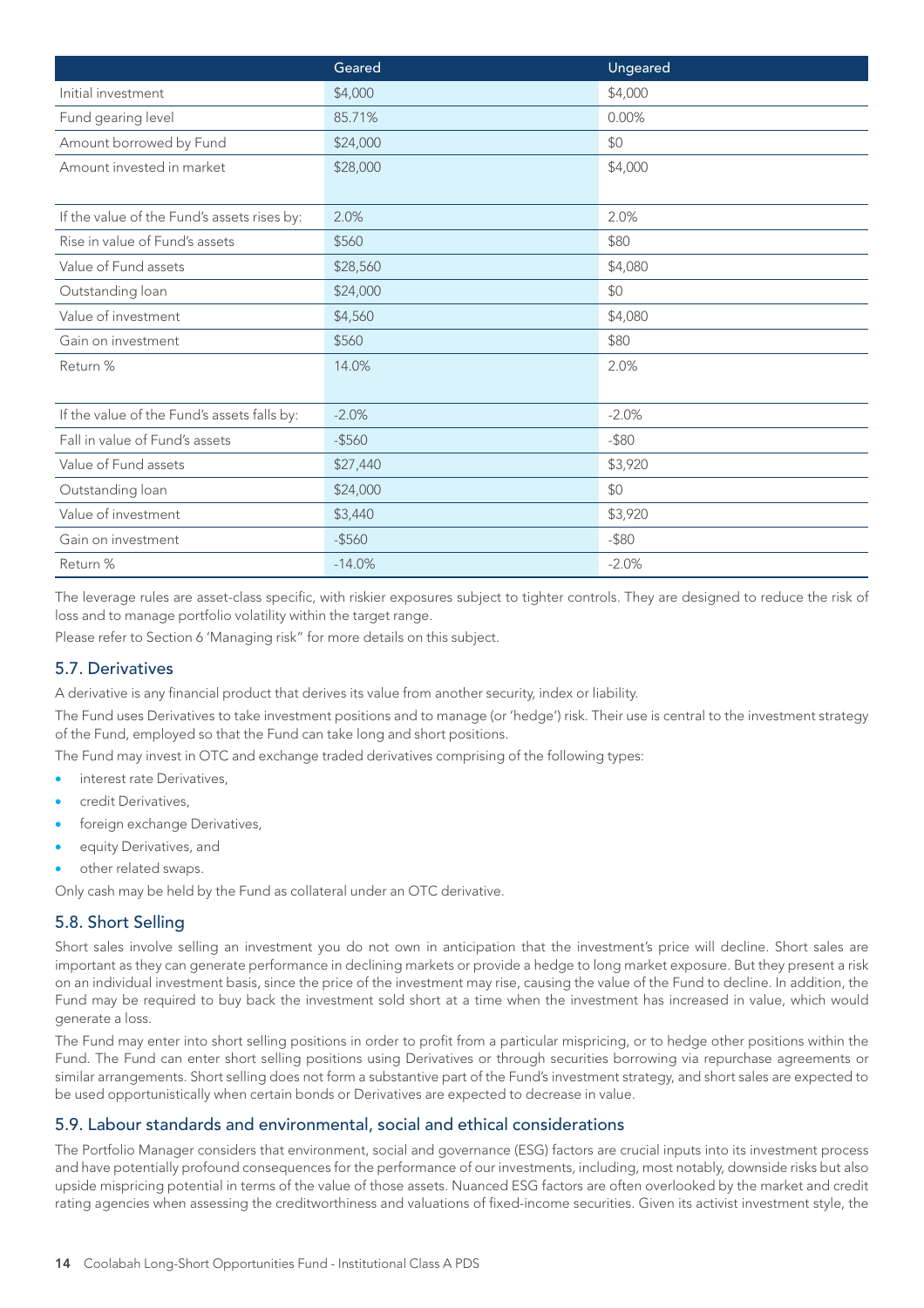Portfolio Manager is deeply engaged with its target companies and relevant regulators and government stakeholders, dynamically evaluating the status of different ESG factors and seeking to understand their future path. ESG is therefore a core part of the Portfolio Manager's quantitative and qualitative due diligence and wider investment process.

The types of ESG factors that the Portfolio Manager takes into account as part of its quantitative and qualitative investment process include, but are not limited to:

- Environmental: weather related risks, dependency on prices of assets that may be impacted by environmental considerations, pollution and environmental disruption, environment sustainability, and associated reputational and brand risks.
- Social: political stability in countries of operation, human rights record of company and countries of operation, diversity, commitment to maintaining internal and customer privacy, including cyber-security, impact on local communities, health and safety, and associated reputational and brand risks.
- Governance: board composition, risk management track-record, legal and compliance track-record, history of prosecutions, management remuneration, distribution of equity, and associated reputational and brand risks.

The Portfolio Manager's ESG Policy (available here: www.coolabahcapital.com/esg-policy) details the relevance of ESG considerations to its investment process and describes how active analysis of ESG factors is integrated into decision-making. The Portfolio Manager's ESG Policy is reviewed at least once a year by the Portfolio Manager's Audit, Risk & Compliance Committee.

## 5.10. Fund performance

The recent performance of the Fund will be available at www.coolabahacapital.com. Your financial adviser can also provide further information on the Fund. Remember that quoted unit prices will be historical and not necessarily the price you will receive when applying or withdrawing.

## 5.11. Significant benefits of investing in the Fund

| Significant benefits                                                                                 |                                                                                                                                                                                                                                                    |
|------------------------------------------------------------------------------------------------------|----------------------------------------------------------------------------------------------------------------------------------------------------------------------------------------------------------------------------------------------------|
| Exposure to the wholesale bond market                                                                | The Fund invests in wholesale bonds issued by<br>governments, banks and companies that are not always easy for<br>individualinvestors to access.                                                                                                   |
| Exposure to the full capital structure of Australian and overseas<br>banking groups                  | The Fund has the ability to invest in the full capital structure,<br>including listed common equity issued by Australian and<br>overseas banking groups.                                                                                           |
| Ability to go long and short assets or Derivatives, and thereby<br>profit from price rises and falls | The Fund employs an "active" fixed-income investment<br>strategy, seeking to take 'long' and/or 'short' positions in<br>relation to debt and hybrid securities which are considered<br>mispriced, so seeking to profit from price rises and falls. |
| Ability to enhance returns with leverage                                                             | The Fund has the ability to enhance returns through leverage.                                                                                                                                                                                      |
| Alpha focus                                                                                          | The Fund's investment strategy targets delivering risk-adjusted<br>excess returns through identifying mispricings in liquid debt<br>and hybrid securities that when exploited successfully will<br>provide superior alpha.                         |
| Regular income                                                                                       | The Fund aims to reliably distribute strong quarterly income.                                                                                                                                                                                      |
| Convenient access                                                                                    | Withdrawals generally available in your bank account after 3<br>Business Days during ordinary circumstances.                                                                                                                                       |
| No capped return                                                                                     | The Fund has no capped or fixed return.                                                                                                                                                                                                            |
| No fixed term                                                                                        | The Fund has no fixed minimum term.                                                                                                                                                                                                                |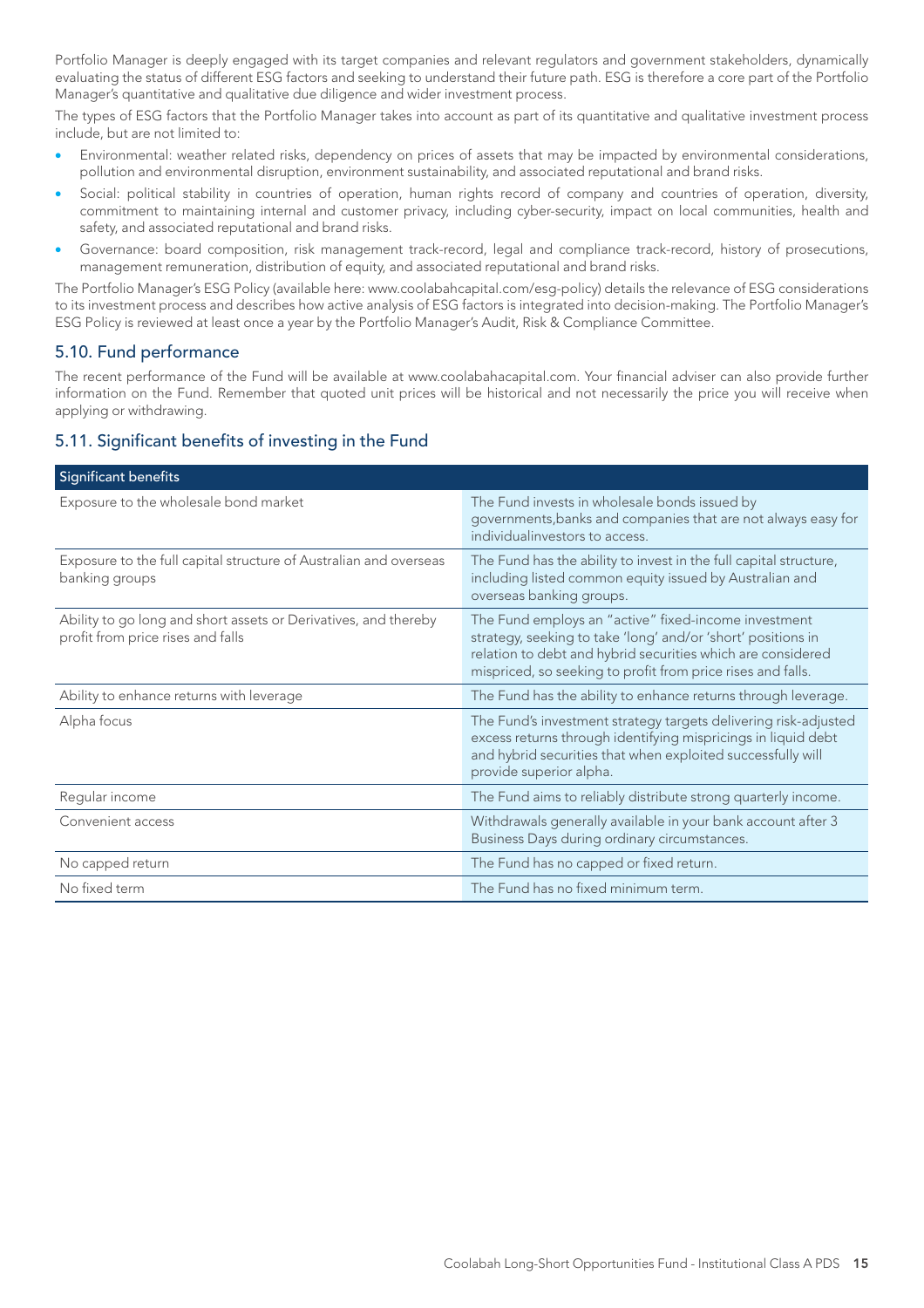## 6. Managing risk

All investments carry risks. Different investment strategies may carry different levels of risk, depending on the assets acquired under the strategy. Assets with the highest long-term returns may also carry the highest level of short-term risk. The significant risks below should be considered in light of your risk profile when deciding whether to invest in the Fund. Your risk profile will vary depending on a range of factors, including your age, the investment time frame (how long you wish to invest for), your other investments or assets and your risk tolerance.

The Responsible Entity and the Portfolio Manager do not guarantee the liquidity of the Fund's investments, repayment of capital or any rate of return or the Fund's investment performance. The value of the Fund's investments will vary. Returns are not guaranteed and you may lose money by investing in the Fund. The level of returns will vary and future returns may differ from past returns. Laws affecting managed investment schemes may change in the future. The structure and administration of the Fund is also subject to change.

In addition, we do not offer advice that takes into account your personal financial situation, including advice about whether the Fund is suitable for your circumstances. If you require personal financial or taxation advice, you should contact a licensed financial adviser and/or taxation adviser.

## Significant Risks

## Investment and credit risk

This is the risk that the value of an individual investment in the Fund may change or become more volatile, potentially causing a reduction in the value of the Fund and increasing its volatility. This may be because, amongst many other things, there are changes in the Government's policies, the Investment Manager's or Portfolio Manager's operations or management, or business environment, or a change in perceptions of the risk of any investment. Various risks may lead to the issuer of the investment defaulting on its obligations and reducing the value of the investment to which the Fund has an exposure.

Since the Fund may employ leverage and Derivatives, these risks may be further amplified and losses worse than those experienced in investments that do not use leverage or Derivatives.

Certain assets may be pledged or otherwise encumbered to a broker that will facilitate the provision of leverage to the Fund. Should the Fund default on its obligations to such a broker the Fund may have assets under pledge seized by the broker to make up losses in trading positions.

## Currency risk

The Fund seeks to offer investors exposure to assets denominated in multiple currencies, predominantly in Australian dollars. The Portfolio Manager will manage the Fund's currency risk through the use of foreign exchange transactions such that at purchase the Fund's currency exposure is fully hedged into Australian dollars. Although the Portfolio Manager aims to fully hedge currency exposures within the Fund they may not be hedged perfectly.

Currency movements may adversely affect the value of the Fund's investments and the income from those investments.

## Market risk

This is the risk that an entire market or economy changes in value or becomes more volatile, including the risk that country's credit rating is downgraded, which reduces the nation's perceived creditworthiness, the purchasing power of the currency changes (either through inflation or deflation), and/or

other market-wide factors, like economic growth or the unemployment rate, deteriorate, which can cause a reduction in the value of the Fund and increase its volatility. This may be because, amongst many other things, there are changes in economic, financial, technological, political or legal conditions, natural and man-made disasters, conflicts and shifts in market sentiment.

## Interest rate risk

This is the risk that changes in interest rates can have a negative impact on certain investment values or returns. Reasons for interest rates changes are many and include variations in inflation, economic activity and RBA policies. Because the Fund can speculate on interest rate changes, it may suffer capital losses when it gets these changes wrong, which could be amplified by the use of leverage.

#### Ratings risk

The assets in which the Fund invests may or may not have been assigned credit ratings by independent ratings agencies. A ratings downgrade could significantly reduce the value of an investment and impact the value of the units of the Fund. Credit ratings do not guarantee the credit quality of a security, its underlying assets or its repayment, and may be re-assessed by ratings agencies in a range of circumstances. Ratings agencies can make mistakes. The Portfolio Manager seeks to minimise this risk by assessing the credit risks inherent in any investments it makes.

## Financial instruments risk

A derivative is any financial product that derives its value from another security, index or liability.

The Fund uses Derivatives to take investment positions and to manage (or 'hedge') risk. Their use is central to the investment strategy of the Fund.

Derivatives use attracts certain risks including the value of a Derivative failing to move in line with the underlying asset, potential illiquidity of a Derivative, the Fund not being able to meet payment obligations as they arise, leverage (or gearing) resulting from the position and counterparty risk (counterparty risk is where the other party to the Derivative cannot meet its obligations).

Specialist professionals are employed to help manage the Fund and have a thorough understanding of the financial instruments it invests in. The Portfolio Manager deals with issuers and counterparties it considers to be reputable. The Portfolio Manager manages the Fund so that assets are always available to meet Derivatives liabilities.

Unfortunately, using Derivatives to reduce the Fund's risks is not always successful, is not always used to offset all relevant risk, and is sometimes not cost effective or practical to use.

Derivatives may also result in leverage: see below for details.

## Short selling risk

Fund may be exposed to investment strategies that engage in short selling. Short selling allows the holder of a short position to profit from declines in market prices to the extent such declines exceed the transaction costs and the costs of borrowing the securities. A short sale creates the risk of an unlimited loss, as the price of the underlying security could theoretically increase without limit, thus increasing the cost of covering the short position. Furthermore, covering a short position may include activities which increase the price of the security (or the reference security if in a derivative contract) thereby exacerbating any loss.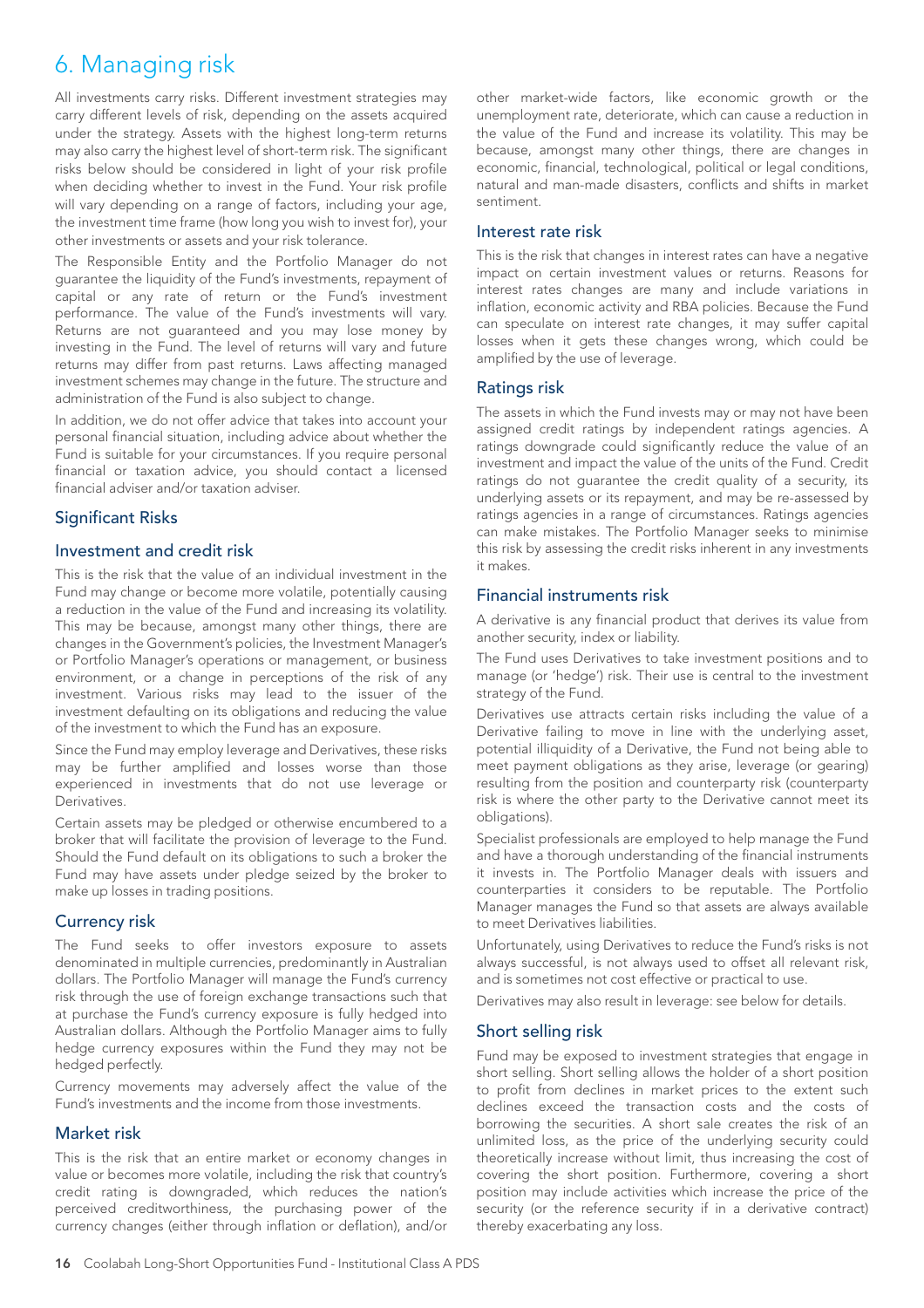The Portfolio Manager seeks to manage the risks associated with short selling through its portfolio construction processes. Short positions are periodically rebalanced, so as to reduce the risk of substantial changes in the price of the short security and exposure limits may be imposed with regards to single stock positions, in order to mitigate potential losses. When a short position is established through a derivative contract, the position may give rise to the risks detailed under "derivative risk". Short selling is not intended to form a significant part of the investment strategy, and risks of short selling are also maintained by only engaging in short sales on a limited basis.

#### Leverage risk

The Fund may be exposed to investment strategies that use leverage. The exposure of a leveraged portfolio to movements in the instruments and markets in which it invests can be greater than the value of the assets within the portfolio. Therefore, if a leveraged portfolio generates a positive return, the returns will be greater than the returns generated by an equivalent unleveraged portfolio. Similarly, if the investments generate a negative return, the losses will be greater than the losses generated by an equivalent unleveraged portfolio.

The Responsible Entity will monitor the leverage ratio and exposure to OTC Derivative counterparties on a daily basis and make adjustments to ensure maximum leverage is not exceeded.

#### Volatility risk

Markets can be volatile. Investing in volatile conditions usually implies a greater level of risk for investors than an investment in a more stable market.

The Portfolio Manager uses sophisticated techniques with the goal of regularly measuring and managing volatility, and the Fund's losses in extreme shocks.

The Portfolio Manager's goal is that over rolling 3-year periods, the Fund's volatility averages less than the ASX All Ordinaires Index.

### Valuation risk

The value of the Fund's underlying investments, as obtained from independent valuation sources, may not accurately reflect the realisable value of those investments. The Fund seeks to reduce this risk by having all the assets of the Fund valued independently on a daily basis and wherever possible using market prices.

#### International risk

The Fund invests primarily in debt securities, hybrids and Derivatives issued by Australian entities domestically and overseas, although it also invests in these types of securities also when issued by overseas entities (into the Australian market or offshore). International investments may be more affected by political and economic uncertainties, lower regulatory supervision, movements in currency and interest rates and possibly more volatile, less liquid markets. These factors can influence the Fund's investments.

The Fund may have some foreign currency exposure, which the Portfolio Manager normally seeks to minimise or hedge, but may not always be successful in doing so. Changes in exchange rates can cause the value of the Fund to rise and fall.

#### Liquidity risk

This is the risk that your withdrawal requests cannot be met when you expect. Because cash is paid to your account when you withdraw investments of the Fund may need to be sold to

pay you. Depending on factors such as the state of the markets, selling investments is not always possible, practicable or consistent with the best interests of investors.

This is one of the reasons why the constitution for the Fund specifies limited circumstances where there could be a delay in meeting your withdrawal request. The law sometimes restricts withdrawals.

Although you may sell your units privately, you may not find a buyer or a buyer at the price you want.

#### Structure risk

This is the risk associated with having someone invest for you.

Risks associated with investing in the Fund include that it could be closed and your money returned to you at the prevailing valuations at that time, there can be a change in the responsible entity or at the investment manager or portfolio manager (for example if key individuals were no longer involved in managing the Fund), someone involved with your investment (even remotely) does not meet their obligations or perform as expected, assets may be lost, not recorded properly or misappropriated, laws may adversely change, insurers may not pay when expected, systems may fail or insurance may be inadequate.

Investment decisions by investment managers are not always successful.

Investing through an administration platform also brings some risks that the operator of the administration platform may not perform its obligations properly.

Investing in the Fund may give inferior results compared to investing directly.

#### Governance risk

The Portfolio Manager may take into account environmental, social and governance issues in the management of the Fund with the intention of helping to reduce certain potential credit risks and enhance relative performance of certain asset classes. Be aware that the Portfolio Manager's policy does not take into account all labour standards, environmental, social and ethical considerations, and that any assessment of what is or is not such a factor and should or need not be taken into consideration is subjective. Remember that the Portfolio Manager's policy can change, and that investing having regard to such factors may not result in environmental, social or governance outcomes improving or desired investment outcomes being achieved. Investments may form part of the portfolio even though they do not meet such standards.

#### Information risk

We are committed to ensuring that your information is kept secure and protected from misuse and loss and from unauthorised access, modification and disclosure. We use the internet in operating the Fund, and may store records in a cloud system. If stored overseas, different privacy and other standards may apply there.

The internet does not however always result in a secure information environment and although we take steps we consider reasonable to protect your information, we cannot absolutely guarantee its security.

#### Pandemic and other unforeseen event risk

Health crises, such as pandemic and epidemic diseases, as well as other catastrophes that interrupt the expected course of events, such as natural disasters, war or civil disturbance, acts of terrorism, power outages and other unforeseeable and external events, and the public response to or fear of such diseases or events, have and may in the future have an adverse effect on the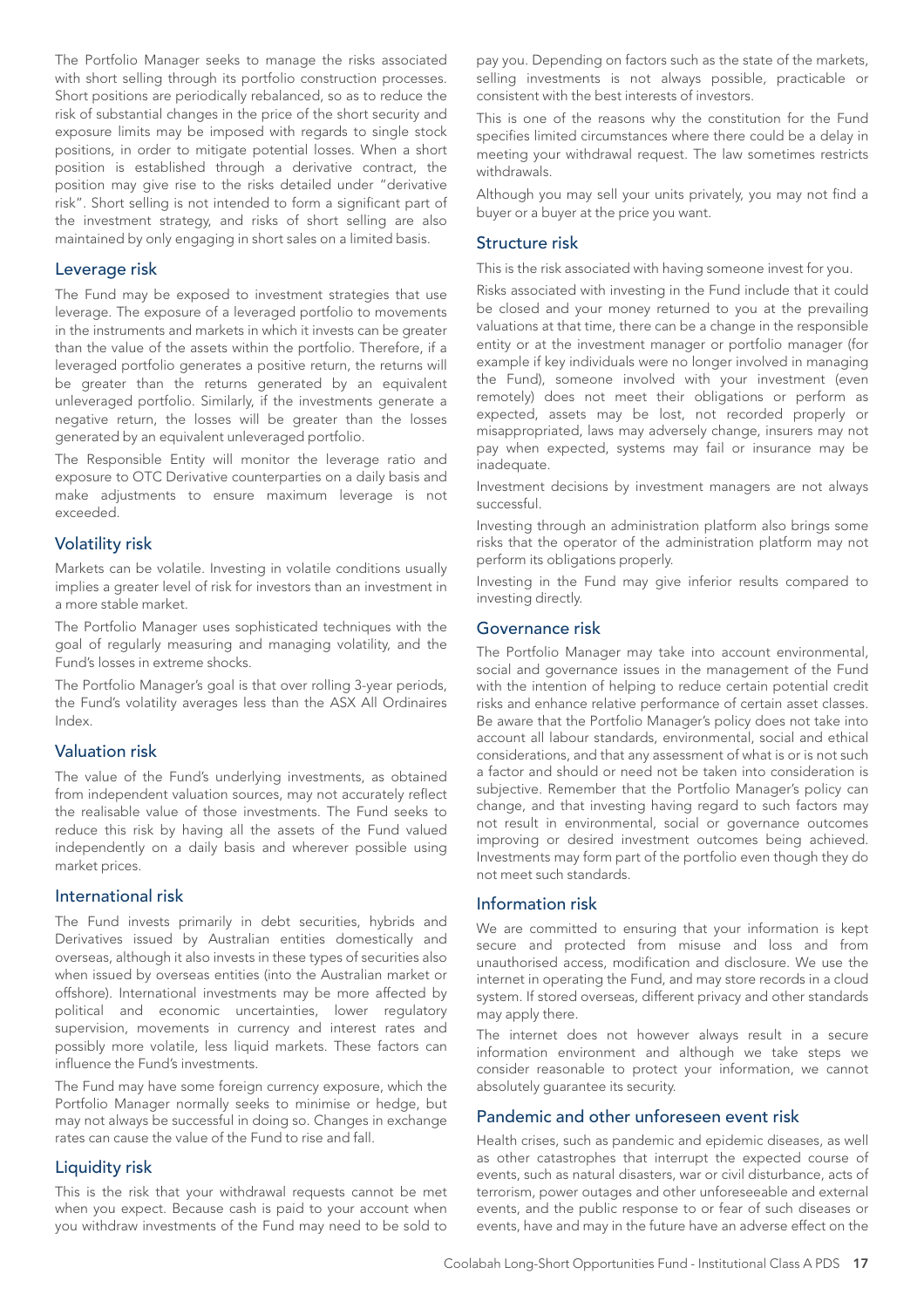economies and financial markets either in specific countries or worldwide and consequently on the value of the Fund's investments. Further, under such circumstances the operations, including functions such as trading and valuation, of the Investment Manager, Portfolio Manager and other service providers could be reduced, delayed, suspended or otherwise disrupted.

## Managing risk

As risk cannot be entirely avoided when investing, the Fund aims to identify and manage risk as far as is practicable.

Whenever investments are made, the potential for returns in light of the likely risks involved are assessed.

Risk is considered throughout the investment process and level of the investment process. As far as is practicable, risk is managed at both the individual investment and the Fund level.

The Fund seeks to manage risk as far as is practicable through:

- taking long or short positions in relation to assets which are considered mispriced, with the goal to generate capital gain rather than simply chasing yield by focusing on duration, credit and/or illiquidity risk,
- avoiding significant interest rate duration exposure being more than 24 months,
- focusing on holding securities that are liquid during normal market conditions,
- investing in securities that have relatively low expected probabilities of default and loss, and
- utilising internal and external risk management overlays that monitor the Fund's compliance with its mandate.

However, many risks are difficult or impracticable to manage effectively and some risks are beyond our and the Investment Manager's and Portfolio Manager's control altogether.

## Operating history

There can be no assurance that the Fund will achieve its objectives. Further, the Fund's future performance depends upon a number of factors with the Portfolio Manager, including its ability to manage the Fund's investment strategy, and to grow the funds under management in the Fund.

## Risk generally

The significant risks of investing in managed investment schemes generally include the risks that:

- the value of investments will vary, the level of returns will vary, and future returns will differ from past returns,
- returns are not guaranteed and investors may lose some or all of their money, and
- laws change.

The level of risk for you particularly will vary depending on a range of other factors, including age, investment time frame, how other parts of your wealth are invested, and your risk tolerance. If you are unsure whether this investment is suitable for you, we recommend you consult a financial adviser. If you have questions about the Fund, feel free to call the Administrator.

Further information about the risks of investing in managed investment schemes can be found on ASIC's MoneySmart website at www.moneysmart.gov.au.

## Risk measure

The Investment Manager considers that the "standard risk measure" for this Fund is a medium risk rating, which means that the estimated number of negative annual returns over any 20-year period is 2 to less than 3. On a scale of 1 to 7 where 7 is riskiest in this respect, the Fund is in category 4.

The standard risk measure is based on industry guidance to allow investors to compare investment options that are expected to deliver a similar number of negative annual returns over any 20- year period. It is not a complete assessment of all forms of investment risk, for instance it does not detail what the size of a negative return could be or the potential for a positive return to be less than an investor may require to meet their objectives. Further, it does not take into account the impact of fees and tax on the likelihood of a negative return.

Investors should still ensure they are comfortable with the risks and potential losses associated with the Fund.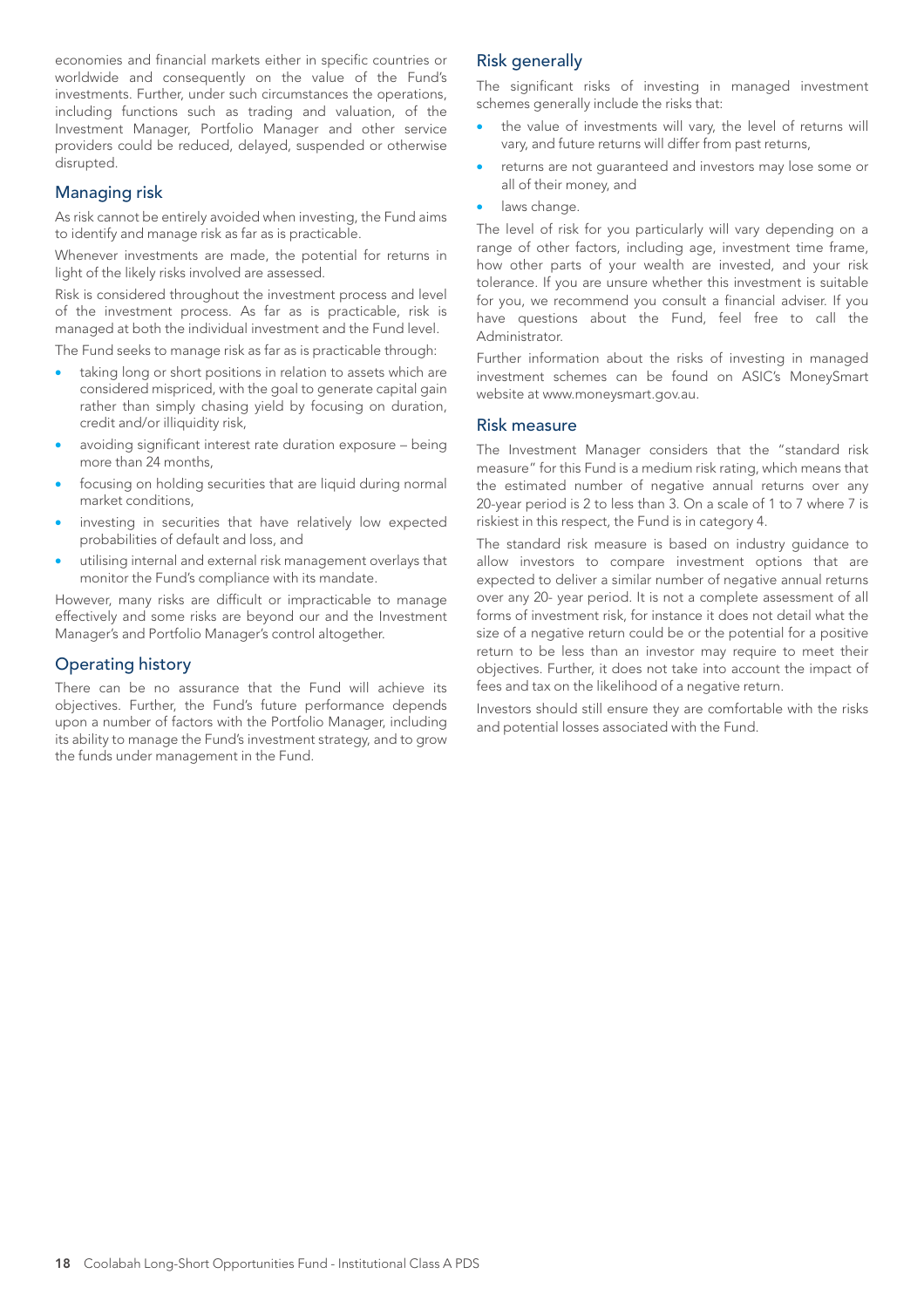## 7. Investing and withdrawing

## Applying for units

You can acquire units by completing the Application Form that accompanies this PDS or using the online application at www.coolabahcapital.com. The minimum initial investment amount for the Fund is \$1,000.

Completed Application Forms should be sent along with your identification documents (if applicable) to:

Mainstream Fund Services Pty Ltd GPO Box 4968 Sydney NSW 2001

Please note that cash cannot be accepted.

By completing the online application at www.coolabahcapital.com, you can identify yourself and transfer funds by electronic funds transfer (EFT) (a reference number will be sent to you).

We reserve the right to accept or reject applications in whole or in part at our discretion. We have the discretion to delay processing applications where we believe this to be in the best interest of the Fund's investors.

The price at which units are acquired is determined in accordance with the Constitution ("Application Price"). The Application Price on a Business Day is, in general terms, equal to the NAV of the Fund, divided by the number of units on issue and adjusted for transaction costs ("Buy Spread"). At the date of this PDS, the Buy Spread is nil.

The Buy Sell Spread may change depending on the liquidity of the assets within the Fund's portfolio at that time. Any changes to the spreads after the date of this PDS will be published on the Funds website at www.coolabahcapital.com

The Application Price will vary as the market value of assets in the Fund rises or falls.

## Application cut-off times

If we receive a correctly completed online application or Application Form attached to the PDS, identification documents (if applicable) and cleared application money:

- before or at 3pm (Sydney time) on a Business Day and your application for units is accepted, you will receive the Application Price calculated for that Business Day; or
- after 3pm (Sydney time) on a Business Day and your application for units is accepted, you will receive the Application Price calculated for the next Business Day.

We will only start processing an application if:

- we consider that you have correctly completed the online application or Application Form attached to the PDS;
- you have provided us with the relevant identification documents if required; and
- we have received the application money (in cleared funds) stated in your online application or Application Form attached to the PDS.

We reserve the right to accept or reject applications in whole or in part at our discretion. We have the discretion to delay processing applications where we believe this to be in the best interest of the Fund's investors.

## Additional applications

You can make additional investments into the Fund at any time by sending us your additional investment amount together with a completed Application Form. Alternatively complete the online application. You can transfer funds by electronic funds transfer (EFT). The minimum additional investment into the Fund is \$1,000.

## Terms and conditions for applications

Applications can be made at any time. Application cut-off times and unit pricing are set out in the initial applications section above.

Please note that we do not pay interest on application monies (any interest is credited to the Fund).

Equity Trustees reserves the right to refuse any application without giving a reason. If for any reason Equity Trustees refuses or is unable to process your application to invest in the Fund, Equity Trustees will return your application money to you, subject to regulatory considerations, less any taxes or bank fees in connection with the application. You will not be entitled to any interest on your application money in this circumstance.

Under the Anti-Money Laundering and Counter-Terrorism Financing Act 2006, applications made without providing all the information and supporting identification documentation requested on the Application Form cannot be processed until all the necessary information has been provided. As a result, delays in processing your application may occur.

## Cooling off period

If you are a retail client (as defined in the Corporations Act) who has invested directly in the Fund, you may have a right to a 'cooling off' period in relation to your investment in the Fund for 14 days from the earlier of:

- confirmation of the investment being received; and
- the end of the fifth business day after the units are issued.

A Retail Client may exercise this right by notifying Equity Trustees in writing. A Retail Client is entitled to a refund of their investment adjusted for any increase or decrease in the relevant Application Price between the time we process your application and the time we receive the notification from you, as well as any other tax and other reasonable administrative expenses and transaction costs associated with the acquisition and termination of the investment.

The right of a Retail Client to cool off does not apply in certain limited situations, such as if the issue is made under a distribution reinvestment plan, switching facility or represents additional contributions required under an existing agreement. Also, the right to cool off does not apply to you if you choose to exercise your rights or powers as an investor in the Fund during the 14 day period, this could include selling part of your investment or switching it to another product.

Indirect Investors should seek advice from their IDPS Operator as to whether cooling off rights apply to an investment in the Fund by the IDPS. The right to cool off in relation to the Fund is not directly available to an Indirect Investor. This is because an Indirect Investor does not acquire the rights of a unit holder in the Fund. Rather, an Indirect Investor directs the IDPS Operator to arrange for their monies to be invested in the Fund on their behalf. The terms and conditions of the IDPS Guide or similar type document will govern an Indirect Investor's investment in relation to the Fund and any rights an Indirect Investor may have in this regard.

## Making a withdrawal

Investors in the Fund can generally withdraw their investment by completing a written request to withdraw from the Fund and mailing it to:

Mainstream Fund Services Pty Ltd GPO Box 4968 Sydney NSW 2001 Or sending it by fax to +61 2 9251 3525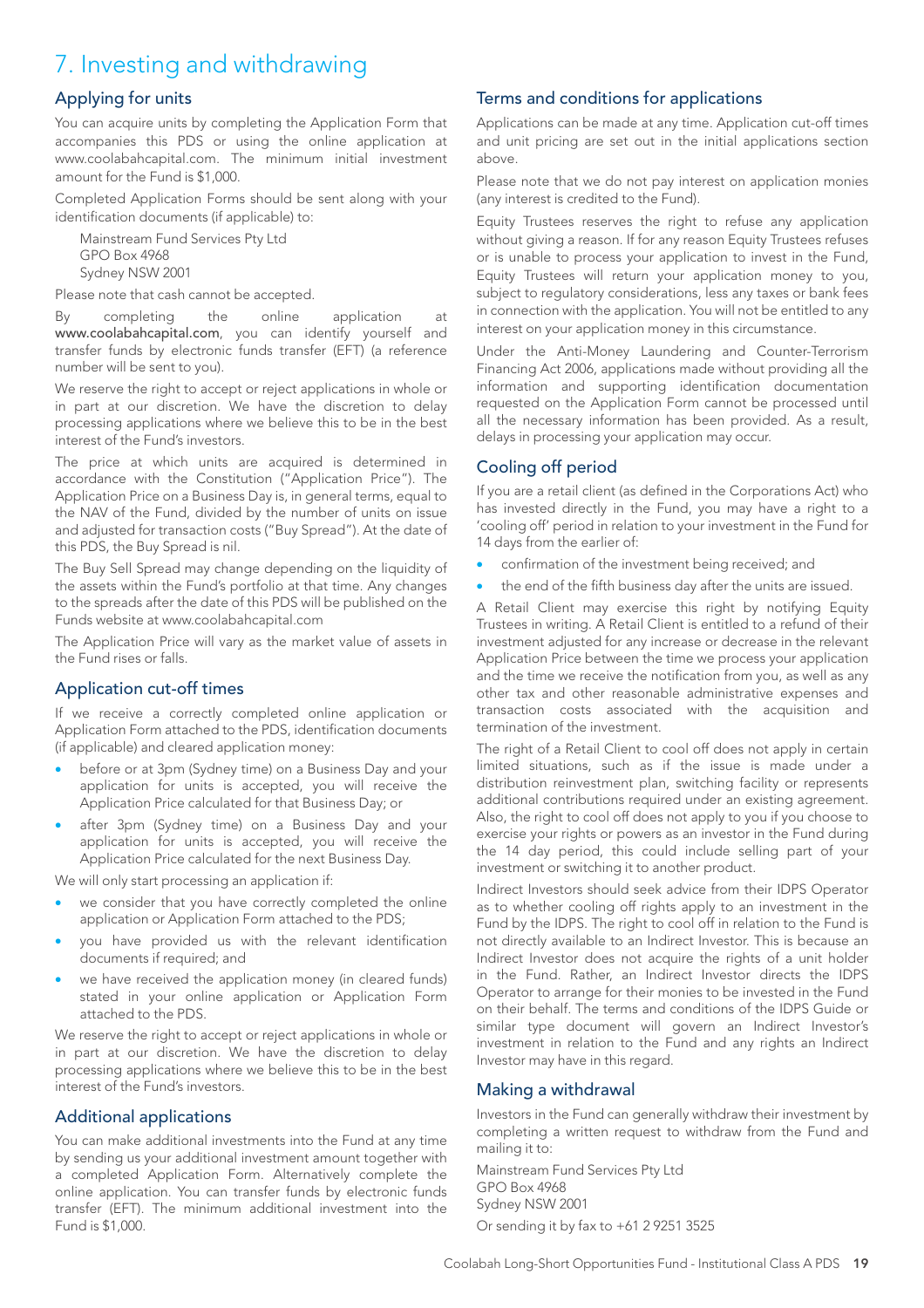#### Or sending it by email to registry@mainstreamgroup.com

The minimum withdrawal amount is \$1,000. Once we receive your withdrawal request, we may act on your instruction without further enquiry if the instruction bears your account number or investor details and your (apparent) signature(s), or your authorised signatory's (apparent) signature(s).

Equity Trustees will generally allow an investor to access their investment within 3 Business Days of receipt of a withdrawal request by transferring the withdrawal proceeds to such investors' nominated bank account. Access to your investment at the end of a distribution period will take longer as the Fund's unit price is placed on a temporary hold whilst the distribution is calculated. However, the Constitution allows Equity Trustees to reject withdrawal requests and may also delay payment in certain circumstances) but the Investment Manager considers this unlikely given the Fund's investments.

The price at which units are withdrawn is determined in accordance with the Constitution ("Withdrawal Price"). The Withdrawal Price on a Business Day is, in general terms, equal to the NAV of the Fund, divided by the number of units on issue and adjusted for transaction costs ("Sell Spread"). At the date of this PDS, the Sell Spread is 0.05%. The Withdrawal Price will vary as the market value of assets in the Fund rises or falls. The Buy Sell Spread may change depending on the liquidity of the assets within the Fund's portfolio at that time. Any changes to the spreads after the date of this PDS will be published on the Funds website at www.coolabahcapital.com

Equity Trustees reserves the right to fully redeem your investment if your investment balance in the Fund falls below \$1,000 as a result of processing your withdrawal request. Equity Trustees can deny a withdrawal request or suspend consideration of a withdrawal request in certain circumstances. Under the Corporations Act, you do not have a right to withdraw from the Fund if the Fund is illiquid. When the Fund is not liquid, an investor can only withdraw if Equity Trustees makes a withdrawal offer to investors in accordance with the Corporations Act. Equity Trustees is not obliged to make such offers. The Fund will be deemed liquid if at least 80% of its assets are liquid assets (generally cash and marketable securities). In addition, we can also delay unit redemption withdrawals for up to 180 days or such longer or shorter period as we consider is appropriate in all the circumstances in limited circumstances including if there is a circumstance outside our reasonable control which we consider impacts on our ability to properly or fairly calculate the unit price, or withdrawal requests would result in 20% or more of NAV being withdrawn (we can stagger payment over such period that we determine).

If you are an Indirect Investor, you need to provide your withdrawal request directly to your IDPS Operator. The time to process a withdrawal request will depend on the particular IDPS Operator and the terms of the IDPS.

#### Withdrawal cut-off times

If we receive a withdrawal request:

- before 3pm (Sydney time) on a Business Day and your withdrawal request is accepted, you will receive the Withdrawal Price calculated for that Business Day; or
- on or after 3pm (Sydney time) on a Business Day and your withdrawal request is accepted, you will receive the Withdrawal Price calculated for the next Business Day.

We reserve the right to accept or reject withdrawal requests in whole or in part at our discretion. We have the discretion to delay processing withdrawal requests where we believe this to be in the best interest of the Fund's investors.

## Terms and conditions for withdrawals

The minimum withdrawal amount in the Fund is \$1,000. Where a withdrawal request takes the balance below the minimum level of \$1,000, the Responsible Entity may require you to redeem the remaining balance of your investment. Equity Trustees has the right to change the minimum holding amount.

The Responsible Entity can deny a withdrawal request in whole or in part. Equity Trustees will refuse to comply with any withdrawal request if the requesting party does not satisfactorily identify themselves as the investor. Withdrawal payments will not be made to third parties (including authorised nominees), and will only be paid directly to the investor's bank account held in the name of the investor at a branch of an Australian domiciled bank. By lodging a facsimile or email withdrawal request the investor releases, discharges and agrees to indemnify Equity Trustees from and against any and all losses, liabilities, actions, proceedings, account claims and demands arising from any facsimile or email withdrawal request.

You also agree that any payment made in accordance with the fax or email instructions shall be in complete satisfaction of the obligations of Equity Trustees, notwithstanding any fact or circumstance including that the payment was made without your knowledge or authority.

When you are withdrawing, you should take note of the following:

- We are not responsible or liable if you do not receive, or are late in receiving, any withdrawal money that is paid according to your instructions.
- We may contact you to check your details before processing your Redemption Request Form. This may cause a delay in finalising payment of your withdrawal money. No interest is payable for any delay in finalising payment of your withdrawal money.
- If we cannot satisfactorily identify you as the withdrawing investor, we may refuse or reject your withdrawal request or payment of your withdrawal proceeds will be delayed. We are not responsible for any loss you consequently suffer.
- As an investor who is withdrawing, you agree that any payment made according to instructions received by post, courier, fax or email, shall be a complete satisfaction of our obligations, despite any fact or circumstances such as the payment being made without your knowledge or authority.

You agree that if the payment is made according to all the terms and conditions for withdrawals set out in this PDS, you and any person claiming through or under you, shall have no claim against Equity Trustees or the Investment Manager in relation to the payment. Investors will be notified of any material change to their withdrawal rights (such as any suspension of their withdrawal rights) in writing.

#### Compulsory redemptions

We can redeem your investment without asking if you breach your legal obligations to us, to recover money you owe us or anyone else relating to your investment, if law prohibits you from legally being an investor or if you fail to meet the minimum account balance from time to time.

#### **Distributions**

Rights to income and capital in the Fund are distinct from other classes of units on issue. An investor's share of any distributable income is calculated in accordance with the Constitution and is generally based on the investments held by this class and the number of units held by the investor at the end of the distribution period.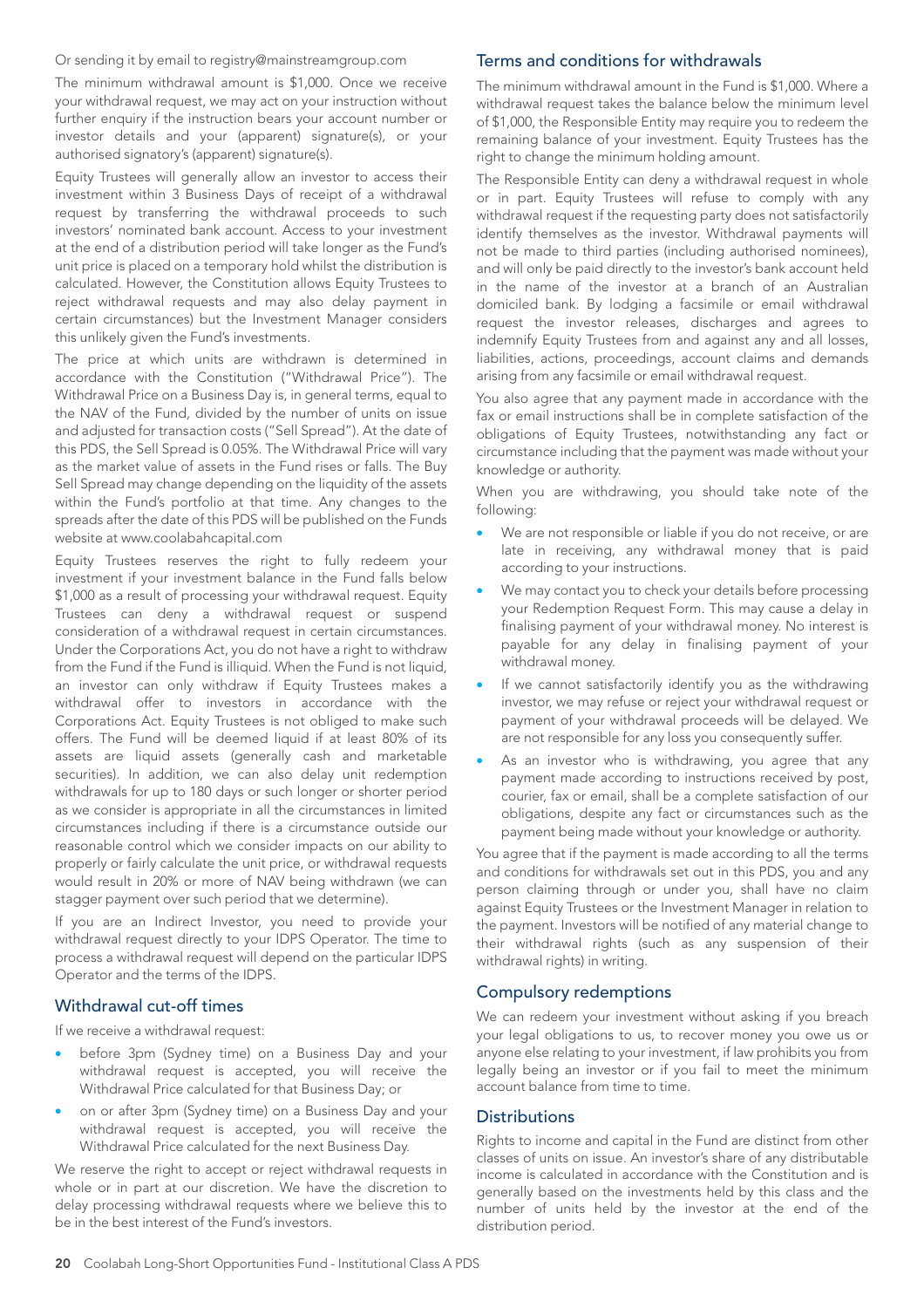The Fund usually distributes income quarterly at the end of March, June, September and December. Distributions are calculated effective the last day of the distribution period and are normally paid to investors as soon as practicable after the distribution calculation date.

The Attribution Managed Investment Trust (AMIT) tax system allows the Fund to carry forward under- and over-estimates of tax amounts into the following income year. Through this system, the Fund will attribute income to investor, but it will not make the associated cash payment. You can be read more about the AMIT tax election under Section 10. In some circumstances, the Constitution may allow for an investor's withdrawal proceeds to be taken to include a component of distributable income.

Indirect Investors should review their IDPS Guide for information on how and when they receive any income distribution.

## Valuation of the Fund

The value of the investments of the Fund is generally determined daily. The value of a unit is determined by the NAV referable to the Fund. This is calculated by deducting from the gross value of the assets of the Fund the value of the liabilities of the Fund (not including any investor liability). Generally, investments will be valued on each Business Day at their market value but other valuation methods and policies may be applied by Equity Trustees if appropriate or if otherwise required by law or applicable accounting standards. The Application Price of a unit in the Fund is based on the NAV divided by the number of units on issue in the Fund. The Responsible Entity can also make an allowance for transaction costs required for buying investments when an investor acquires units; this is known as the Buy Spread.

The Withdrawal Price of a unit in the Fund is based on the NAV of the Fund divided by the number of units on issue in the Fund. The Responsible Entity can also make an allowance for transaction costs required for selling investments when an investor makes a withdrawal; this is known as the Sell Spread.

Refer to Section 9 for additional information.

#### Joint account operation

For joint accounts, each signatory must sign withdrawal requests. Please ensure both signatories sign the declaration in the Application Form. Joint accounts will be held as joint tenants.

#### Authorised signatories

You can appoint a person, partnership or company as your authorised signatory. To do so, please nominate them on the initial Application Form and have them sign the relevant sections. If a company is appointed, the powers extend to any director and officer of the company. If a partnership is appointed, the powers extend to all partners. Such appointments will only be cancelled or changed once we receive written instructions from you to do so.

Once appointed, your authorised signatory has full access to operate your investment account for and on your behalf. This includes the following:

- making additional investments;
- requesting income distribution instructions to be changed:
- withdrawing all or part of your investment;
- changing bank account details;
- enquiring and obtaining copies of the status of your investment; and
- having online account access to your investment.

If you do appoint an authorised signatory:

- you are bound by their acts;
- you release, discharge and indemnify us from and against any losses, liabilities, actions, proceedings, account claims and demands arising from instructions received from your authorised representatives; and
- you agree that any instructions received from your authorised representative shall be complete satisfaction of our obligations, even if the instructions were made without your knowledge or authority.

#### Electronic instructions

If an investor instructs Equity Trustees by electronic means, such as facsimile, email or internet, the investor releases Equity Trustees from and indemnifies Equity Trustees against, all losses and liabilities arising from any payment or action Equity Trustees makes based on any instruction (even if not genuine) that Equity Trustees receives by an electronic communication bearing the investor's investor code and which appears to indicate to Equity Trustees that the communication has been provided by the investor e.g. a signature which is apparently the investor's and that of an authorised signatory for the investment or an email address which is apparently the investor's. The investor also agrees that neither they nor anyone claiming through them has any claim against Equity Trustees or the Fund in relation to such payments or actions. There is a risk that a fraudulent withdrawal request can be made by someone who has access to an investor's investor code and a copy of their signature or email address. Please take care.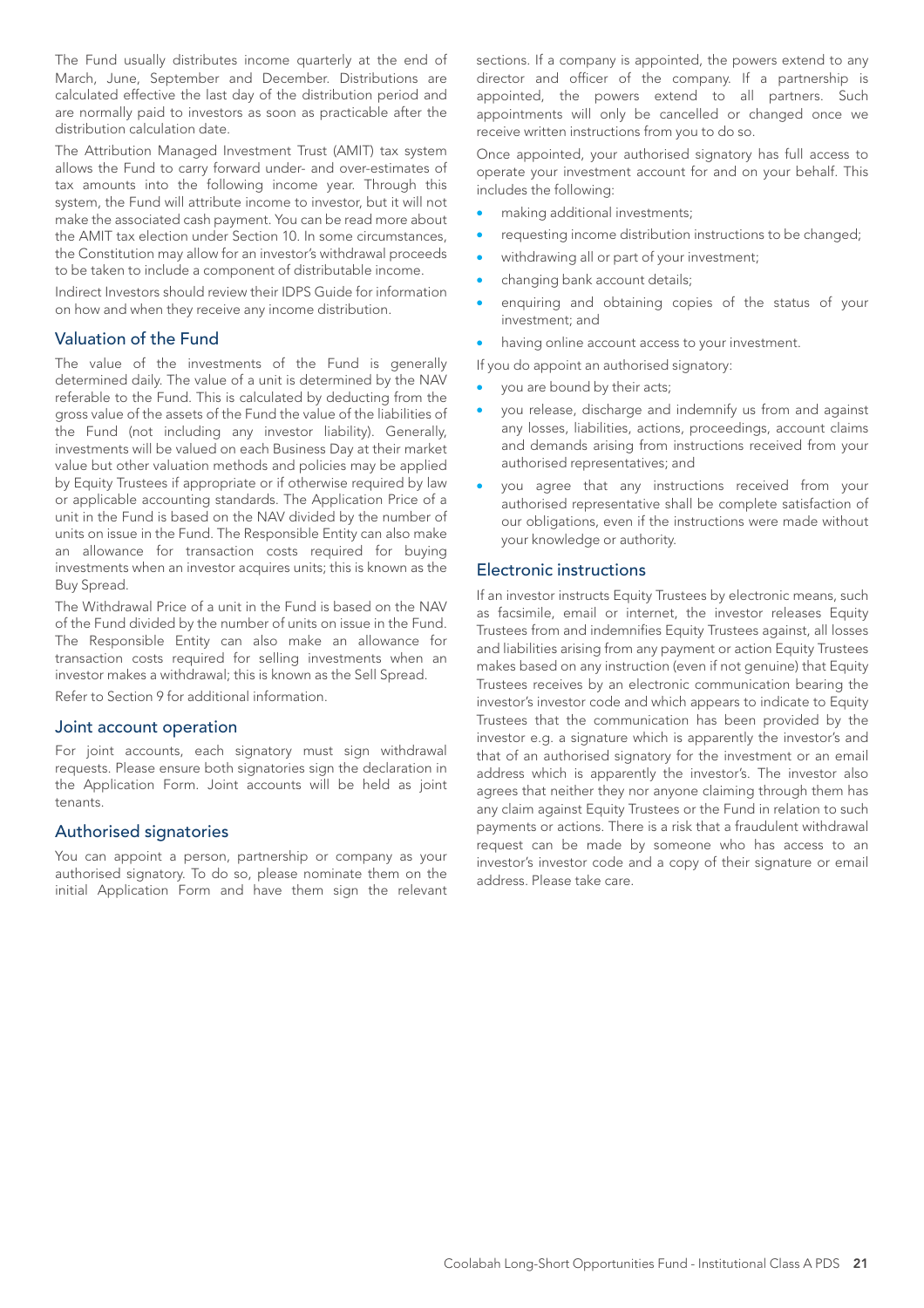## 8. Keeping track of your investment

## Complaints resolution

Equity Trustees has an established complaints handling process and is committed to properly considering and resolving all complaints. If you have a complaint about your investment, please contact us on:

Phone: 1300 133 472 Post: Equity Trustees Limited GPO Box 2307, Melbourne VIC 3001 Email: compliance@eqt.com.au

We will acknowledge receipt of the complaint within 1 Business Day or as soon as possible after receiving the complaint. We will seek to resolve your complaint as soon as practicable but not more than 30 calendar days after receiving the complaint.

If you are not satisfied with our response to your complaint, you may be able to lodge a complaint with the Australian Financial Complaints Authority ("AFCA").

Contact details are: Online: www.afca.org.au Phone: 1800 931 678 Email: info@afca.org.au Post: GPO Box 3, Melbourne VIC 3001.

The external dispute resolution body is established to assist you in resolving your complaint where you have been unable to do so with us. However, it's important that you contact us first.

## Reports

We will make the following statements available to all investors;

- A transaction confirmation statement, showing a change in your unit holding (provided when a transaction occurs or on request).
- The Fund's annual audited accounts for each period ended 30 June.
- Annual distribution, tax and confirmation of holdings statements for each period ended 30 June.
- Annual report detailing each of the following:
	- the actual allocation to each asset type;
	- the liquidity profile of the portfolio assets as at the end of the period;
	- the maturity profile of the liabilities as at the end of the period;
	- the derivative counterparties engaged (including capital protection providers); and
	- the leverage ratio (including leverage embedded in the assets of the Fund, other than listed equities and bonds) as at the end of the period;
	- the key service providers if they have changed since the latest report given to investors, including any change in their related party status.

The latest annual report will be available online from www.coolabahacapital.com.

The following information is available on CCIR's website and/or is disclosed monthly:

- the current total NAV of the Fund and the withdrawal value of a unit in each class of units as at the date the NAV was calculated;
- the monthly or annual investment returns over at least a five-year period (or, if the Fund has not been operating for five years, the returns since its inception);
- any change to key service providers if they have changed since last report given to investors;
- for each of the following matters since the last report on those matters:
	- the net return on the Fund's assets after fees, costs and taxes;
	- any material change in the Fund's risk profile;
	- any material change in the Fund's strategy; and
	- any change in the individuals playing a key role in investment decisions for the Fund.

By applying to invest in the Fund, you agree that, to the extent permitted by law, any periodic information which is required to be given to you under the Corporations Act or ASIC policy can be given to you by making that information available on Equity Trustees' or the Investment Manager's website.

Please note that Indirect Investors who access the Fund through an IDPS will receive reports directly from the IDPS Operator and not from the Responsible Entity. However, Equity Trustees will be providing the reports described above to relevant IDPS Operators. Indirect Investors should refer to their IDPS Guide for information on the reports they will receive regarding their investment.

If and when the Fund has 100 or more direct investors, it will be classified by the Corporations Act as a 'disclosing entity'. As a disclosing entity the Fund will be subject to regular reporting and disclosure obligations. Investors would have a right to obtain a copy, free of charge, of any of the following documents:

- the most recent annual financial report lodged with ASIC ("Annual Report");
- any subsequent half yearly financial report lodged with ASIC after the lodgement of the Annual Report; and
- any continuous disclosure notices lodged with ASIC after the Annual Report but before the date of this PDS.

Equity Trustees will comply with any continuous disclosure obligation by lodging documents with ASIC as and when required.

Copies of these documents lodged with ASIC in relation to the Fund may be obtained through ASIC's website at www.asic.gov.au.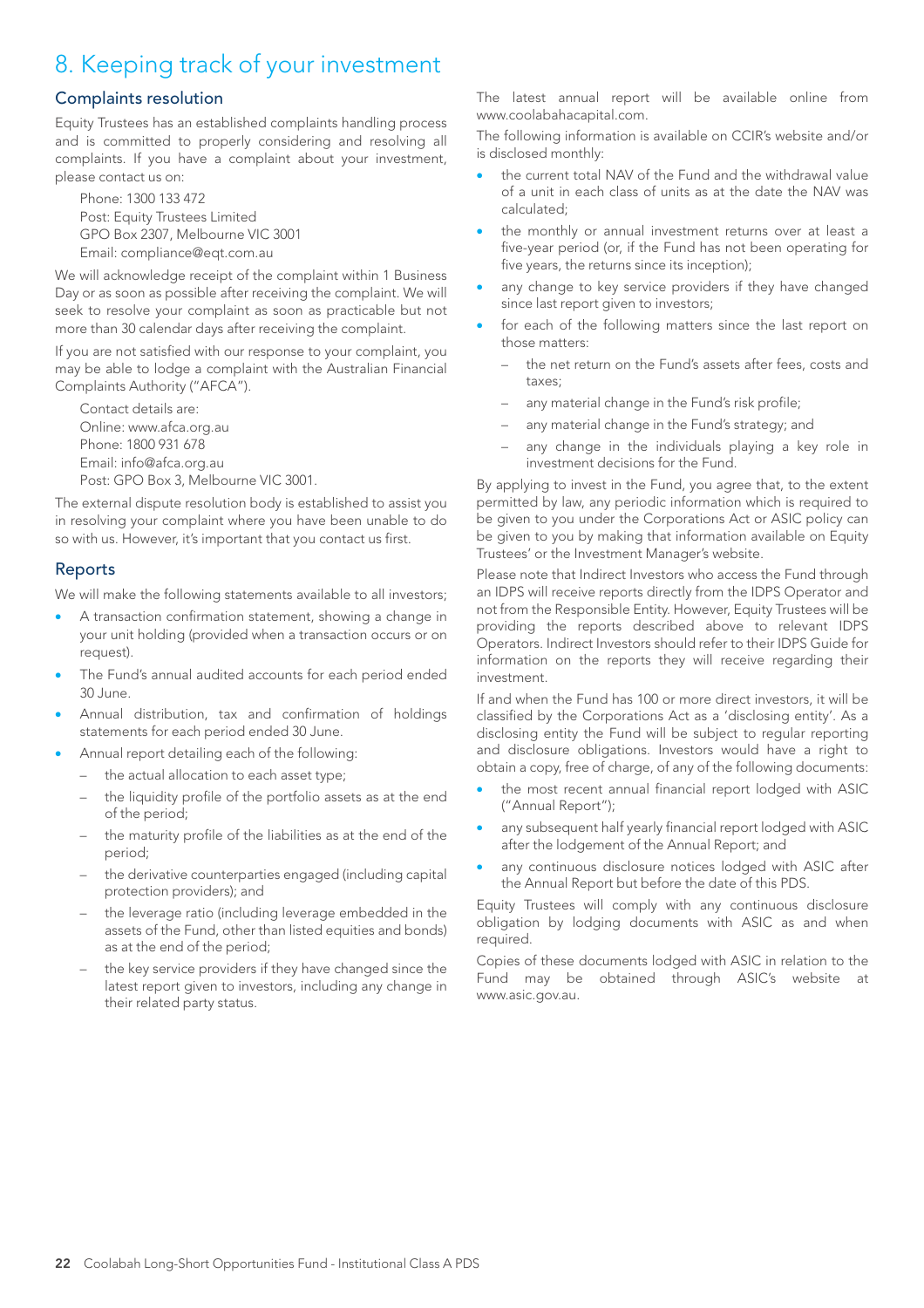## 9. Fees and other costs

## DID YOU KNOW?

Small differences in both investment performance and fees and costs can have a substantial impact on your long-term returns. For example, total annual fees and costs of 2% of your investment balance rather than 1% could reduce your final return by up to 20% over a 30-year period (for example, reduce it from \$100,000 to \$80,000).

You should consider whether features such as superior investment performance or the provision of better member services justify higher fees and costs.

You may be able to negotiate to pay lower fees. Ask the fund or your financial adviser.

## TO FIND OUT MORE

If you would like to find out more, or see the impact of the fees based on your own circumstances, the Australian Securities and Investments Commission (ASIC) Moneysmart website (www.moneysmart.gov.au) has a managed funds fee calculator to help you check out different fee options.

## Fees and other costs

This section shows fees and other costs that you may be charged. These fees and costs may be deducted from your money, from the returns on your investment or from the assets of the managed investment scheme as a whole.

Taxes are set out in another part of this document. You should read all the information about fees and costs because it is important to understand their impact on your investment.

## Fees and Costs Summary

| Coolabah Long-Short Opportunities Fund - Institutional Class A                                              |                                           |                                                                                                                                                                                                                                                                                                                                         |  |
|-------------------------------------------------------------------------------------------------------------|-------------------------------------------|-----------------------------------------------------------------------------------------------------------------------------------------------------------------------------------------------------------------------------------------------------------------------------------------------------------------------------------------|--|
| Type of fee or cost                                                                                         | Amount                                    | How and when paid                                                                                                                                                                                                                                                                                                                       |  |
| Ongoing annual fees and costs <sup>1</sup>                                                                  |                                           |                                                                                                                                                                                                                                                                                                                                         |  |
| Management fees and costs<br>The fees and costs for managing your<br>investment                             | 1.00% of the NAV of the Fund <sup>2</sup> | The management fees component of<br>management fees and costs are accrued<br>daily and paid from the Fund monthly in<br>arrears and reflected in the unit price.<br>Otherwise, the fees and costs are variable<br>and deducted and reflected in the unit<br>price of the Fund as they are incurred.<br>The management fees component of |  |
|                                                                                                             |                                           | management fees and costs can be<br>negotiated. Please see "Differential fees"<br>in the "Additional Explanation of Fees<br>and Costs" for further information.                                                                                                                                                                         |  |
| Performance fees                                                                                            | 1.50% of the NAV of the Fund <sup>3</sup> | Performance fees are calculated daily and                                                                                                                                                                                                                                                                                               |  |
| Amounts deducted from your investment<br>in relation to the performance of the<br>product                   |                                           | paid semi-annually in arrears from the<br>Fund and reflected in the unit price.                                                                                                                                                                                                                                                         |  |
| Transaction costs                                                                                           | 0.04% of the NAV of the Fund <sup>2</sup> | Transaction costs are variable and                                                                                                                                                                                                                                                                                                      |  |
| The costs incurred by the scheme when<br>buying or selling assets                                           |                                           | deducted from the Fund as they are<br>incurred and reflected in the unit price.<br>They are disclosed net of amounts<br>recovered by the buy-sell spread.                                                                                                                                                                               |  |
| Member activity related fees and costs (fees for services or when your money moves in or out of the scheme) |                                           |                                                                                                                                                                                                                                                                                                                                         |  |
| Establishment fee                                                                                           | Not applicable                            | Not applicable                                                                                                                                                                                                                                                                                                                          |  |
| The fee to open your investment                                                                             |                                           |                                                                                                                                                                                                                                                                                                                                         |  |
| Contribution fee                                                                                            | Not applicable                            | Not applicable                                                                                                                                                                                                                                                                                                                          |  |
| The fee on each amount contributed to<br>your investment                                                    |                                           |                                                                                                                                                                                                                                                                                                                                         |  |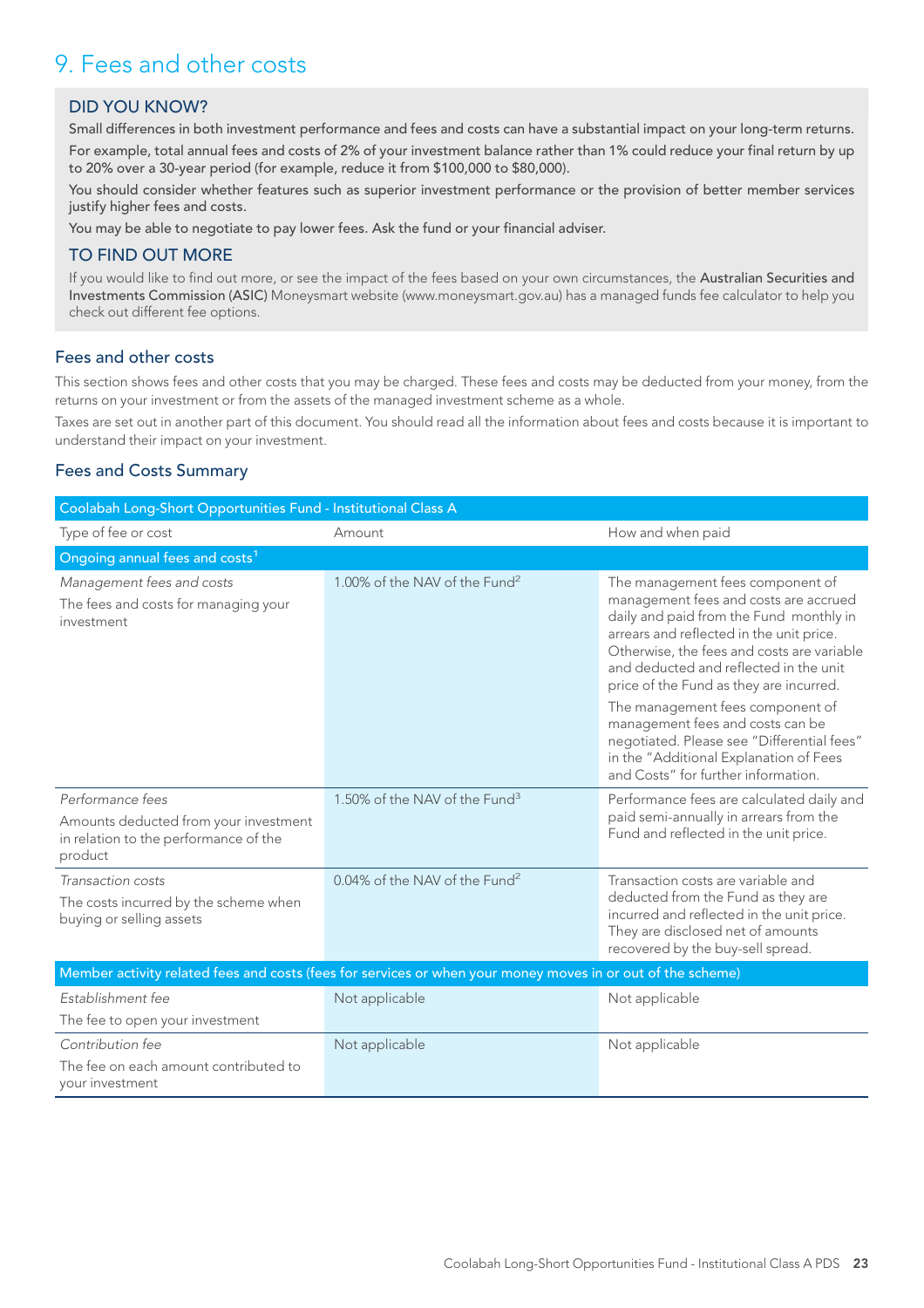| Coolabah Long-Short Opportunities Fund - Institutional Class A                                                             |                                    |                                                                                                                                                                                                                                                                                                                                                                                       |
|----------------------------------------------------------------------------------------------------------------------------|------------------------------------|---------------------------------------------------------------------------------------------------------------------------------------------------------------------------------------------------------------------------------------------------------------------------------------------------------------------------------------------------------------------------------------|
| Buy-sell spread<br>An amount deducted from your<br>investment representing costs incurred in<br>transactions by the scheme | nil upon entry and 0.05% upon exit | These costs are an additional cost to the<br>investor but are incorporated into the<br>unit price and arise when investing<br>application monies and funding<br>withdrawals from the Fund and are not<br>separately charged to the investor. The<br>Buy Spread is paid into the Fund as part<br>of an application and the Sell Spread is<br>left in the Fund as part of a redemption. |
| Withdrawal fee<br>The fee on each amount you take out of                                                                   | Not applicable                     | Not applicable                                                                                                                                                                                                                                                                                                                                                                        |
| your investment                                                                                                            |                                    |                                                                                                                                                                                                                                                                                                                                                                                       |
| Exit fee                                                                                                                   | Not applicable                     | Not applicable                                                                                                                                                                                                                                                                                                                                                                        |
| The fee to close your investment                                                                                           |                                    |                                                                                                                                                                                                                                                                                                                                                                                       |
| Switching fee                                                                                                              | Not applicable                     | Not applicable                                                                                                                                                                                                                                                                                                                                                                        |
| The fee for changing investment options                                                                                    |                                    |                                                                                                                                                                                                                                                                                                                                                                                       |

<sup>1</sup> All fees quoted above are inclusive of Goods and Services Tax (GST) and net of any Reduced Input Tax Credits (RITC). See below for more details as to how the relevant fees and costs are calculated.

 $2$  The indirect costs component of management fees and costs and transaction costs is based on a reasonable estimate of the costs for the current financial year to date, adjusted to reflect a 12-month period. Please see "Additional Explanation of Fees and Costs" below.

<sup>3</sup> This represents the performance fee of the Fund which is payable as an expense of the Fund to the Investment Manager. The performance fee is calculated by reference to a reasonable estimate of the performance fee for the current financial year, adjusted to reflect a 12-month period. See "Performance fees" below for more information.

## Additional Explanation of Fees and Costs

#### Management fees and costs

The management fees and costs include amounts payable for administering and operating the Fund, investing the assets of the Fund, expenses and reimbursements in relation to the Fund and indirect costs if applicable.

Management fees and costs do not include performance fees or transaction costs, which are disclosed separately.

The management fees component of management fees and costs of 1.00% p.a. of the NAV of the Fund is payable to the Responsible Entity of the Fund for managing the assets and overseeing the operations of the Fund. The management fees component is accrued daily and paid from the Fund monthly in arrears and reflected in the unit price. As at the date of this PDS, the management fees component covers certain ordinary expenses such as Responsible Entity fees, investment management fees, custodian fees, and administration and audit fees.

The indirect costs and other expenses component of 0.00% p.a. of the NAV of the Fund may include other ordinary expenses of operating the Fund, as well as management fees and costs (if any) arising from interposed vehicles in or through which the Fund invests and the costs of investing in over-the-counter derivatives to gain investment exposure to assets or implement the Fund's investment strategy. The indirect costs and other expenses component is variable and reflected in the unit price of the Fund as the relevant fees and costs are incurred. They are borne by investors, but they are not paid to the Responsible Entity or Investment Manager.

Actual indirect costs for the current and future years may differ. If in future there is an increase to indirect costs disclosed in this PDS, updates will be provided on Equity Trustees' website at www.eqt.com.au/insto where they are not otherwise required to be disclosed to investors under law.

#### Performance fees

Performance fees include amounts that are calculated by reference to the performance of the Fund. The performance

fees for the Fund are 1.50% of the NAV of the Fund. As the Fund was first offered in the current financial year, the performance fee figure that is disclosed in the Fees and Costs Summary is calculated by reference to a reasonable estimate of the performance fee for the current financial year, adjusted to reflect a 12-month period.

In relation to the performance fees that have been estimated, they have been estimated on the basis of relevant information for a similar product offering in the market offered by the Investment Manager.

In terms of the performance fees payable to the Investment Manager, a performance fee is payable where the investment performance of the Fund exceeds the performance of the RBA cash rate plus management fees 1.00% p.a. (Benchmark), provided that the high water mark is also exceeded. The performance fees are 20.5% of this excess, calculated daily and paid semi-annually in arrears from the Fund and calculated based on a gross return basis using the beginning NAV over the relevant period. No performance fees are payable until any accrued underperformance (in dollar terms) from prior periods has been made up (this feature is sometimes referred to as a high-water mark). The high water mark calculation is the cumulative return of the Fund, including distributions but before performance fees, since inception.

Please note that the performance fees disclosed in the Fees and Costs Summary is not a forecast as the actual performance fee for the current and future financial years may differ. The Responsible Entity cannot guarantee that performance fees will remain at their previous level or that the performance of the Fund will outperform the Benchmark.

It is not possible to estimate the actual performance fee payable in any given period, as we cannot forecast what the performance of the Fund will be. Information on current performance fees will be updated from time to time and available at www.eqt.com.au/insto.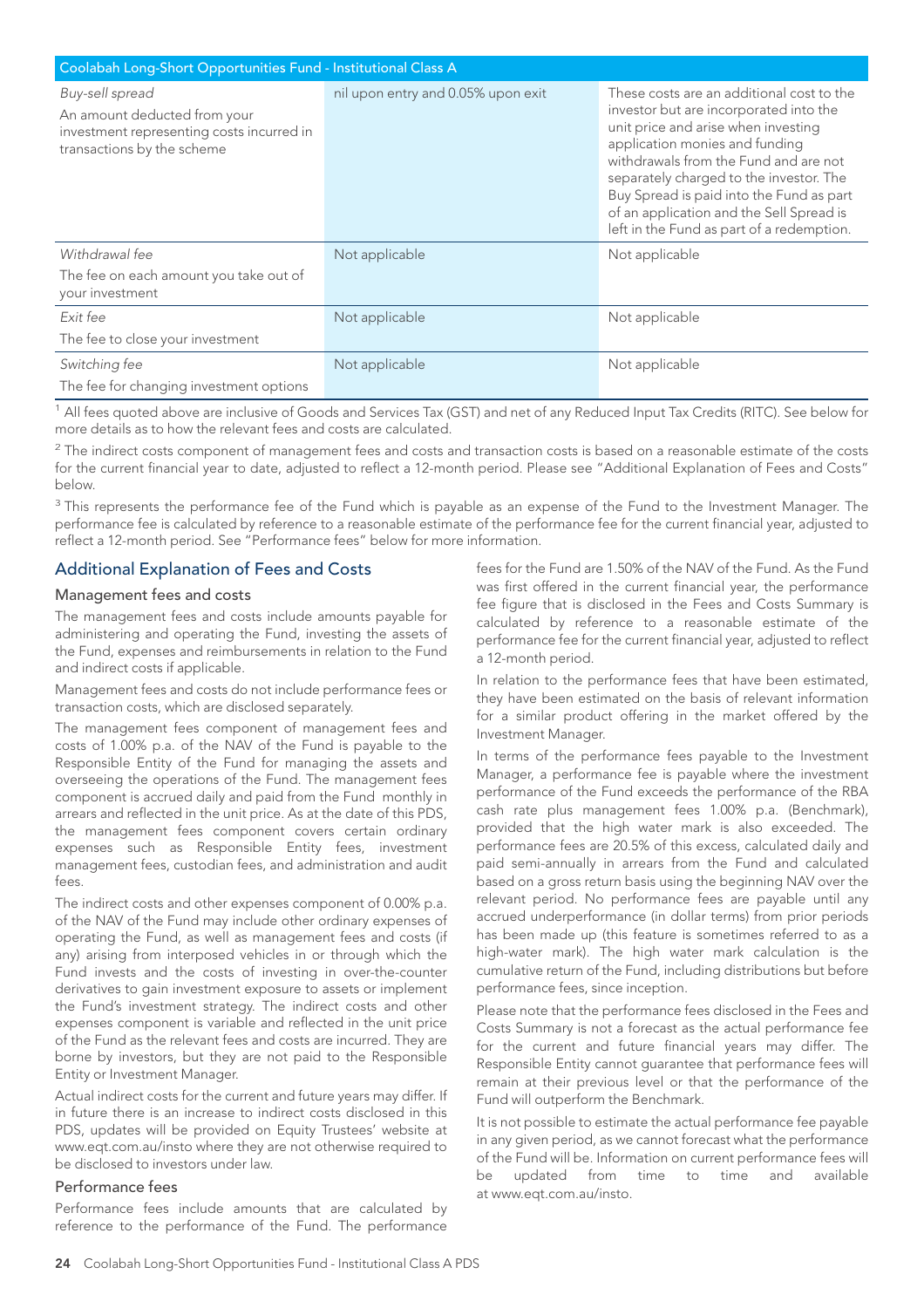#### Performance fee example

The example below is provided for illustrative purposes only and does not represent any actual or prospective performance of the Fund. We do not provide any assurance that the Fund will achieve the performance used in the example and you should not rely on this example in determining whether to invest in the Fund.

The below is an example of the Performance fee expense using annualised percentage calculations over the Performance fee period. The actual Performance fee will be payable semi-annually.

Assumptions:

- The return of the RBA Cash Rate from the start of the performance fee period to the end of the performance fee period is 1.00%;
- the Fund's performance hurdle for the performance fee period is 2.00% (1.00% plus 1.00%);
- the Fund's 'investment return' for the performance fee period is 5.00%;
- the Fund's 'investment return' for the performance fee period is assumed to accrue evenly over the course of the performance fee period; and
- there are no accrued Fund losses from the previous performance fee period to be carried forward.

On the basis of the above assumptions and if you had an investment in the Fund of \$50,000 at the beginning of the performance fee period and no withdrawals were effected during the performance fee period, your investment would bear a performance fee expense of

approximately \$307.50 (Based on outperformance of 3.00% (5.00% - 2.00%) above 'performance hurdle' x performance fee  $20.5\% \times $50,000$  investment = \$307.50) for the performance fee period.

Please note that the 'investment return' specified in this example:

- is only an example to assist investors to understand the effect of the performance fee expense on the investment return of the Fund; and
- is not a forecast of the expected investment return for the Fund.

#### Transaction costs

In managing the assets of the Fund, the Fund may incur transaction costs such as brokerage, buy-sell spreads in respect of the underlying investments of the Fund, settlement costs, clearing costs and applicable stamp duty when assets are bought and sold. Transaction costs also include costs incurred by interposed vehicles in which the Fund invests (if any), that would have been transaction costs if they had been incurred by the Fund itself. Transaction costs are an additional cost to the investor where they are not recovered by the Buy/Sell Spread, and are generally incurred when the assets of the Fund are changed in connection with day-to-day trading or when there are applications or withdrawals which cause net cash flows into or out of the Fund.

The Buy/Sell Spread that is disclosed in the Fees and Costs Summary is a reasonable estimate of transaction costs that the Fund will incur when buying or selling assets of the Fund. These costs are an additional cost to the investor but are incorporated into the unit price and arise when investing application monies and funding withdrawals from the Fund and are not separately charged to the investor. The Buy Spread is paid into the Fund as part of an application and the Sell Spread is left in the Fund as part of a redemption and not paid to Equity Trustees or the Investment Manager. The estimated Buy/Sell Spread is nil upon entry and 0.05% upon exit. The dollar value of these costs based on an application or a withdrawal of \$1,000 is \$0 (application) and \$0.50 (withdrawal) for each individual transaction. The Buy/Sell Spread can be altered by the Responsible Entity at any time and www.coolabahcapital.com will be updated as soon as practicable to reflect any change. The Responsible Entity may also waive the Buy/Sell Spread in part or in full at its discretion. The transaction costs figure in the Fees and Costs Summary is shown net of any amount recovered by the Buy/Sell Spread charged by the Responsible Entity.

Transaction costs generally arise through the day-to-day trading of the Fund's assets and are reflected in the Fund's unit price as an additional cost to the investor, as and when they are incurred.

The gross transaction costs for the Fund are 0.09% p.a. of the NAV of the Fund, which is based on a reasonable estimate of the costs for the current financial year to date, adjusted to reflect a 12-month period.

In relation to the costs that have been estimated, they have been estimated on the basis of relevant information for a similar product offering in the market offered by the Investment Manager.

However, actual transaction costs for future years may differ.

#### Can the fees change?

Yes, all fees can change without investor consent, subject to the maximum fee amounts specified in the Constitution. The current maximum management fee to which Equity Trustees is entitled is 4.00% of the GAV of the Fund. However, Equity Trustees does not intend to charge that amount and will generally provide investors with at least 30 days' notice of any proposed increase to the management fees component of management fees and costs. In most circumstances, the Constitution defines the maximum level that can be charged for fees described in this PDS. Equity Trustees also has the right to recover all reasonable expenses incurred in relation to the proper performance of its duties in managing the Fund and as such these expenses may increase or decrease accordingly, without notice.

#### Payments to IDPS Operators

Subject to the law, annual payments may be made to some IDPS Operators because they offer the Fund on their investment menus. Product access is paid by the Investment Manager out of its investment management fee and is not an additional cost to the investor.

#### Differential fees

The Investment Manager may from time to time negotiate a different fee arrangement (by way of a rebate or waiver of fees) with certain investors who are Wholesale Clients. Please contact the Investment Manager on 1300 901 711 for further information.

#### Taxation

Please refer to Section 10 of the Product Disclosure Statement for further information on taxation.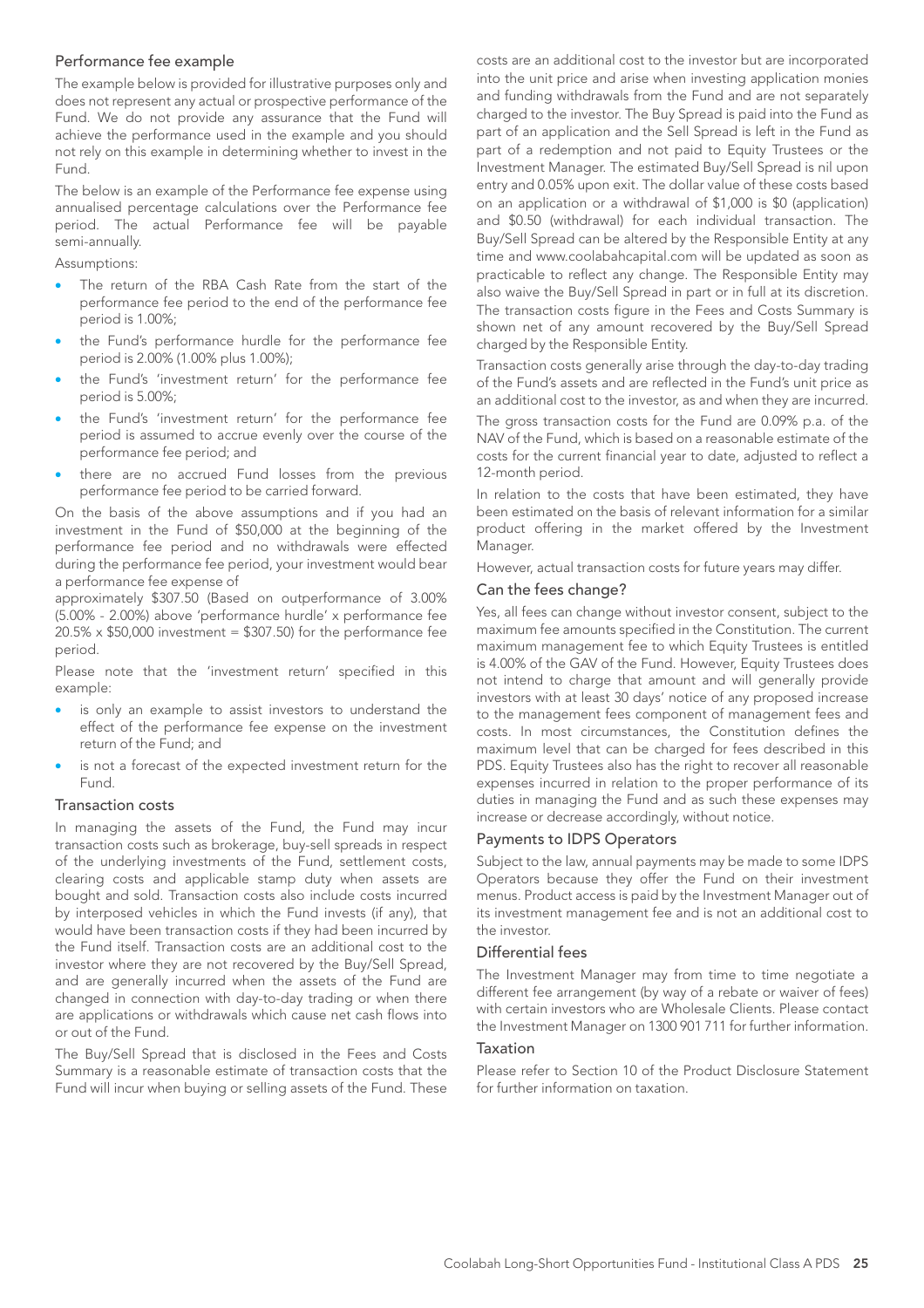## Example of annual fees and costs for an investment option

This table gives an example of how the ongoing annual fees and costs in the investment option for this product can affect your investment over a 1-year period. You should use this table to compare this product with other products offered by managed investment schemes.

| EXAMPLE - Coolabah Long-Short Opportunities Fund - Institutional Class A                     |               |                                                                                                                                                                                                                                                                                      |  |  |
|----------------------------------------------------------------------------------------------|---------------|--------------------------------------------------------------------------------------------------------------------------------------------------------------------------------------------------------------------------------------------------------------------------------------|--|--|
|                                                                                              |               | BALANCE OF \$50,000 WITH A CONTRIBUTION OF \$5,000 DURING THE YEAR                                                                                                                                                                                                                   |  |  |
| <b>Contribution Fees</b>                                                                     | Nil           | For every additional \$5,000 you put in, you will be charged \$0                                                                                                                                                                                                                     |  |  |
| Plus<br>Management fees<br>and costs                                                         | 1.00% p.a.    | And, for every \$50,000 you have in the Coolabah Long-Short Opportunities Fund -<br>Institutional Class A you will be charged or have deducted from your investment \$500 each<br>year                                                                                               |  |  |
| Plus<br>Performance fees                                                                     | $1.50\%$ p.a. | And, you will be charged or have deducted from your investment \$750 in performance fees<br>each year                                                                                                                                                                                |  |  |
| Plus<br>Transaction costs                                                                    | 0.04% p.a.    | And, you will be charged or have deducted from your investment \$0 in transaction costs                                                                                                                                                                                              |  |  |
| Equals<br>Cost of Coolabah<br>Long-Short<br>Opportunities<br>Fund - Institutional<br>Class A |               | If you had an investment of \$50,000 at the beginning of the year and you put in an additional<br>\$5,000 during that year, you would be charged fees and costs of:<br>$$1,270*$<br>What it costs you will depend on the investment option you choose and the fees you<br>negotiate. |  |  |

\* Additional fees may apply. Please note that this example does not capture all the fees and costs that may apply to you such as the Buy/Sell Spread.

This example assumes the \$5,000 contribution occurs at the end of the first year, therefore the fees and costs are calculated using the \$50,000 balance only.

Warning: If you have consulted a financial adviser, you may pay additional fees. You should refer to the Statement of Advice or Financial Services Guide provided by your financial adviser in which details of the fees are set out.

ASIC provides a fee calculator on www.moneysmart.gov.au, which you may use to calculate the effects of fees and costs on account balances. The performance fees stated in this table are based on a reasonable estimate of the costs for the current financial year to date, adjusted to reflect a 12-month period. The performance of the Fund for this financial year, and the performance fees, may be higher or lower or not payable in the future. It is not a forecast of the performance of the Fund or the amount of the performance fees in the future.

The indirect costs and other expenses component of management fees and costs and transaction costs may also be based on estimates. As a result, the total fees and costs that you are charged may differ from the figures shown in the table.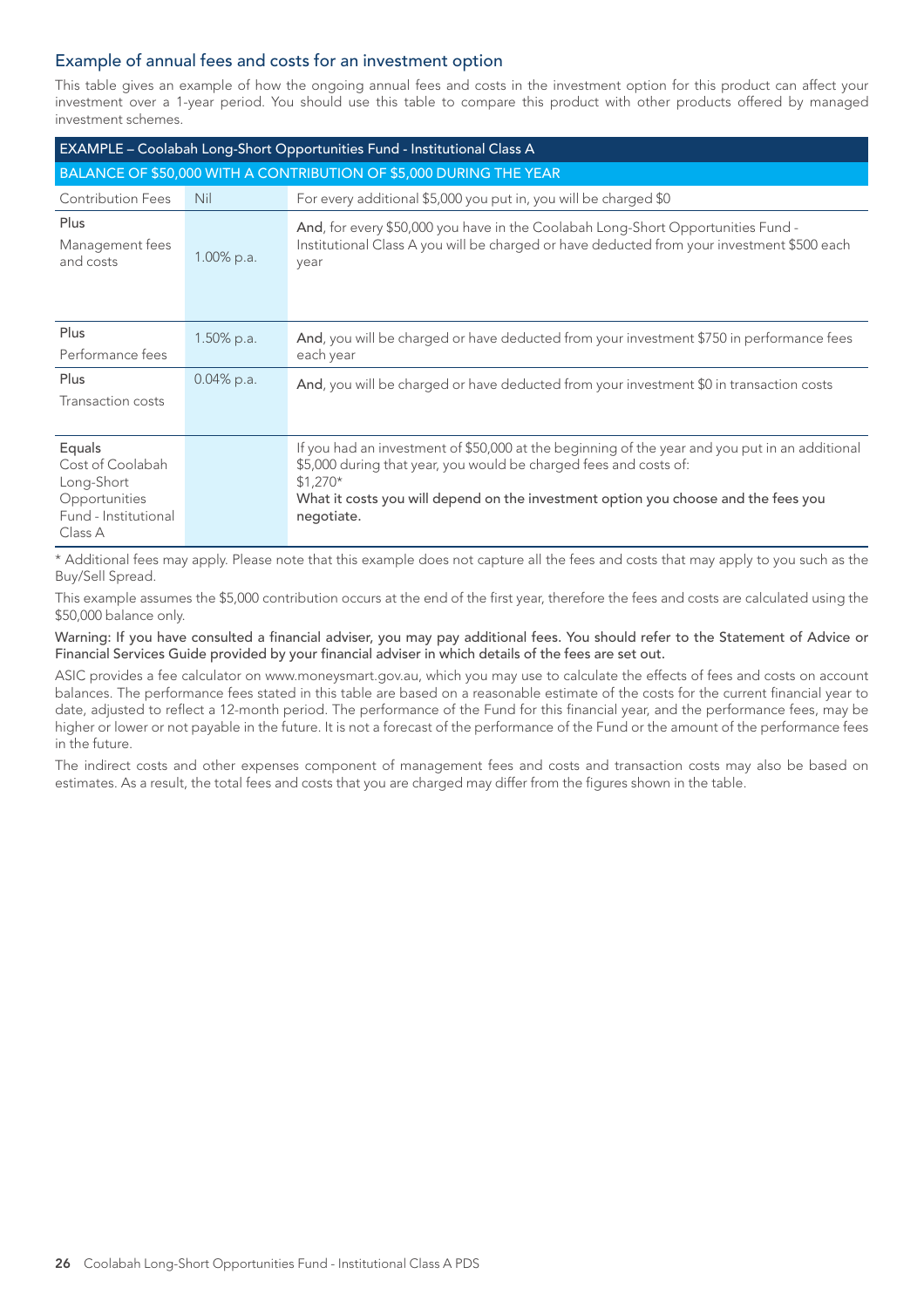## 10. Taxation

## Tax implications

This information is a general guide only for investors who hold their investment on capital account for income tax purposes and is based on our interpretation of the Australian taxation laws and Australian Taxation Office (ATO) administrative practices as at the date of the publication of this PDS.

Tax can be complex and this guide is not intended to be a complete statement of all relevant tax laws. Investing through a trust can also mean different things for you from a tax perspective. The below information is not an exhaustive summary of the tax implications of an investment in the Fund and does not consider foreign tax laws. It is important that you seek timely professional tax advice concerning the particular tax implications before making investment decisions.

#### **Distributions**

The Fund usually distributes income annually effective at the end of June each year, however distribution frequency can be changed by the RE without notice. Distributions are calculated effective the last day of the distribution period and are normally paid to investors as soon as practicable after the distribution calculation date. The Fund's policy is to distribute all cash income of the Fund unless we consider it in the best interests of investors as a whole to do otherwise.

The Australian Government has enacted a regime for the taxation of managed investment trusts (MITs), referred to as the Attribution Managed Investment Trust (AMIT) rules which may impact how the Fund's tax calculations are prepared (refer below). Where the Fund is a MIT it will make/rely on an election to apply deemed capital account treatment for gains and losses on disposal of eligible investments (including equities and units in trust).

#### *Attribution Managed Investment Trusts (AMITs)*

Where the Fund is subject to the new AMIT tax regime:

- The taxable income of the Fund is attributed to you by the Responsible Entity (RE) on a fair and reasonable basis and in accordance with the Fund's constitution. You have rights in limited circumstances to object to any such decision however, we expect that for the most part, all investors of each class will be treated the same.
- Subsequent to its annual distribution, the Fund may discover that it under or over distributed its determined trust components (e.g. where actual amounts differ to the estimates of income used in the distribution calculation). If the amount distributed to an investor exceeds the taxable income attributed to the investor, investors should be entitled to a decrease in the tax cost base of their units. Estimates of these net cost base increase or decrease amounts will also be provided to investors through the AMIT Member Annual Statement ("AMMA Statement").
- Unders and overs of trust components will generally be carried forward and included as an adjustment in the calculation of distributions in the year of discovery.

## *AMIT multi-class election*

Under the AMIT rules, a choice is available to elect to treat separate classes of units with different rights to income and capital as separate AMITs.

The AMIT unit classes identified for income tax purposes will share in the income, gains and losses from the pooled investments of the Fund. The Fund's determined trust components of assessable income, exempt income, non-assessable non-exempt income and tax offsets will be allocated between the AMIT unit classes on this basis. The amounts allocated to each AMIT unit class will be attributed to

members of each class of units according to their proportionate unit holdings in each class. In applying these principles, EQT as Responsible Entity of the Fund will have regard to the AMIT rules, including the AMIT specific multi-class rules, the Constitution of the Fund and this PDS, and the ATO guidance (including Law Companion Ruling LCR 2015/5).

In a year of income, if one AMIT unit class has a tax loss, that tax loss may not be offset against the taxable income of the other class. Instead, it would be quarantined within that AMIT unit class and carried forward to be offset against future income of that class.

#### *Non – Attribution Managed Investment Trusts (non-AMIT)*

Where the Fund does not qualify or elect to be an AMIT, it will be subject to ordinary trust taxation provisions in the tax legislation.

Investors in the Fund will be made 'presently entitled' to and distributed all of the income of the Fund each year, and will be assessed on their proportionate share of the taxable income of the Fund each year.

If the Fund ceased to be an AMIT for a particular year of income, the AMIT multi-class election would also not apply for that year of income. In this event, investors in the Fund (in both AMIT unit classes) would be taxed on the total taxable income of the Fund (including the FX hedging gains or losses), in proportion to their share of the Fund's distributable income for that year of income. Also, unders and overs from a prior year in which the Fund was an AMIT will continue to be carried forward and applied in calculating the taxable income of the Fund, generally for a period of up to 4 years.

#### Taxation of Australian resident investors

Australian resident investors will be required each year to include in their own tax calculations and tax return filings the assessable income, exempt income, non-assessable income and tax offsets allocated to them by the Fund.

The Australian tax law may impact the time that income is brought to account as assessable and included in an investors taxable income. Broadly, the Taxation of Financial Arrangements (TOFA) rules may affect the time at which gains and losses from financial arrangements held by the Fund are recognised for income tax purposes, including whether the gains and losses are recognised on an accruals or realisation basis. Certain foreign income may also be recognised on an accruals basis.

You may be entitled to tax offsets (such as franking credits attached to dividend income and credits for tax paid on foreign income) which may reduce the tax payable by you, and concessional rates of tax may apply to certain forms of taxable income such as capital gains. The ability to utilise these tax offsets and concessional rates of tax may be subject to certain requirements being satisfied.

#### **Withdrawals**

Australian investors may be liable for tax on any gains realised on the disposal of units when they make a withdrawal from the Fund or when ownership of their units' changes. In calculating any capital gain or capital loss under the CGT provisions, any taxable capital gain arising on disposal of your units may form part of your assessable income. Some investors may be eligible for the CGT discount upon disposal of their units if the units are held of a period of more than 12 months, and certain other requirements are satisfied. You should always obtain professional tax advice about the availability of the CGT discount provisions.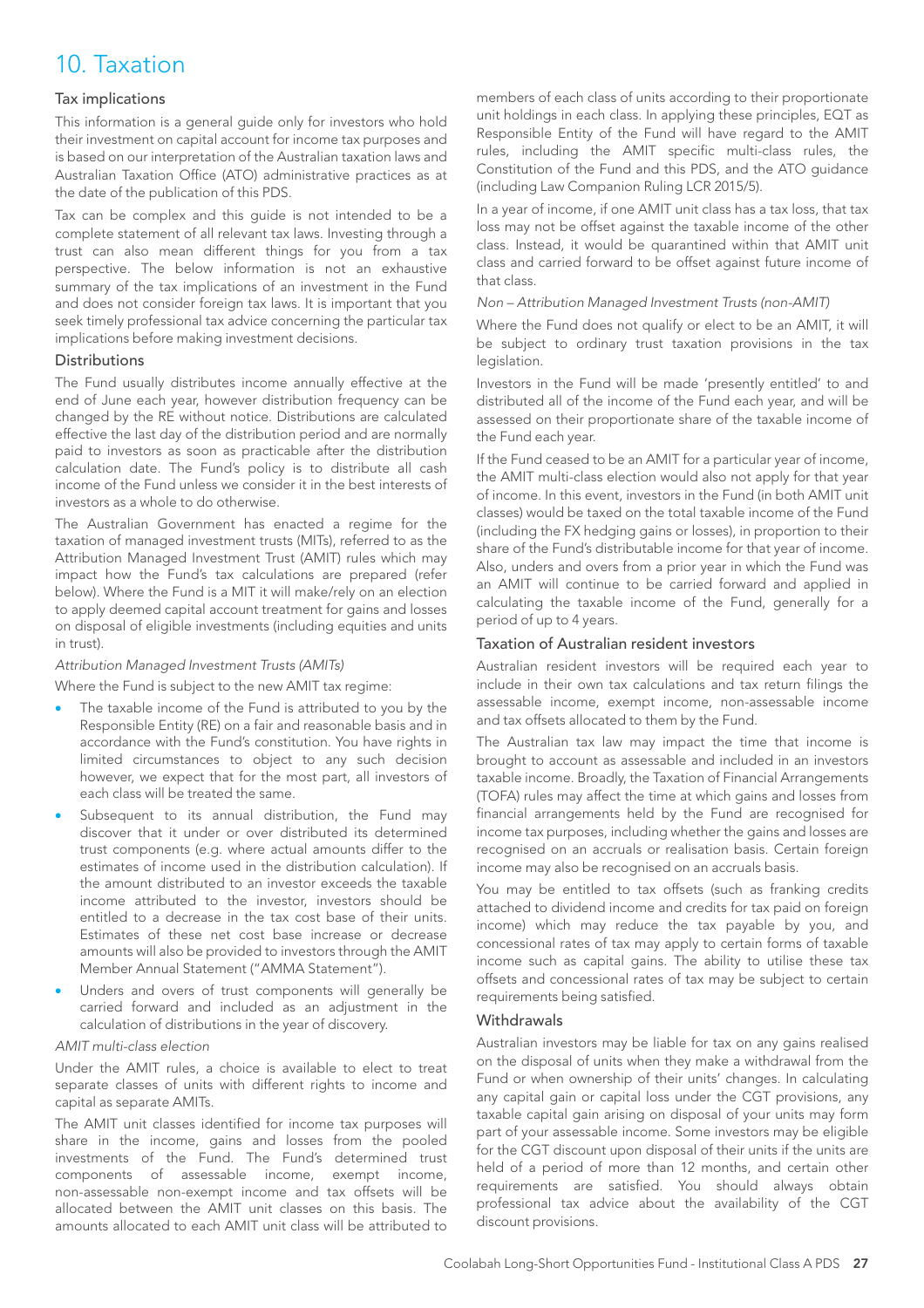#### Offshore tax rules

The Australian tax treatment of offshore investments is complex. The type of offshore investment held by the Fund may impact the nature of the income and gains derived, as well as the timing of when these amounts are recognised. For example, gains in respect of certain offshore investments may be treated as deemed dividends for Australian tax purposes and capital account treatment not available.

Under Australia's offshore tax rules, the ATO also expects that tax be paid by Australian investors on some gains made on an accruals basis even though those gains realised offshore are not yet received by investors in Australia. This can mean there could be a cash flow issue for investors where there is a liability with no matching payment to fund the liability. If Fund distributions are insufficient, you will need to independently fund any such tax liability.

The Fund's offshore investments may also be subject to foreign income and withholding taxes. Investors may be eligible for tax offsets in respect of these foreign taxes where certain requirements are satisfied.

#### Foreign investors

If you are a non-resident of Australia for tax purposes, the Responsible Entity may be required to withhold tax from taxable income distributions allocated to you.

Additionally, certain laws focus on investors who are not Australian residents for tax purposes. These laws include the US based 'FATCA' laws, and also the 'Common Reporting Standard' which is designed to be a global standard for collection and reporting of tax information. Generally, we report this to the ATO, who then shares this with relevant foreign authorities.

The Australian tax implications on disposal of units in the Fund by a non-resident will depend on their specific circumstances. Generally, non-resident investors holding their units on capital account should be subject to Australian capital gains tax on the disposal of units in the Fund where the units were capital assets held by the investor in carrying on a business through a permanent establishment in Australia. Australian tax may also apply in certain circumstances if the non-resident holds their units on revenue account. CGT may also apply in some cases where the Fund has a direct or indirect interest in Australian real property.

We recommend that non-resident investors seek independent tax advice before investing, taking into account their particular circumstances and the provisions of any relevant Double Taxation Agreement/ Exchange of Information Agreement ("EOI") between Australia and their country of residence.

#### TFNs and ABNs

You do not have to disclose you tax file number (TFN) or any Australian Business Number (ABN) you may have, but most investors do. If you choose not to and you do not have an exemption, we must deduct tax at the highest personal rate, plus the Medicare levy, before paying nay distribution to you.

## What else should you know?

We will send you information after the end of each financial year (June) to help you to complete your tax return, including details of taxable income allocated to you for the year and any net cost base adjustment amount by which the cost base of your units in the Fund should be increased or decreased.

At the time of your initial or additional investment in the Fund there may be accrued income or unrealised capital gains included in the unit price which, if later realised, may be included in the taxable income of the Fund allocated to you. There may also be realised but undistributed income or capital gains in the Fund which may be included in the taxable income allocated to you.

Sometimes when we are administering the Fund we learn new things about past tax matters and need to make adjustments. Where these matters cannot be treated as under and over distributions, it is possible that we will ask you to adjust your own tax records, or the Fund may pay tax or receive a refund and it can be the investors at the time that are subject to this.

#### Indirect investors

Tax outcomes can be different for indirect investors. We strongly encourage you to seek timely professional advice before making investment decisions.

#### Tax reform

Tax laws change, often substantially. You should monitor reforms to the taxation of trusts in particular and seek your own professional advice that is specific to your circumstances.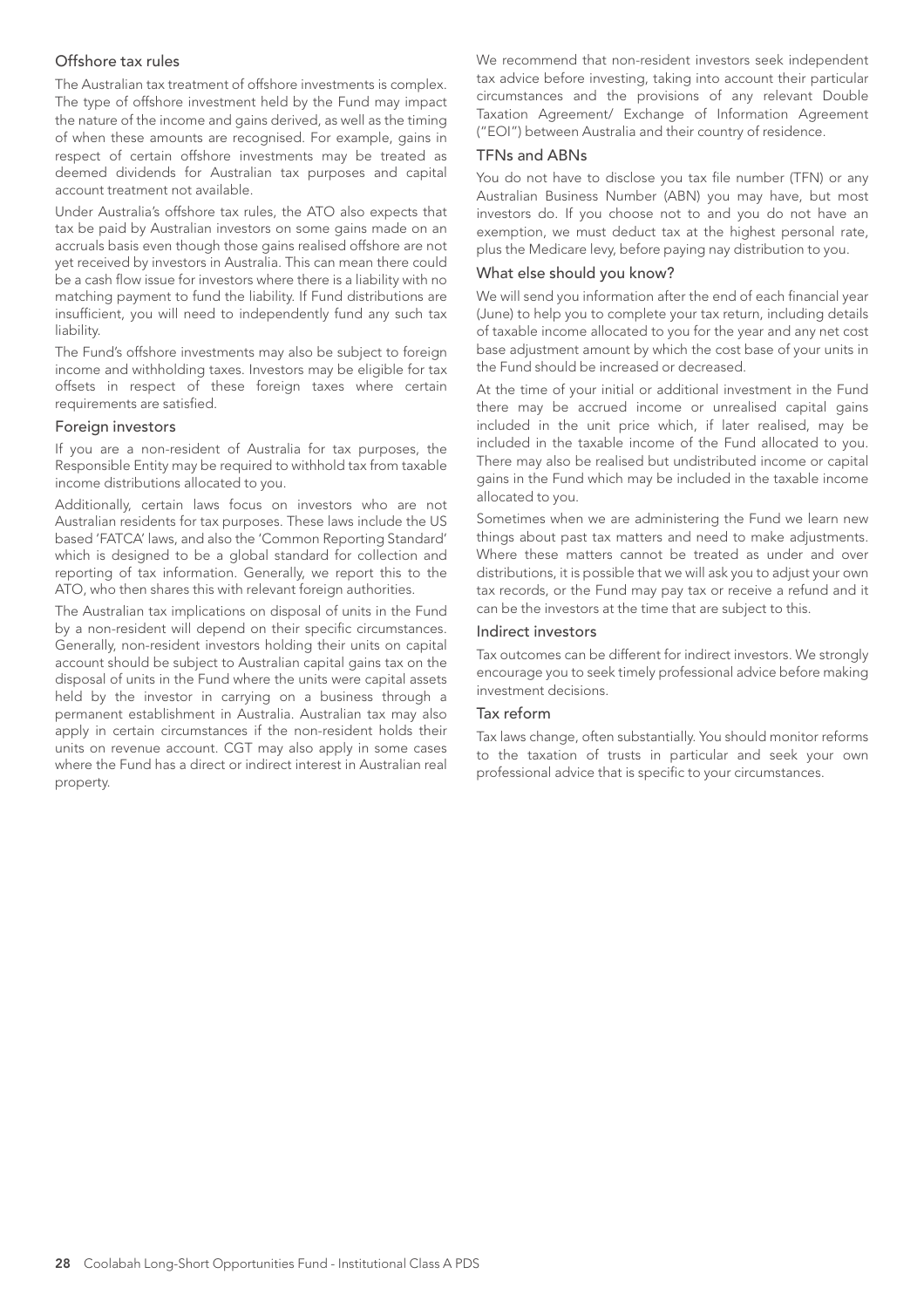## 11. Other important information

## **Consents**

The Investment Manager and the Portfolio Manager have given and, as at the date of this PDS, have not withdrawn:

- their written consent to be named in this PDS as the Investment Manager and the Portfolio Manager of the Fund; and
- their written consent to the inclusion of the statements made about them and CCII, in the form and context in which they appear.

The Investment Manager, Custodian and the Portfolio Manager have not otherwise been involved in the preparation of this PDS or caused or otherwise authorised the issue of this PDS. Neither the Investment Manager nor the Portfolio Manager nor their employees or officers accept any responsibility arising in any way for errors or omissions, other than those statements for which they have provided their written consent to Equity Trustees for inclusion in this PDS.

## Constitution of the Fund

You will be issued units in the Fund when you invest. Subject to the rights, obligations and restrictions of a class, each unit represents an equal undivided fractional beneficial interest in the assets of the Fund as a whole subject to liabilities, but does not give you an interest in any particular property of the Fund.

Equity Trustees' responsibilities and obligations, as the responsible entity of the Fund, are governed by the Constitution as well as the Corporations Act and general trust law. The Constitution contains a number of provisions relating to the rights, terms, conditions and obligations imposed on both Equity Trustees, as the responsible entity of the Fund, and investors. Some of the provisions of the Constitution are discussed elsewhere in this PDS.

Other provisions relate to an investor's rights under the Constitution, and include:

- an investor's right to share in any Fund income, and how we calculate it;
- what you are entitled to receive when you withdraw or if the Fund is wound up;
- an investor's right to withdraw from the Fund subject to the times when we can cease;
- processing withdrawals, such as if a Fund becomes 'illiquid';
- the nature of the units identical rights attach to all units within a class; and
- an investor's rights to attend and vote at meetings these provisions are mainly contained in the Corporations Act.

There are also provisions governing our powers and duties, including:

- how we calculate unit prices, the maximum amount of fees we can charge and expenses we can recover;
- when we can amend the Constitution generally we can only amend the Constitution where we reasonably believe that the changes will not adversely affect investors' rights. Otherwise the Constitution can only be amended if approved at a meeting of investors;
- when we can retire as the Responsible Entity of the Fund which is as permitted by law;
- when we can be removed as the Responsible Entity of the Fund - which is when required by law; and
- our broad powers to invest, borrow and generally manage the Fund.

The Constitution also deals with our liabilities in relation to the Fund and when we can be reimbursed out of the Fund's assets. For example:

- subject to the Corporations Act we are not liable for relying in good faith on professional advice;
- subject to the Corporations Act we are not liable for any loss unless we fail to act in good faith or we act with gross negligence; and
- we can be reimbursed for any liabilities we incur in connection with the proper performance of our powers and duties in respect of the Fund.

The constitution also contains a provision that the relevant constitution is the source of our relationship with investors and not any other laws, except those laws we cannot exclude.

As mentioned above, Equity Trustees' responsibilities and obligations as the Responsible Entity of the Fund are governed by the Constitution of the Fund, the Corporations Act and general trust law, which require that we:

- act in the best interests of investors and, if there is a conflict between investors' interests and our own, give priority to investors;
- ensure the property of the Fund is clearly identified, unless law allows is held separately from other funds and our assets, and is valued regularly;
- ensure payments from the Fund's property are made in accordance with the Constitution and the Corporations Act; and
- report to ASIC any significant breach of the Corporations Act in relation to the Fund.

Copies of the Constitution are available, free of charge, on request from Equity Trustees.

## Non-listing of units

The units in the Fund are not listed on any stock exchange and no application will be made to list the units in the Fund on any stock exchange.

## Termination of the Fund

The Responsible Entity may resolve at any time to terminate and liquidate the Fund (if it provides investors with notice) in accordance with the Constitution and the Corporations Act. Upon termination and after conversion of the assets of the Fund into cash and payment of, or provision for, all costs, expenses and liabilities (actual and anticipated), the net proceeds will be distributed pro-rata among all investors according to the units they hold in the Fund.

## Our legal relationship with you

Equity Trustees' responsibilities and obligations, as the Responsible Entity of the Fund, are governed by the Constitution of the Fund, as well as the Corporations Act and general trust law. The Constitution of the Fund contains a number of provisions relating to the rights, terms, conditions and obligations imposed on both Equity Trustees, as the Responsible Entity of the Fund, and investors.

Equity Trustees may amend the Constitution if it considers that the amendment will not adversely affect investors rights. Otherwise the Constitution may be amended by way of a special resolution of investors.

To the extent that any contract or obligation arises in connection with the acceptance by Equity Trustees of an application or reliance on this PDS by an investor, any amendment to the Constitution may vary or cancel that contract or obligation.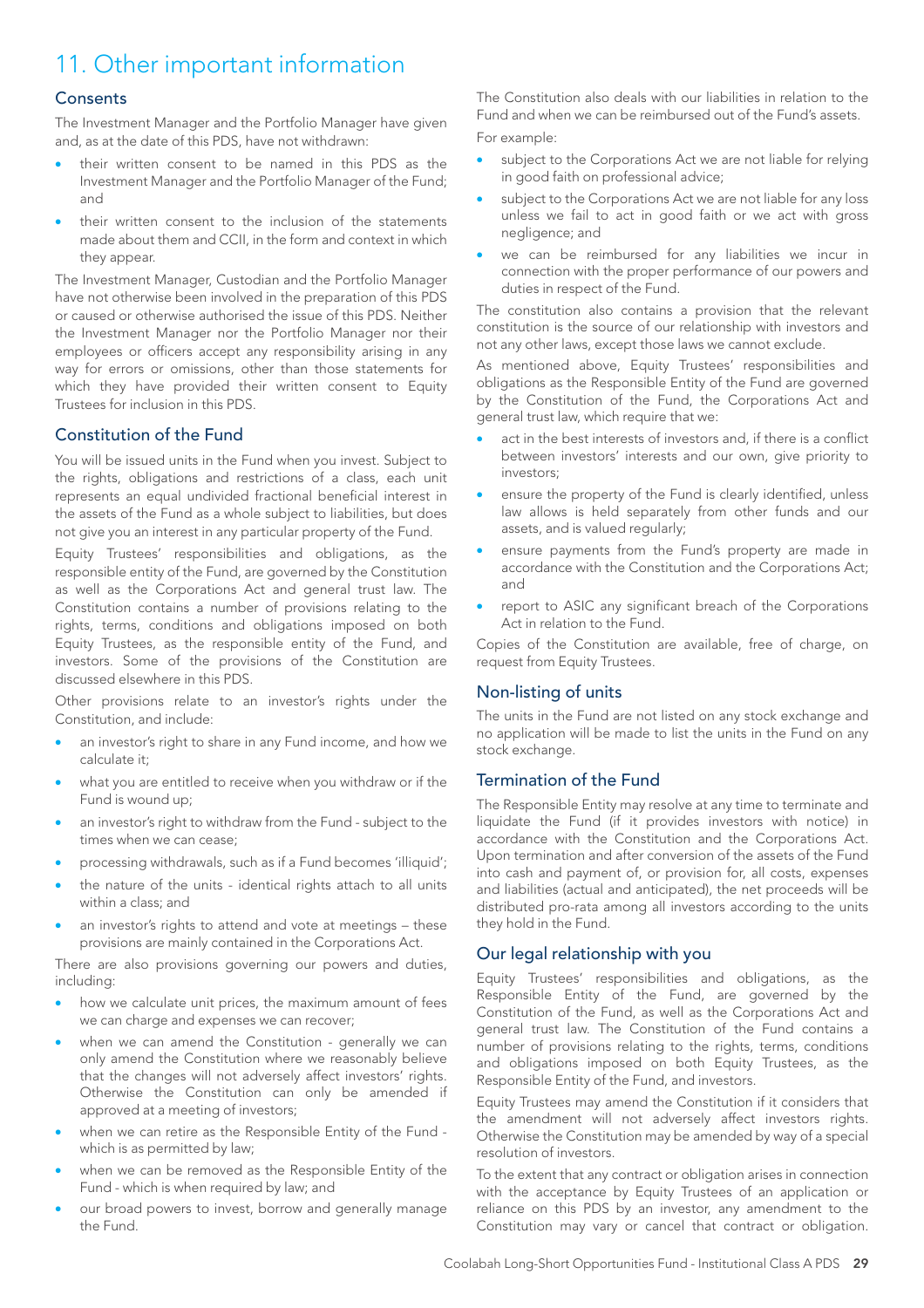Further, that contract or obligation may be varied or cancelled by a deed executed by Equity Trustees with the approval of a special resolution of investors, or without that approval if Equity Trustees considers the variation or cancellation will not materially and adversely affect investor's rights.

A copy of the Constitution of the Fund is available, free of charge, on request from Equity Trustees.

## Compliance plan

Equity Trustees has prepared and lodged a compliance plan for the Fund with ASIC. The compliance plan describes the procedures used by Equity Trustees to comply with the Corporations Act and the Constitution of the Fund. Each year the compliance plan for the Fund is audited and the audit report is lodged with ASIC.

## Unit pricing discretions policy

Equity Trustees has developed a formal written policy in relation to the guidelines and relevant factors taken into account when exercising any discretion in calculating unit prices (including determining the value of assets and liabilities). A copy of the policy and, where applicable and to the extent required, any other relevant documents in relation to the policy (such as records of any discretions which are outside the scope of, or inconsistent with, the unit pricing policy) will be made available to investors free of charge on request.

## Meetings and changes of the responsible entity

Investor meetings are uncommon. Direct investors can generally attend and vote and meetings are largely regulated by the Corporations Act. The quorum is generally at least 2 investors present in person or by proxy together holding at least 10% of all units in the relevant class.

Changes of responsible entity are also uncommon. They too are largely regulated by the Corporations Act. Direct investors can requisition a meeting. The quorum for a meeting where there is any proposal to remove the responsible entity is at least 2 investors present in person or by proxy together holding at least 50% of all units in the Fund.

## Indirect Investors

You may be able to invest indirectly in the Fund via an IDPS by directing the IDPS Operator to acquire units on your behalf. If you do so, you will need to complete the relevant forms provided by the IDPS Operator. This will mean that you are an Indirect Investor in the Fund and not an investor or member of the Fund. Indirect Investors do not acquire the rights of an investor as such rights are acquired by the IDPS Operator who may exercise, or decline to exercise, these rights on your behalf.

Indirect Investors do not receive reports or statements from us and the IDPS Operator's application and withdrawal conditions determine when you can direct the IDPS Operator to apply or redeem. Your rights as an Indirect Investor should be set out in the disclosure document issued by the IDPS Operator.

## Indemnity

Equity Trustees, as the responsible entity of the Fund, is indemnified out of the Fund against all liabilities incurred by it in performing or exercising any of its powers or duties in relation to the Fund. To the extent permitted by the Corporations Act, this indemnity includes any liability incurred as a result of any act or omission of a delegate or agent appointed by the Responsible Entity. Subject to the law, Equity Trustees may retain or pay out from the assets of the Fund any sum necessary to affect such an indemnity.

## Anti-Money Laundering and Counter Terrorism Financing ("AML/CTF")

Australia's AML/CTF laws require Equity Trustees to adopt and maintain an AML/CTF Program. A fundamental part of the AML/CTF Program is that Equity Trustees knows certain information about investors in the Fund.

To meet this legal requirement, we need to collect certain identification information and documentation ("KYC Documents") from new investors. Existing investors may also be asked to provide KYC Documents as part of a re-identification process to comply with AML/CTF laws. Processing of applications will be delayed or refused if investors do not provide the applicable KYC Documents when requested.

Under the AML/CTF laws, Equity Trustees is required to submit regulatory reports to AUSTRAC. This may include the disclosure of your personal information. Equity Trustees may not be able to tell you when this occurs.

The Responsible Entity and the Portfolio Manager shall not be liable for any loss you may suffer because of compliance with the AML/CTF laws.

## Common Reporting Standard ("CRS")

The CRS is a standardised set of rules developed by the Organisation of Economic Co-operation and Development that requires certain financial institutions resident in a participating jurisdiction to document and identify reportable accounts and implement due diligence procedures. These financial institutions will also be required to report certain information on reportable accounts to their relevant local tax authorities.

Australia signed the CRS Multilateral Competent Authority Agreement and has enacted provisions within the domestic tax legislation to implement CRS in Australia. Australian financial institutions need to document and identify reportable accounts, implement due diligence procedures and report certain information with respect to reportable accounts to the ATO. The ATO may then exchange this information with foreign tax authorities in the relevant signatory countries.

In order to comply with the CRS obligations, we may request certain information from you. Unlike FATCA, there is no withholding tax that is applicable under CRS. However, penalties may apply for failing to comply with the CRS obligations.

## Your privacy

The Privacy Act 1988 (Cth) ("Privacy Act") and the Australian Privacy Principles regulate the way organisations collect, use, disclose, keep, secure and give people access to their personal information. At Equity Trustees we are committed to respecting the privacy of your personal information throughout the information lifecycle and our Privacy Policy details how we do this.

Equity Trustees may collect personal information about you and individuals associated with you in order to provide products and services to you, and to ensure compliance with legal and regulatory obligations (including under the Corporations Act, the AML/CTF Act and tax related legislation). You must ensure that all personal information which you provide to Equity Trustees is true and correct in every detail, and should those personal details change it is your responsibility to ensure that you promptly advise Equity Trustees of the changes in writing. If you do not provide the information requested we may not be able to process your application, administer, manage, invest, pay or transfer your investment(s). We may also obtain or confirm information about you from publicly available sources in order to meet regulatory obligations.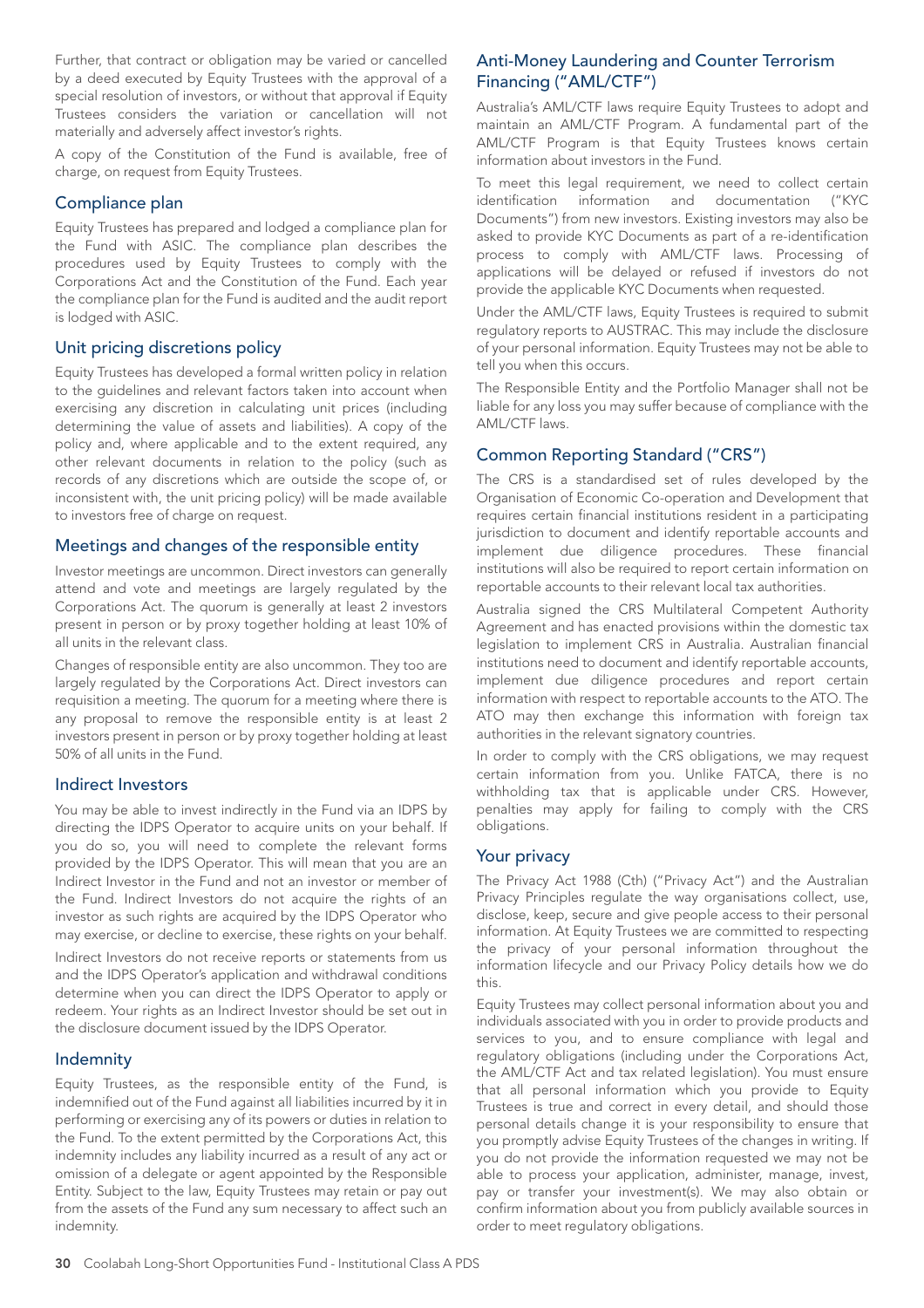Equity Trustees may disclose your information to other members of our corporate group or to third parties, where it is necessary, in order to provide you with the products or services. Those third parties may be situated in Australia or offshore, and we take reasonable steps to ensure that all third parties with whom we have a contractual relationship or other influence comply with the Australian Privacy Principles.

The third parties that we may disclose your information to include, but are not limited to:

- stockbrokers, financial advisers or adviser dealer groups, their service providers and/or any joint holder of an investment;
- those providing services for administering or managing the Fund, including the Investment Manager, Custodian and Administrator, auditors, or those that provide mailing or printing services;
- those where you have consented to the disclosure and as required by law; and
- regulatory bodies such as ASIC, ATO, APRA and AUSTRAC.

Equity Trustees or the Investment Manager may from time to time provide you with direct marketing and/or educational material about products and services they believe may be of interest to you. You have the right to "opt out" by contacting Equity Trustees or Coolabah Capital Investments (Retail) Pty Limited.

Equity Trustees' Privacy Policy contains information about how you can access information held about you, seek a correction if necessary, make a complaint if you think there has been a breach of your privacy and about how Equity Trustees will deal with your complaint. Full details of Equity Trustees' Privacy Policy is available at www.eqt.com.au. You can contact Equity Trustees' Privacy Officer on +61 3 8623 5000, or email to privacy@eqt.com.au to request a copy.

## Information on underlying investments

Information regarding the underlying investments of the Fund will be provided to an investor of the Fund on request, to the extent Equity Trustees is satisfied that such information is required to enable the investor to comply with its statutory reporting obligations. This information will be supplied within a reasonable timeframe having regard to these obligations.

## Foreign Account Tax Compliance Act ("FATCA")

In April 2014, the Australian Government signed an intergovernmental agreement ("IGA") with the United States of America ("U.S."), which requires all Australian financial institutions to comply with the FATCA Act enacted by the U.S. in 2010. Under FATCA, Australian financial institutions are required to collect and review their information to identify U.S. residents that invest in assets through non-U.S. entities. This information is reported to the Australian Taxation Office ("ATO"). The ATO may then pass that information onto the U.S. Internal Revenue Service.

In order to comply with the FATCA obligations, we may request certain information from you. Failure to comply with FATCA obligations may result in the Fund, to the extent relevant, being subject to a 30% withholding tax on payment of U.S. income or gross proceeds from the sale of certain U.S. investments. If the Fund suffers any amount of FATCA withholding and is unable to obtain a refund for the amounts withheld, we will not be required to compensate investors for any such withholding and the effect of the amounts withheld will be reflected in the returns of the Fund.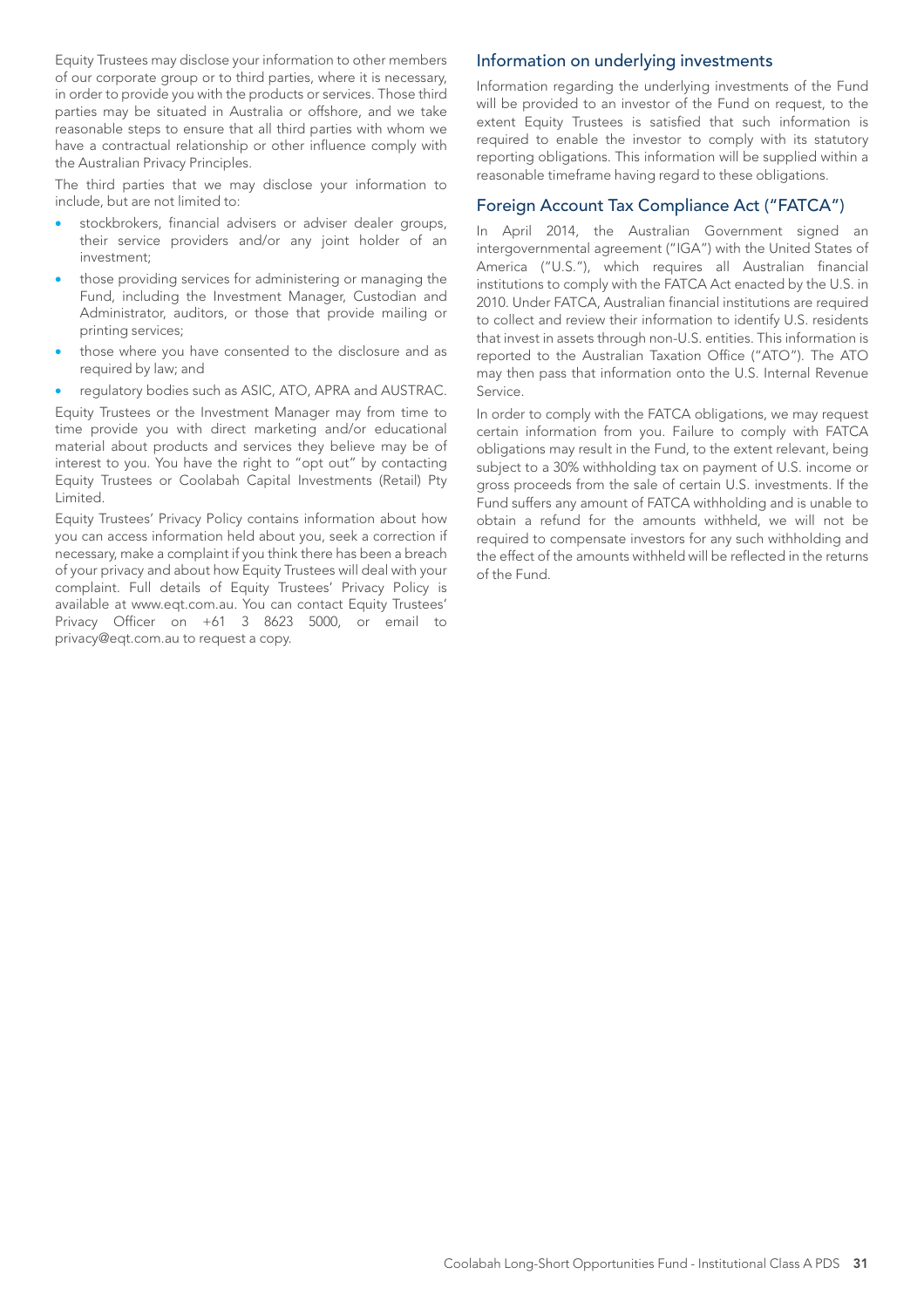## 12. Glossary of important terms

#### Administrator

Mainstream Fund Services Pty Ltd

#### AFSL

Australian Financial Services Licence.

#### Application Form

The Application Form that accompanies the PDS.

#### ASIC

Australian Securities and Investments Commission.

## ATO

Australian Taxation Office.

### ARSN

656 965 481

## AUSTRAC

Australian Transaction Reports and Analysis Centre.

#### Business Day

A day other than Saturday or Sunday on which banks are open for general banking business in Sydney or if the administrator of the Fund primarily performs its administrative functions in respect of the Fund in a city other than Sydney, the city in which the administrator performs such functions.

#### Buy/Sell Spread

The difference between the Application Price and Withdrawal Price of units in the Funds, which reflects the estimated transaction costs associated with buying or selling the assets of the Fund, when investors invest in or withdraw from the Funds.

#### Constitution

The document which describes the rights, responsibilities and beneficial interest of both investors and the Responsible Entity in relation to the Fund and each class, as amended from time to time.

## Corporations Act

The Corporations Act 2001 and Corporations Regulations 2001 (Cth), as amended from time to time.

## Custodian

Mainstream Fund Services Pty Ltd

#### **Derivative**

A financial contract whose value is based on, or derived from, an asset class such as shared, interest rates, currencies or currency exchange rates and commodities. Common Derivatives include options, futures and forward exchange contracts.

#### Equity Trustees

Equity Trustees Limited (ABN 46 004 031 298) which possesses AFSL No. 240975.

## Fund

Coolabah Long-Short Opportunities Fund - Institutional Class A.

#### Fund Benchmark

RBA overnight cash rate plus management fees p.a.

#### G10 Currencies

G10 Currencies refer to the ten (10) most liquid and heavily traded currencies in the world. At the time of this document, it refers to the Australian dollar (AUD), Canadian dollar (CAD), Euro (EUR), Japanese yen (JPY), New Zealand dollar (NZD), Norwegian krone (NOK), Pound sterling (GBP), Swedish krona (SEK), Swiss franc (CHF) and United States dollar (USD).

## GST

Goods and Services Tax.

## IDPS

Investor-Directed Portfolio Service or investor-directed portfolio-like managed investment scheme. An IDPS is generally the vehicle through which an investor purchases a range of underlying investment options from numerous investment managers.

### IDPS Operator

The entity responsible for operating an IDPS.

#### Indirect Investors

Individuals who invest in the Fund through an IDPS.

#### Investment Manager

Coolabah Capital Investments (Retail) Pty Limited.

#### Net Asset Value (NAV)

Value of the investments of the Fund less the value of the liabilities of that Fund.

#### PDS

This Product Disclosure Statement, issued by Equity Trustees.

#### Portfolio Manager

Coolabah Capital Institutional Investments Pty Ltd (in respect of both the Fund and the Underlying Pool)

## Responsible Entity

Equity Trustees Limited

#### Retail Client

Persons or entities defined as such under section 761G of the Corporations Act.

#### **RITC**

Reduced Input Tax Credit. Equity Trustees will apply for reduced input tax credits where applicable to reduce the cost of GST.

#### US Person

A person so classified under securities or tax law in the United States of America ("US") including, in broad terms, the following persons:

(a) any citizen of, or natural person resident in, the US, its territories or possessions; or

(b) any corporation or partnership organised or incorporated under any laws of or in the US or of any other jurisdiction if formed by a US Person (other than by accredited investors who are not natural persons, estates or trusts) principally for the purpose of investing in securities not registered under the US Securities Act of 1933; or

(c) any agency or branch of a foreign entity located in the US; or

(d) a pension plan primarily for US employees of a US Person; or

(e) a US collective investment vehicle unless not offered to US Persons; or

(f) any estate of which an executor or administrator is a US Person (unless an executor or administrator of the estate who is not a US Person has sole or substantial investment discretion over the assets of the estate and such estate is governed by non-US law) and all the estate income is non-US income not liable to US income tax; or

(g) any Fund of which any trustee is a US Person (unless a trustee who is a professional fiduciary is a US Person and a trustee who is not a US Person has sole or substantial investment discretion over the assets of the trust and no beneficiary (or settlor, if the trust is revocable) of the trust is a US Person); or

(h) any discretionary account or similar account (other than an estate or trust) held by a dealer or other fiduciary for the benefit or account of a US Person; or